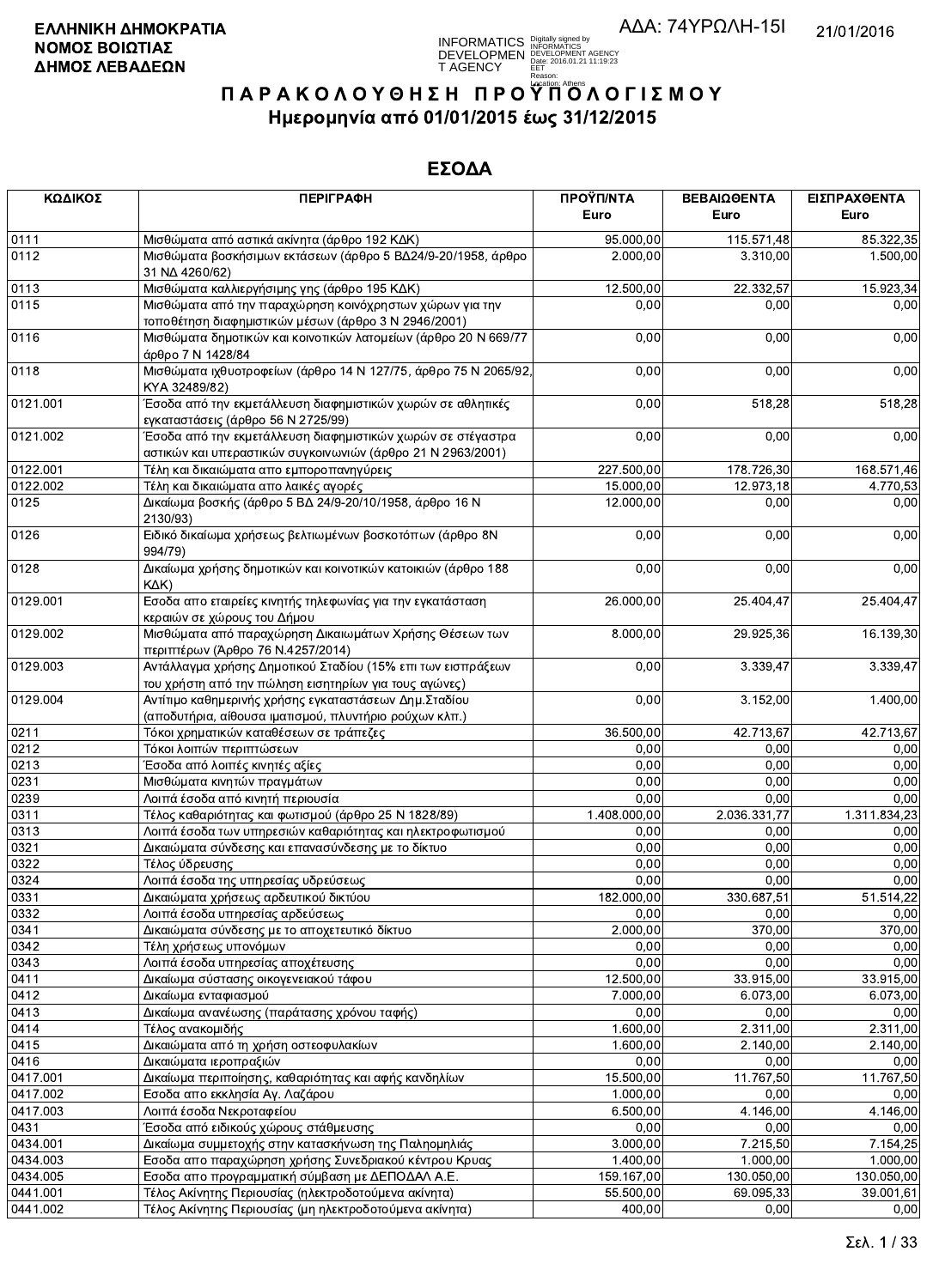| ΚΩΔΙΚΟΣ  | <b>ПЕРІГРАФН</b>                                                                                                                                 | ΠΡΟΫΠ/ΝΤΑ<br>Euro     | ΒΕΒΑΙΩΘΕΝΤΑ<br>Euro | ΕΙΣΠΡΑΧΘΕΝΤΑ<br>Euro |
|----------|--------------------------------------------------------------------------------------------------------------------------------------------------|-----------------------|---------------------|----------------------|
| 0441.003 | Εσοδα απο κατανομη του 15% του ΤΑΠ (αρθ.24 παρ.19 Ν.2130/93)                                                                                     |                       |                     |                      |
| 0451     | Τέλος διαμονής παρεπιδημούντων (άρθρο 6 Ν 1080/80, άρθρο 27<br>παρ. 10 N 2130/93)                                                                | 75.000,00<br>1.000,00 | 50.100,00<br>0,00   | 50.100,00<br>0,00    |
| 0452     | Τέλος επί των ακαθαρίστων εσόδων των κέντρων διασκέδασης,<br>εστιατορίων και συναφών καταστημάτων (άρθρο 20 Ν 2539/97)                           | 6.700,00              | 9.511,32            | 9.511,32             |
| 0461     | Τέλος χρήσης κοινόχρηστων χώρων (άρθρο 3 Ν 1080/80)                                                                                              | 48.000,00             | 38.958,67           | 28.189,57            |
| 0462     | Τέλος διαφήμισης (άρθρο 5 Ν 1900/90)                                                                                                             | 500,00                | 100,05              | 100,05               |
| 0464     | Τέλη ελεγχόμενης στάθμευσης σε κοινόχρηστους χώρους (άρθρο 4<br>N 1900/90)                                                                       | 0,00                  | 0,00                | 0,00                 |
| 0465     | Ειδικό τέλος λατομικών προϊόντων (άρθρο 15 Ν 2115/93, άρθρο 27 Ν<br>2130/93)                                                                     | 16.000,00             | 34.747,82           | 0,00                 |
| 0468     | Τέλος αδειών οικοδομών (άρθρο 23 ΒΔ 24/9-20/10/1958)                                                                                             | 4.400,00              | 6.586,79            | 6.586,79             |
| 0469.001 | Τέλος ανανεώσιμων πηγών ενέργειας (άρθρο 38 Ν 2773/99)                                                                                           | 162.500,00            | 125.934,70          | 125.934,70           |
| 0469.002 | Τέλος επανάχρησης κτιρίων τουριστικών καταλυμάτων (άρθρο 51 Ν.<br>3498/2006)                                                                     | 0,00                  | 0,00                | 0,00                 |
| 0469.003 | Ειδικό τέλος κατανάλωσης φυσικού αερίου (Απόφ. Υπ. Ανάπτυξης<br>Δ1/A/18823/2009)                                                                 | 0,00                  | 0,00                | 0,00                 |
| 0511     | Φόρος ηλεκτροδοτούμενων χώρων (άρθρο 10 Ν 1080/80)                                                                                               | 153.500,00            | 206.684,06          | 145.182,86           |
| 0512     | Φόρος ζύθου (άρθρο 9 ΝΔ 703/70, άρθρο 12 Ν 1080/80)                                                                                              | 55.000,00             | 0,00                | 0,00                 |
| 0514     | Λοιποί φόροι                                                                                                                                     | 0,00                  | 0,00                | 0,00                 |
| 0521     | Εισφορά σε χρήμα λόγω ένταξης ή επέκτασης πολεοδομικών<br>σχεδίων (άρθρο 24 Συντάγματος, άρθρο 9 Ν 1337/83, άρθρο 21 Ν<br>2508/97)               | 0,00                  | 0,00                | 0,00                 |
| 0522     | Μετατροπή σε χρήμα της εισφοράς σε γη (άρθρο 8 Ν 1337/83)                                                                                        | 0,00                  | 0,00                | 0,00                 |
| 0523     | Εισφορά 40% ή 75% του ΚΗ/1947 Ψηφίσματος (άρθρο 34 Ν 1337/83)                                                                                    | 0,00                  | 0,00                | 0,00                 |
| 0524     | Ειδική εισφορά εφαρμογής ρυμοτομικών σχεδίων (άρθρο 34 του Ν.<br>4067/2012)                                                                      | 0,00                  | 0,00                | 0,00                 |
| 0526     | Εσοδα για δαπάνες μεταφοράς παιδιών δημοτικών παιδικών<br>σταθμών (άρθρων 9 και 10 της ΚΥΑ 16065/2002 (ΦΕΚ 497 Β'))                              | 0,00                  | 0,00                | 0,00                 |
| 0527     | Τροφεία δημοτικών παιδικών-βρεφονηπιακών σταθμών (άρθρων 9<br>και 10 της ΚΥΑ 16065/2002 (ΦΕΚ 497 Β'))                                            | 41.000,00             | 42.775,25           | 40.092,13            |
| 0529.001 | Εισφορές από μέλη Κ.Α.Π.Η.                                                                                                                       | 900,00                | 740,00              | 740,00               |
| 0529.002 | Εισφορές (δίδακτρα) από μαθητές Δημοτικού Ωδείου                                                                                                 | 0,00                  | 23.833,00           | 23.833,00            |
| 0529.003 | Εισφορές αθλουμένων στο πρόγραμμα ΠΑγΟ                                                                                                           | 0,00                  | 0,00                | 0,00                 |
| 0611     | ΚΑΠ για την κάλυψη γενικών αναγκών (άρθρο 25 Ν 1828/89)                                                                                          | 4.346.619,19          | 4.192.795,15        | 4.192.795,15         |
| 0612     | ΚΑΠ για τη καταβολή μισθωμάτων ακινήτων προς στέγαση<br>δημοσίων σχολικών μονάδων και λοιπών υπηρεσιών                                           | 87.685,56             | 87.685,56           | 87.685,56            |
| 0614     | ΚΑΠ για την κάλυψη των λειτουργικών αναγκών των σχολείων<br>α/θμιας και β/θμιας εκπαίδευσης (άρθρο 55 Ν 1946/91)                                 | 377.129,70            | 369.924,76          | 369.924,76           |
| 0615     | ΚΑΠ για την καταβολή αποζημίωσης σε σχολικούς τροχονόμους<br>(άρθρο 14 Ν 2817/2000)                                                              | 0,00                  | 0,00                | 0,00                 |
| 0619.006 | Οφειλές Ελληνικού Δημοσίου που απορρέουν από το άρθρο 25 του<br>Ν. 1828/89 (άρθ 27 Ν. 3756/2009)                                                 | 668.079,32            | 668.079,32          | 668.079,32           |
| 0621     | Κάλυψη δαπάνης των προνοιακών επιδομάτων                                                                                                         | 6.406.702,65          | 5.897.079,35        | 5.897.079,35         |
| 0711     | Έσοδα από μισθώματα δημοσίων λατομείων (άρθρο 21 Ν 2115/93)                                                                                      | 0,00                  | 0,00                | 0,00                 |
| 0712     | Μισθώματα θαλασσίων εκτάσεων (άρθρο 15 Ν 2130/93)                                                                                                | 9.581,70              | 11.392,50           | 1.627,50             |
| 0713     | Παράβολα για την έκδοση των αδειών ίδρυσης και λειτουργίας<br>επιχειρήσεων υγειονομικού ενδιαφέροντος (άρθρο 80 ΔΚΚ)                             | 14.000,00             | 9.610,00            | 9.610,00             |
| 0715     | Τέλος διαφήμισης της κατηγορίας Δ΄ του άρθρου 15 του ΒΔ 24/9-<br>20/10/1958 (άρθρο 9 Ν 2880/2001)                                                | 90.000,00             | 63.110,00           | 63.110,00            |
| 0718.002 | Λοιπά Έσοδα που δεν εντάσσονται στις πιο πάνω τάξεις                                                                                             | 0,00                  | 0,00                | 0,00                 |
| 1111     | Εκποίηση οικοπέδων σε άστεγους δημότες (άρθρο 249 ΔΚΚ)                                                                                           | 0,00                  | 0,00                | 0,00                 |
| 1112     | Εκποίηση οικοπέδων στον Οργανισμό Εργατικής Κατοικίας (άρθρο 2<br>N 2336/95)                                                                     | 0,00                  | 0,00                | 0,00                 |
| 1113     | Εκποίηση δημοτικών ή κοινοτικών εκτάσεων για την ίδρυση ή<br>επέκταση βιομηχανικών ή βιοτεχνικών επιχειρήσεων και                                | 0,00                  | 0,00                | 0,00                 |
| 1114     | κτηνοτροφικών εκμεταλλεύσεων (άρθρα 4 και 6 ΝΔ 221/1974)<br>Εκποίηση ακινήτων σε Ζώνες Κοινωνικού Συντελεστή (άρθρα 215-<br>220 KB <sub>UN</sub> | 0,00                  | 0,00                | 0,00                 |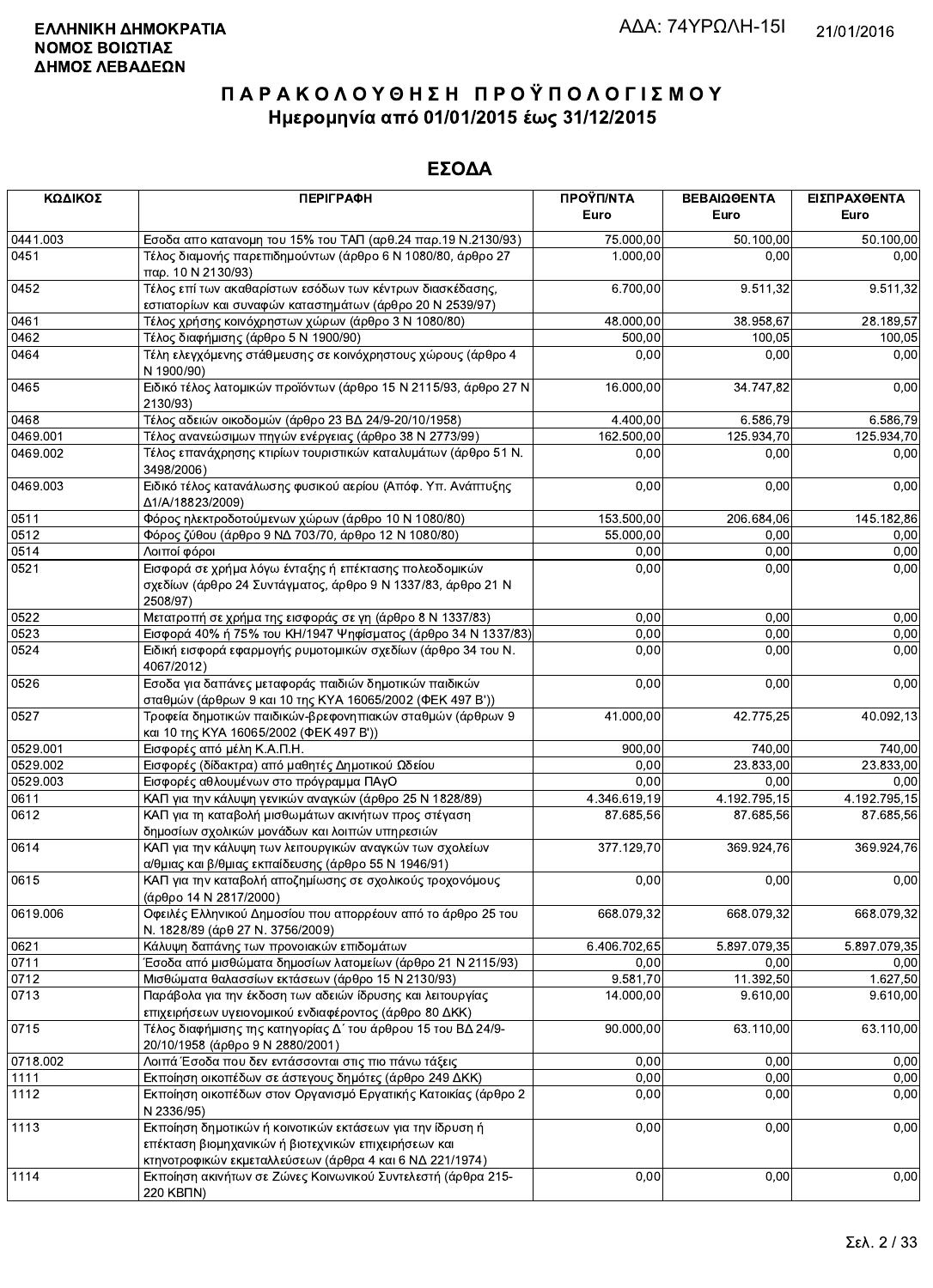| ΚΩΔΙΚΟΣ           | <b>ПЕРІГРАФН</b>                                                                                                                                                  | ΠΡΟΫΠ/ΝΤΑ<br>Euro | ΒΕΒΑΙΩΘΕΝΤΑ<br>Euro | ΕΙΣΠΡΑΧΘΕΝΤΑ<br>Euro |
|-------------------|-------------------------------------------------------------------------------------------------------------------------------------------------------------------|-------------------|---------------------|----------------------|
| 1115              | Προσκύρωση δημοτικών ή κοινοτικών εκτάσεων (άρθρα 300-309<br>ΚΒΠΝ, άρθρο 56 Ν 1416/84)                                                                            | 0,00              | 0,00                | 0,00                 |
| 1116.001          | Εσοδα απο την εκποίηση ακινήτων (παρ.1 και 2 άρθ. 28 Ν. 1080/80,<br>άρθ. 33 Ν. 3202/2003)                                                                         | 0,00              | 0,00                | 0,00                 |
| $11\overline{22}$ | Εκποίηση άλλων κινητών πραγμάτων (άρθρο 259 ΔΚΚ)                                                                                                                  | 0,00              | 0,00                | 0,00                 |
| 1211.002          | Χρηματοδοτήσεις απο τον Λογαριασμό Εξυγίανσης και Αλληλεγγύης<br>της Αυτοδιοίκησης (άρθρο 262 Ν. 3852/2010)                                                       | 0,00              | 0,00                | 0,00                 |
| 1211.003          | Επιχορηγήσεις για καταβολή αμοιβών σε συμβασιούχους<br>καθαρίστριες και καθαριστές (άρθρο 18 παρ. 1 Ν. 3870/2010)                                                 | 0,00              | 0,00                | 0,00                 |
| 1211.007          | Επιχορήγηση από ΥΠ.ΕΣ.-Υπ.Εργασίας, Κοιν.Ασφάλισης και<br>Πρόνοιας για βοηθήματα ένδειας                                                                          | 0,00              | 0,00                | 0,00                 |
| 1211.008          | Οδοιπορικά και αποζημίωση μετακίνησης υπαλλήλων                                                                                                                   | 0,00              | 0,00                | 0,00                 |
| 1211.009          | Έκτακτη χρηματοδότηση του Υπουργείου Εσωτερικών για την<br>καταβολή εκλογικής αποζημίωσης                                                                         | 0,00              | 33.360,00           | 33.360,00            |
| 1212.001          | Επιχορηγηση από LEADER για ΤΡΟΦΩΝΕΙΑ ΔΗΜΟΥ ΛΕΒΑΔΕΩΝ                                                                                                               | 0,00              | 0,00                | 0,00                 |
| 1212.002          | Επιχορήγηση για υλοποίηση Ευρωπαικού προγράμματος<br>΄΄Εναρμόνιση οικογενειακής και επαγγελματικής ζωής"                                                          | 218.400,00        | 339.386,40          | 339.386,40           |
| 1212.003          | Επιχορήγηση ΟΑΕΔ για εισφορές ωφελούμενων από Προγραμμα<br>Κοινωφελούς Χαρακτήρα (παρ. ΙΔ Ν.4152/2013)                                                            | 0,00              | 55.032,98           | 55.032,98            |
| 1212.004          | Από Γ.Γ.Α. για υλοποίηση ΠΑγΟ                                                                                                                                     | 0,00              | 3.169,92            | 3.169,92             |
| 1214.005          | Επιχορήγηση ΥΠ.ΕΣ για κάλυψη δράσεων πολιτικής προστασίας-<br>πυροπροστασίας                                                                                      | 83.800,00         | 81.800,00           | 81.800,00            |
| 1215              | Επιχορηγήσεις για εξόφληση ληξιπρόθεσμων υποχρεώσεων                                                                                                              | 0,00              | 0,00                | 0,00                 |
| 1219.001          | Επιχορηγήσεις για υλοποίηση προγράμματος Βοήθεια στο Σπίτι                                                                                                        | 0,00              | 0,00                | 0,00                 |
| 1219.002          | Επιχορήγηση εκπαιδευτικών προγραμμάτων ΟΑΕΚ-ΛΑΕΚ                                                                                                                  | 7.000,00          | 0,00                | 0,00                 |
| 1311.001          | ΚΑΠ επενδυτικών δαπανών των δήμων                                                                                                                                 | 440.280,00        | 516.150,00          | 516.150,00           |
| 1312.001          | Επισκευή και συντήρηση σχολικών κτιρίων (άρθρο 13 Ν 2880/2001)                                                                                                    | 69.000,00         | 69.000,00           | 69.000,00            |
| 1313.001          | Επιχορήγηση ΥΠ.ΕΣ. για κάλυψη δρασεων πολιτικής προστασίας                                                                                                        | 0,00              | 2.000,00            | 2.000,00             |
| 1321.001          | Διατήρηση και επανάχρηση αξιόλογου Βιομηχανικού Κτιριακού<br>Αποθέματος Μύλου Παπαιωάννου-Εκπόνηση Αρχιτεκτονικής<br>Μελέτης                                      | 0,00              | 0,00                | 0,00                 |
| 1321.002          | Διατήρηση και επανάχρηση αξιόλογου Βιομηχανικού Κτιριακού<br>Αποθέματος Μύλου Παπαιωάννου-Εκπόνηση<br>Ηλεκτρομηχανολογικής Μελέτης                                | 0,00              | 0,00                | 0,00                 |
| 1321.003          | Διατήρηση και επανάχρηση αξιόλογου Βιομηχανικού Κτιριακού<br>Αποθέματος Μύλου Παπαιωάννου-Εκπόνηση Στατικής Μελέτης                                               | 0,00              | 0,00                | 0,00                 |
| 1321.004          | Διατήρηση και επανάχρηση αξιόλογου Βιομηχανικού Κτιριακού<br>Αποθέματος Μύλου Παπαιωάννου-Εκπόνηση Ειδικής<br>Αρχιτεκτονικής Μελέτης                              | 0,00              | 0,00                | 0,00                 |
| 1321.005          | Υποστήριξη προετοιμασίας φακέλου του έργου ΄΄Διατήρηση και<br>επανάχρηση αξιόλογου Βιομηχανικού Κτιριακού Αποθέματος Μύλου<br>Παπαιωάννου'                        | 0,00              | 0,00                | 0,00                 |
| 1321.006          | Υπηρεσία αποτύπωσης εξοπλισμού και προτάσεις για την<br>εξοικονόμηση ενέργειας με την χρήση νέων τεχνολογιών για την<br>βελτίωση του δημοτικού φωτισμού           | 0,00              | 0,00                | 0,00                 |
| 1321.030          | Κατασκευή οδού Ρούμελης από Χαιρωνείας έως Αγίου Αθανασίου.                                                                                                       | 0,00              | 0,00                | 0,00                 |
| 1321.032          | Κατασκευή οδού Αισχύλου από ποταμό Έρκυνα έως οδό Φίλωνος                                                                                                         | 0,00              | 0,00                | 0,00                 |
| 1321.033          | Διαμόρφωση Μονοπατιού και Αποκατάσταση-Στερέωση Τρίχινου<br>Γεφυριού                                                                                              | 67.332,55         | 28.476,69           | 28.476,69            |
| 1321.034          | Επιχορήγηση για Αγορά οικοπέδου ιδιοκτησίας Αικατερίνης θυγ Β.<br>Παρδάλη επί της οδού Ρούμελης                                                                   | 0,00              | 0,00                | 0,00                 |
| 1321.039          | Διαπλατύνσεις Πεζοδρομίων Οδων (Πεσόντων Μαχητών, Αθηνών,<br>Καραγιαννοπούλου & Φίλωνος)                                                                          | 0,00              | 0,00                | 0,00                 |
| 1321.040          | Επιχορήγηση από ΕΤΠΑ για Ανάπλαση-Ενοποίηση Δικτύου<br>Πεζοδρόμων (Πεζόδρομος οδού Καλιαγκάκη, οδού Μποφίδου,<br>χώρος πρώην ΚΤΕΛ και πεζόδρομια οδού Σπυρίδωνος) | 382.477,72        | 356.805,55          | 356.805,55           |
| 1321.041          | Υπογειοποίηση εναερίου δικτύου πεζοδρόμου επι της οδού<br>Μπουφίδου                                                                                               | 42.733,10         | 0,00                | 0,00                 |
| 1321.042          | Σωστικές ανασκαφές                                                                                                                                                | 1.00              | 0.00                | 0.00                 |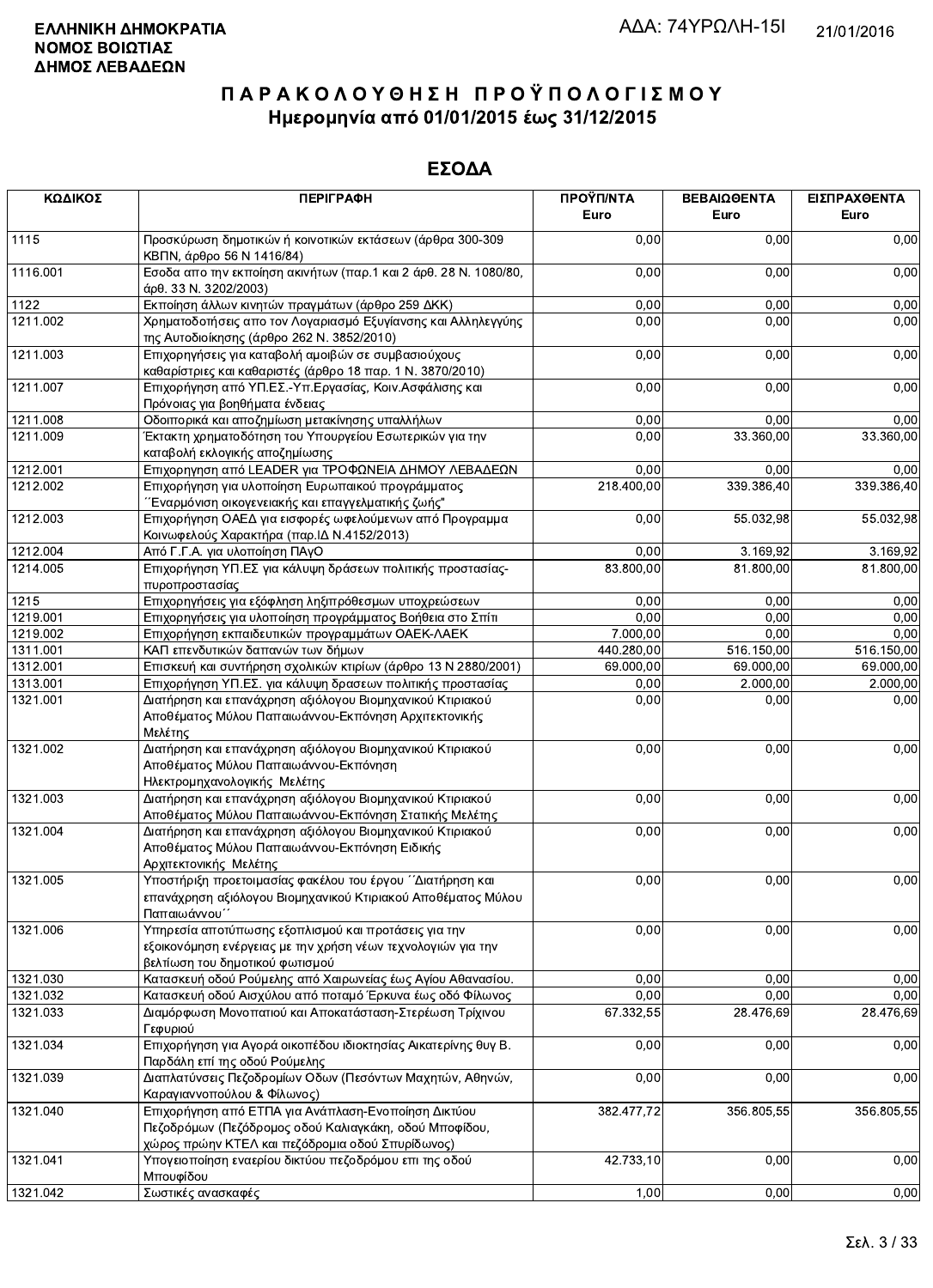| ΚΩΔΙΚΟΣ  | <b>ПЕРІГРАФН</b>                                                                                            | ΠΡΟΫΠ/ΝΤΑ<br>Euro | ΒΕΒΑΙΩΘΕΝΤΑ<br>Euro | ΕΙΣΠΡΑΧΘΕΝΤΑ<br>Euro |
|----------|-------------------------------------------------------------------------------------------------------------|-------------------|---------------------|----------------------|
| 1321.205 | Επιχορήγηση ΕΣΠΑ για Ανάδειξη και Αξιοποίηση Ιστορικών Χώρων                                                | 0,00              | 0,00                | 0,00                 |
|          | Οικισμού Χαιρώνειας                                                                                         |                   |                     |                      |
| 1321.206 | Μελέτη Σχεδιου Χωροταξικής και Οικιστικής Οργανωσης Ανοικτής<br>Πόλης Δήμου Χαιρώνειας                      | 16.751,67         | 16.751,66           | 16.751,66            |
| 1321.207 | Βελτιωση και ανάπλαση κοινόχρηστων χώρων Τ.Κ. Ανθοχωρίου                                                    | 0,00              | 0,00                | 0,00                 |
| 1321.401 | Επιχορήγηση από ΕΤΠΑ για Βελτίωση και Ανάπλαση Κοινόχρηστων                                                 | 358.598,58        | 349 605,25          | 349.605,25           |
|          | χώρων ΤΚ Κορώνειας                                                                                          |                   |                     |                      |
| 1321.501 | Μελέτη Γενικού Πολεοδομικού Σχεδίου Κοινότητας Κυριακίου                                                    | 16.705,75         | 16.705,75           | 16.705,75            |
| 1322.001 | Αναβάθμιση Ενερητικής Πυροπροστασίας Κλειστού Γυμναστηρίου                                                  | 0,00              | 0,00                | 0,00                 |
|          | Λιβαδειάς                                                                                                   |                   |                     |                      |
| 1322.002 | Αγορά ακινήτου-μνημείου ΄΄ Τζαμί Γαζή Ομέρ"                                                                 | 0,00              | 0,00                | 0,00                 |
| 1322.020 | Επιχορήγηση από ΠΔΕ για Αποκατάσταση ζημιών που<br>προκλήθηκαν από θεομηνία στο Δήμο Λεβαδέων               | 74.655,68         | 69.771,54           | 69.771,54            |
| 1322.021 | Επιχορήγηση από Πράσινο Ταμείο για Αποζημίωση ιδιοκτησιών στο                                               | 90.752,00         | 0,00                | 0,00                 |
|          | πάρκο Έρκυνας από την οδό Θουκιδίδου εως την οδό Ξενοφώντος                                                 |                   |                     |                      |
| 1322.022 | Επιχορήγηση από Πράσινο Ταμειο για Ενεργειακή Αναβαθμιση                                                    | 0,00              | 0,00                | 0,00                 |
|          | Σχολικής Μονάδας 3ου Δημοτικού Σχολειου Λιβαδειάς                                                           |                   |                     |                      |
| 1322.090 | Επιχορήγηση από Πράσινο Ταμείο για Αναβάθμιση φωτισμού<br>χρήσης και ανάδειξης περιπατητικών διαδρομων, των | 0,00              | 0,00                | 0,00                 |
|          | αρχιτεκτονικών στοιχείων και του φυσικού τοπίου στην περιοχη του                                            |                   |                     |                      |
|          | ποταμού Έρκυνα                                                                                              |                   |                     |                      |
| 1326.001 | Έσοδα από προγραμματική σύμβαση με ΔΕΠΟΔΑΛ ΑΕ για την                                                       | 380.121,00        | 220.074,74          | 220.074,74           |
|          | προμήθεια εξοπλισμού 1ης Διαχειριστικής Ενότητας Ν Βοιωτίας                                                 |                   |                     |                      |
| 1326.002 | Έσοδα από προγραμματική σύμβαση με ΔΕΠΟΔΑΛ ΑΕ για την                                                       | 407.939,60        | 396.934,25          | 396.934,25           |
|          | Λειτουργική και Περιβαλλοντική Αναβάθμιση ΧΥΤΑ Λιβαδειάς                                                    |                   |                     |                      |
| 1326.003 | Έσοδα από προγραμματική σύμβαση με ΔΕΠΟΔΑΛ ΑΕ για την                                                       | 0,00              | $\overline{0,00}$   | 0,00                 |
|          | Αποκατάσταση ζημιών που προκλήθηκαν από θεομηνία                                                            |                   |                     |                      |
|          | (πυρκαγιά) στο ΧΥΤΑ 1ης Διαχειριστικής Ενότητας Ν Βοιωτίας                                                  |                   |                     |                      |
| 1328.001 | Αποκατάσταση ΧΑΔΑ στις θέσεις Τουρμπάκι κοινότητας Κυριακίου<br>και Δ.Δ. Παρορίου                           | 0,00              | 288,89              | 288,89               |
| 1328.002 | Λειτουργική και Περιβαλλοντική Αναβάθμιση Χ.Υ.Τ.Α. Λιβαδειάς                                                | 1.440.005,08      | 1.347.155,28        | 1.347.155,28         |
| 1328.003 | Προμήθεια ενός (1) Θρυμματιστή (εξοπλισμός διαχ. στερεών                                                    | 340.000,00        | 299.000,00          | 299.000,00           |
|          | αποβλήτων 1ης διαχειρ. ενότητας Ν. Βοιωτίας)                                                                |                   |                     |                      |
| 1328.004 | Προμήθεια ενός (1) ερπυστριοφόρου προωθητή (εξοπλισμός διαχ.                                                | 0,00              | 0,00                | 0,00                 |
|          | στερεών αποβλήτων 1ης διαχειρ. ενότητας Ν. Βοιωτίας)                                                        |                   |                     |                      |
| 1328.005 | Προμήθεια ενός (1) εκσκαφέα φορτωτή (εξοπλισμός διαχ. στερεών                                               | 86.000,00         | 75.600,00           | 75.600,00            |
|          | αποβλήτων 1ης διαχειρ. ενότητας Ν. Βοιωτίας)                                                                |                   |                     |                      |
| 1328.006 | Προμήθεια ενός (1) ερπυστριοφόρου εκσκαφέα 21 τόνων                                                         | 0,00              | 0,00                | 0,00                 |
|          | (εξοπλισμός διαχ. στερεών αποβλήτων 1ης διαχειρ. ενότητας Ν.                                                |                   |                     |                      |
| 1328.007 | Βοιωτίας)<br>Προμήθεια ενός (1) τετραξονικού φορτηγού (εξοπλισμός διαχ.                                     | 0,00              | 0,00                | 0,00                 |
|          | στερεών αποβλήτων 1ης διαχειρ. ενότητας Ν. Βοιωτίας)                                                        |                   |                     |                      |
| 1328.008 | Προμήθεια ενός (1) υδροφόρου οχήματος (εξοπλισμός διαχ. στερεών                                             | 0,00              | 0,00                | 0,00                 |
| 1328.009 | αποβλήτων 1ης διαχειρ. ενότητας Ν. Βοιωτίας)<br>Προμήθεια ενός (1) οχήματος ανοικτού τύπου 4χ4 (Εξοπλισμός  | 0,00              | 4.616,26            | 4.616,26             |
|          | διαχ.στερεών αποβλήτων 1ης διαχειρ.ενότητας Ν.Βοιωτίας)                                                     |                   |                     |                      |
| 1328.010 | Προμήθεια ενός (1) απορριμματοφόρου τύπου πρέσσας 22                                                        | 0,00              | 0,00                | 0,00                 |
|          | κ.μ. (Εξοπλισμός διαχ.στερεών αποβλήτων 1ης διαχειρ.ενότητας                                                |                   |                     |                      |
|          | Ν.Βοιωτίας)                                                                                                 |                   |                     |                      |
| 1328.011 | Προμήθεια τεσσάρων (4) απορριμματοφόρων τύπου πρέσσας 16                                                    | 0,00              | 0,00                | 0,00                 |
|          | κ.μ. (Εξοπλισμός διαχ.στερεών αποβλήτων 1ης διαχειρ.ενότητας                                                |                   |                     |                      |
|          | Ν.Βοιωτίας)                                                                                                 |                   |                     |                      |
| 1328.012 | Προμήθεια δύο (2) απορριμματοφόρων τύπου πρέσσας 12                                                         | 0,00              | 0,00                | 0,00                 |
|          | κ.μ. (Εξοπλισμός διαχ.στερεών αποβλήτων 1ης διαχειρ.ενότητας                                                |                   |                     |                      |
| 1328.013 | Ν.Βοιωτίας)<br>Προμήθεια ενός (1) απορριμματοφόρου τύπου πρέσσας 6                                          | 0,00              | 0,00                | 0,00                 |
|          | κ.μ. (Εξοπλισμός διαχ.στερεών αποβλήτων 1ης διαχειρ.ενότητας                                                |                   |                     |                      |
|          | Ν.Βοιωτίας)                                                                                                 |                   |                     |                      |
| 1328.014 | Προμήθεια δύο (2) διαξονικών φορτηγών με γερανό (Εξοπλισμός                                                 | 0,00              | 0,00                | 0,00                 |
|          | διαν στερεών αποβλήτων 1ης διαγειρ ενότητας Ν.Βοιωτίας)                                                     |                   |                     |                      |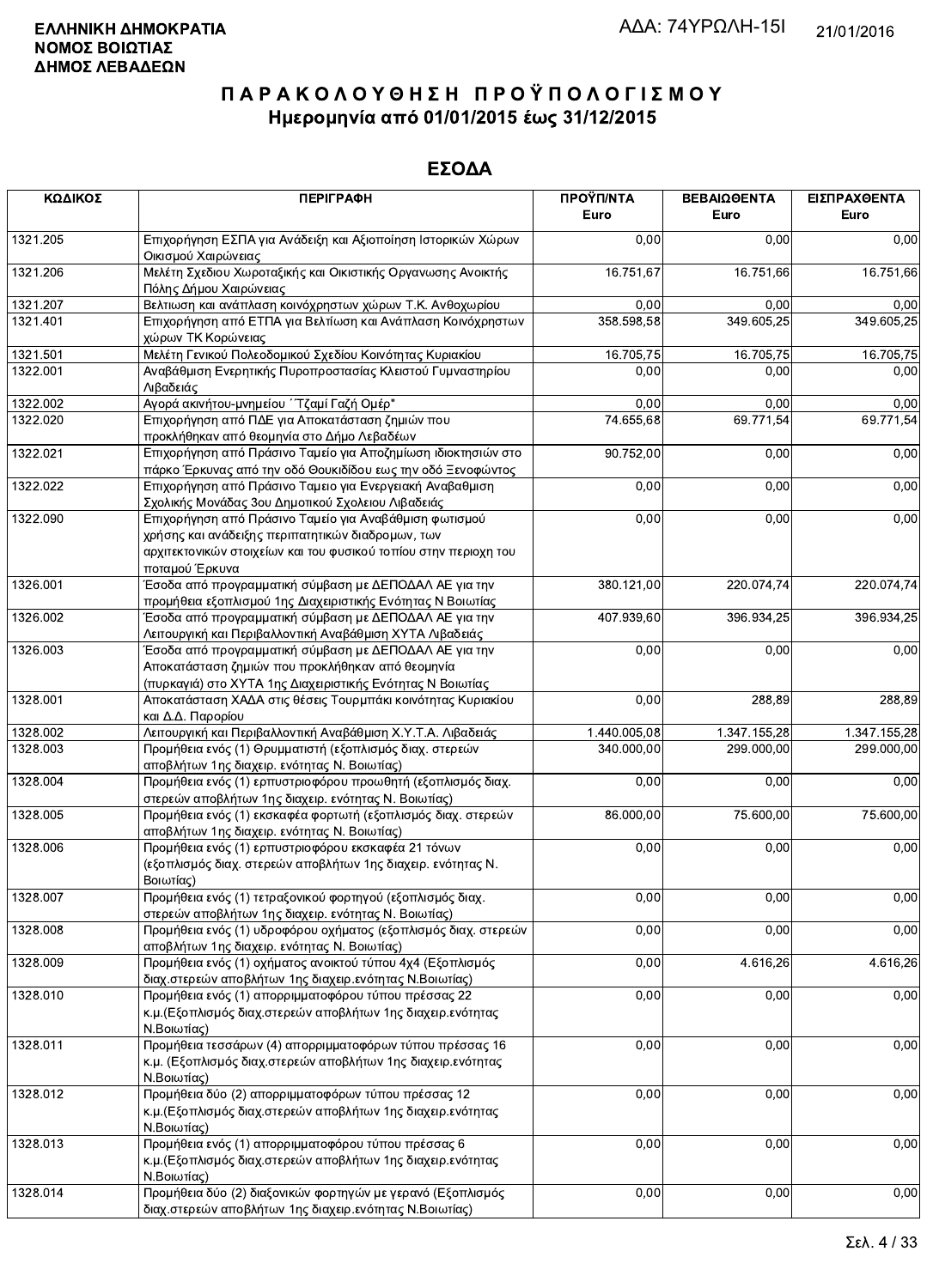| ΚΩΔΙΚΟΣ  | <b>ПЕРІГРАФН</b>                                                                                                                              | ΠΡΟΫΠ/ΝΤΑ<br>Euro | ΒΕΒΑΙΩΘΕΝΤΑ<br>Euro | ΕΙΣΠΡΑΧΘΕΝΤΑ<br>Euro |
|----------|-----------------------------------------------------------------------------------------------------------------------------------------------|-------------------|---------------------|----------------------|
| 1328.015 | Προμήθεια ενός (1) βυτιοφόρου οχήματος 14 κ.μ. (Εξοπλισμός<br>διαχ.στερεών αποβλήτων 1ης διαχειρ.ενότητας Ν.Βοιωτίας)                         | 0,00              | 0,00                | 0,00                 |
| 1328.016 | Βελτίωση και Ανάπλαση Κοινόχρηστων Χώρων Οικισμού Ελικώνα                                                                                     | 550.000,00        | 113.044,22          | 113.044,22           |
| 1328.017 | Ανάπτυξη Δικτύου Στάσεων (Αστικών Λεωφορείων) του Δήμου<br>Λεβαδέων                                                                           | 0,00              | 0,00                | 0,00                 |
| 1328.018 | Αποκατάσταση ζημιών που προκλήθηκαν από θεομηνία<br>(πυρκαγιά) στο ΧΥΤΑ 1ης Διαχειριστικής Ενότητας Ν Βοιωτίας                                | 0,00              | 45.662,02           | 45.662,02            |
| 1328.019 | Βελτίωση υφιστάμενου αρδευτικού έργου του Δ.Δ. Λαφυστίου Δήμου<br>Λεβαδέων                                                                    | 103.202,00        | 95.258,69           | 95.258,69            |
| 1328.401 | Μελέτη Έργων Ανακατασκευής Εσωτερικού Δικτύου, Έργων<br>Προσαγωγής Ακαθάρτων και Εγκατάστασης Επεξεργασίας Λυμάτων<br>(Ε.Ε.Λ.) Αγίου Γεωργίου | 76.157,81         | 95.000,00           | 95.000,00            |
| 1328.402 | Ανακατασκευή έργων αποχ'ετευσης ακαθάρτων Αγίου Γεωργίου                                                                                      | 0,00              | 0,00                | 0,00                 |
| 1328.403 | Κατασκευή Έργων Προσαγωγής Ακαθάρτων & Εγκατάστασης<br>Επεξεργασίας Λυμάτων (Ε.Ε.Λ.) Αγίου Γεωργίου                                           | 0,00              | 0,00                | 0,00                 |
| 1328.404 | Υπηρεσίες Τεχνικού Συμβούλου Αγίου Γεωργίου                                                                                                   | 0,00              | 0,00                | 0,00                 |
| 1328.405 | Αγορά εδαφικών εκτάσεων Αγίου Γεωργίου                                                                                                        | 0,00              | 0,00                | 0,00                 |
| 1328.406 | Ανάπλαση Πλατείας Τ.Κ. Αγίου Γεωργίου                                                                                                         | 0,00              | 50.360,30           | 50.360,30            |
| 1328.501 | Προβολή Συγκριτικών Πλεονεκτημάτων των Περιοχών Παρέμβασης<br>Β΄ Κύκλος Πρόσκλησης για περιοχές ΟΠΑΑΧ εκτός νήσου Σκύρου                      | 0,00              | 0,00                | 0,00                 |
| 1328.502 | Μελέτη Αποχέτευσης-Προσαγωγής Ακαθάρτων και Εγκατάστασης<br>Επεξεργασίας Λυμάτων (Ε.Ε.Λ.) Οικισμού Κυριακίου                                  | 11.664,13         | 13.300,00           | 13.300,00            |
| 1328.503 | Αγορά εδαφικών εκτάσεων Οικισμού Κυριακίου                                                                                                    | 5.000,00          | 0,00                | 0,00                 |
| 1328.504 | Κατασκευή Αποχέτευσης-Προσαγωγής Ακαθάρτων & Εγκατάστασης<br>Επεξεργασίας Λυμάτων (Ε.Ε.Λ.) Κυριακίου                                          | 0,00              | 0,00                | 0,00                 |
| 1328.505 | Υπηρεσίες Τεχνικού Συμβούλου οικισμού Κυριακίου                                                                                               | 0,00              | 0,00                | 0,00                 |
| 1329     | Λοιπές επιχορηγήσεις για επενδύσεις και έργα                                                                                                  | 0,00              | 0,00                | 0,00                 |
| 1411     | Προϊόν δωρεών                                                                                                                                 | 0,00              | 14.632,30           | 14.632,30            |
| 1421     | Έσοδα κληρονομιές, κληροδοσίες                                                                                                                | 0,00              | 0,00                | 0,00                 |
| 1511     | Προσαυξήσεις εκπρόθεσμης καταβολής χρεών (άρθρο 6 ΝΔ 356/74,<br>άρθρο 16 Ν 2130/93)                                                           | 60.000,00         | 41.924,75           | 41.924,75            |
| 1512     | Πρόστιμα του ΚΟΚ, του ΝΔ 805/71 και του ΑΝ 170/67 (άρθρο 31 Ν<br>2130/93)                                                                     | 58.000,00         | 71.235,17           | 51.285,17            |
| 1513     | Πρόστιμα για παραβάσεις φορολογικών διατάξεων (άρθρο 19 Ν<br>1080/80)                                                                         | 0,00              | 0,00                | 0,00                 |
| 1514     | Πρόστιμα ανέγερσης και διατήρησης αυθαιρέτων κατασκευών (άρθρο<br>12 N 1647/86)                                                               | 20.000,00         | 12.135,79           | 12.135,79            |
| 1515     | Πειθαρχικά πρόστιμα σε βάρος των υπαλλήλων (άρθρο 284 Ν<br>1188/81)                                                                           | 0,00              | 0,00                | 0,00                 |
| 1516     | Έσοδα από διάφορες καταλογιστικές αποφάσεις                                                                                                   | 0,00              | 0,00                | 0,00                 |
| 1517     | Πρόστιμα και ποινικές ρήτρες που επιβάλλονται σε βάρος<br>προμηθευτών και εργολάβων                                                           | 0,00              | 0,00                | 0,00                 |
| 1518     | Καταπτώσεις εγγυήσεων                                                                                                                         | 0,00              | 0,00                | 0,00                 |
| 1519     | Λοιπά πρόστιμα και χρηματικές ποινές επιβαλλόμενες βάσει ειδικών<br>διατάξεων                                                                 | 3.000,00          | 8.758,44            | 1.403,68             |
| 1521     | Παράβολα πλειστηριασμών (άρθρα 932 και 959 ΚπολΔ)                                                                                             | 0,00              | 0,00                | 0,00                 |
| 1522     | Παράβολα υποβαλλόμενα για την χορήγηση διευκολύνσεων<br>τμηματικής καταβολής χρεών (άρθρο 18 Ν 2648/98)                                       | 500,00            | 53,12               | 53,12                |
| 1611     | Εσοδα απο δημοτικές ή κοινοτικές κοινωφελείς επιχειρήσεις                                                                                     | 0,00              | 0,00                | 0,00                 |
| 1612     | Εσοδα απο αμιγείς δημοτικές ή κοινοτικές / διαδημοτικές ή<br>διακοινοτικές επιχειρήσεις                                                       | 0,00              | 0,00                | 0,00                 |
| 1613     | Εσοδα απο λοιπές δημοτικές επιχειρήσεις                                                                                                       | 0,00              | 0,00                | 0,00                 |
| 1614     | Εσοδα απο συμμετοχή σε λοιπές επιχειρήσεις                                                                                                    | 0,00              | 0,00                | 0,00                 |
| 1621     | Δαπάνες αφαίρεσης παράνομων διαφημιστικών μέσων (άρθρο 9 Ν<br>2946/2001, άρθρο 11 Ν 2696/99)                                                  | 0,00              | 0,00                | 0,00                 |
| 1622     | Έξοδα ακινητοποίησης και μεταφοράς παρανόμως σταθμευμένων<br>οχημάτων (άρθρο 45 Ν 2218/94)                                                    | 0,00              | 0,00                | 0,00                 |
| 1623     | Δαπάνες απομάκρυνσης και φύλαξης εγκαταλελειμμένων οχημάτων<br>(KYA 1002901/67/2002)                                                          | 0,00              | 0,00                | 0,00                 |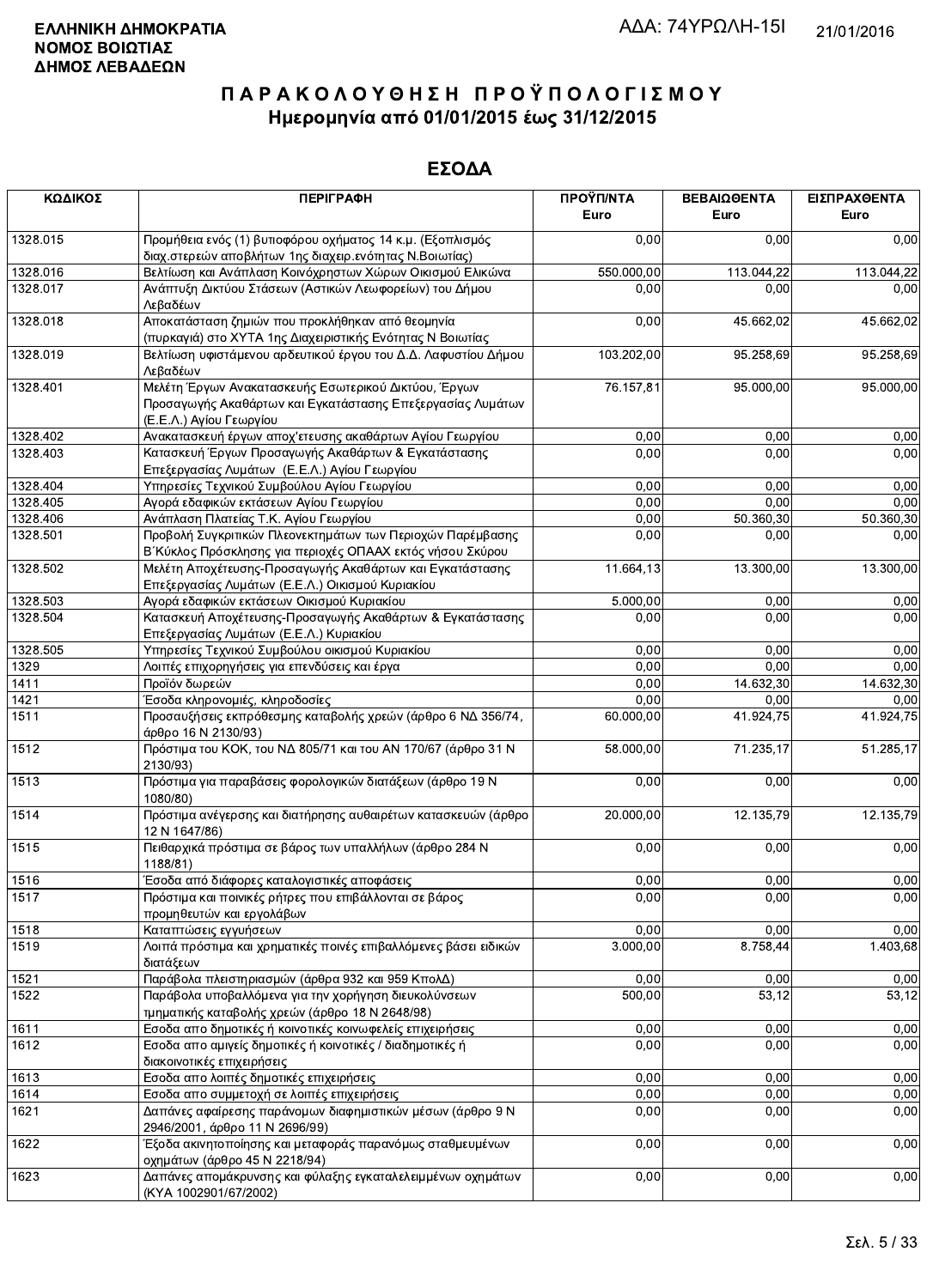| ΚΩΔΙΚΟΣ  | <b>ПЕРІГРАФН</b>                                                                                                                          | ΠΡΟΫΠ/ΝΤΑ<br>Euro | ΒΕΒΑΙΩΘΕΝΤΑ<br>Euro | ΕΙΣΠΡΑΧΘΕΝΤΑ<br>Euro |
|----------|-------------------------------------------------------------------------------------------------------------------------------------------|-------------------|---------------------|----------------------|
| 1624     | Έσοδα από την κατασκευή, επισκευή και συντήρηση οδών και<br>πεζοδρομίων (άρθρο 47 Ν 2696/99, άρθρο 367 ΚΒΠΝ)                              | 0,00              | 0,00                | 0,00                 |
| 1625     | Αποζημίωση καταβληθείσα για λογαριασμό των υπόχρεων, λόγω                                                                                 | 0,00              | 0,00                | 0,00                 |
| 1626     | προσκύρωσης ή ρυμοτόμησης ακινήτων (άρθρο 26 Ν 1828/89)<br>Έσοδα από συμβάσεις διαδημοτικής συνεργασίας (άρθρο 23 Ν<br>2539/97)           | 0,00              | 0,00                | 0,00                 |
| 1627     | Εισφορές άλλων ΟΤΑ για την καταβολή αποζημίωσης στα μέλη του<br>υπηρεσιακού συμβουλίου (άρθρο 12 Ν 2130/93)                               | 0,00              | 0,00                | 0,00                 |
| 1628     | Εισφορές άλλων ΟΤΑ για τη μισθοδοσία ελεγκτών εσόδων - εξόδων<br>και εισπρακτόρων (άρθρα 227 και 229 Ν 1188/81)                           | 0,00              | 0,00                | 0,00                 |
| 1629     | Λοιπά έσοδα από δαπάνες πραγματοποιηθείσες για λογαριασμό<br>τρίτων                                                                       | 5.000,00          | 8.477,33            | 8.477,33             |
| 1691     | Τέλη επιβαλλόμενα σε βάρος επιχειρήσεων για την εκτέλεση έργων<br>και προγραμμάτων προστασίας του περιβάλλοντος (άρθρο 6 Ν.<br>1650/1986) | 0,00              | 0,00                | 0,00                 |
| 1692     | Εφάπαξ ειδική εισφορά για τη δημιουργία κοινόχρηστων χώρων<br>(άρθρο 16 Ν. 2508/97)                                                       | 0,00              | 0,00                | 0,00                 |
| 1699.001 | Εσοδα απο κατασκευή παραγκών και ηλεκτροδότησης αυτών στην<br>Εμποροπανήγυρη                                                              | 35.000,00         | 34.900,00           | 32.770,08            |
| 1699.002 | Εσοδα απο εισητήρια πολιτιστικών εκδηλώσεων                                                                                               | 0,00              | 0,00                | 0,00                 |
| 1699.003 | Λοιπά έκτακτα έσοδα που δεν εντάσσονται στις πιο πάνω τάξεις                                                                              | 1.000,00          | 0,00                | 0,00                 |
| 1699.005 | Έσοδα από συμμετοχη σε εκδρομές                                                                                                           | 0,00              | 0,00                | 0,00                 |
| 1699.006 | Έκτακτα Έσοδα από εράνους της Ιεράς Μητρόπολης Θηβών και<br>Λεβαδείας (2% επί του ακαθαρίστου προιόντος)                                  | 1.200,00          | 904,12              | 904,12               |
| 2111     | Τακτικά έσοδα από τέλη καθαριότητας και ηλεκτροφωτισμού                                                                                   | 383.800,00        | 373.790,93          | 373.669,08           |
| 2112     | Τακτικά έσοδα από τέλη και δικαιώματα ύδρευσης                                                                                            | 0,00              | 0,00                | 0,00                 |
| 2113     | Τακτικά έσοδα από τέλη και δικαίωματα άρδευσης                                                                                            | 1.000,00          | 21.084,07           | 0,00                 |
| 2114     | Τακτικά έσοδα από τέλη και δικαιώματα αποχέτευσης                                                                                         | 0,00              | 0,00                | 0,00                 |
| 2115.001 | Τέλος Ακίνητης περιουσίας (ηλεκτροδοτούμενα ακίνητα)                                                                                      | 16.300,00         | 15.488,88           | 15.482,63            |
| 2115.002 | Τέλος Ακίνητης περιουσίας (μη ηλεκτροδοτούμενα ακίνητα)                                                                                   | 70.000,00         | 192.642,41          | 95.905,27            |
| 2116     | Τακτικά έσοδα από δυνητικά ανταποδοτικά τέλη και εισφορές                                                                                 | 0,00              | 0,00                | 0,00                 |
| 2117     | Τακτικά έσοδα από εισφορά λόγω ένταξης ή επέκτασης<br>πολεοδομικών σχεδίων                                                                | 0,00              | 0,00                | 0,00                 |
| 2118     | Τακτικά έσοδα επί των ακαθαρίστων εσόδων επιτηδευματιών                                                                                   | 9.000,00          | 43.169,23           | 8.456,01             |
| 2119.001 | Φόρος ηλεκτροδούμενων χώρων (άρθ. 10 Ν. 1080/80) Π.Ο.Ε.                                                                                   | 40.300,00         | 38.396,79           | 38.386,24            |
| 2119.002 | Τέλη διαφήμισης Π.Ο.Ε.                                                                                                                    | 0,00              | 0,00                | 0,00                 |
| 2119.004 | Τέλος χρήσης κοινοχρήστων χώρων Π.Ο.Ε.                                                                                                    | 2.000,00          | 0,00                | 0,00                 |
| 2119.009 | Μισθώματα λατομείων Π.Ο.Ε.                                                                                                                | 0,00              | 0,00                | 0,00                 |
| 2119.010 | Απο δικαιώματα βοσκήσιμων εκτάσεων                                                                                                        | 0,00              | 0,00                | 0,00                 |
| 2119.011 | Απο μισθώματα αστικών ακινήτων                                                                                                            | 0,00              | 2.127,00            | 777,00               |
| 2119.012 | Τέλη και δικαιώματα απο λαική αγορά                                                                                                       | 12.000,00         | 9.720,00            | 3.823,58             |
| 2119.017 | Από τέλη ανανεώσιμων πηγών ενέργειας                                                                                                      | 0,00              | 0,00                | 0,00                 |
| 2119.018 | Εσοδα απο την εκμετάλλευση διαφημιστικών χώρων σε αθλητικές<br>εγκαταστάσεις (άρθ. 56 Ν. 2725/99)                                         | 0,00              | 0,00                | 0,00                 |
| 2119.020 | Αντιτιμο κατανάλωσης ηλεκτρικού ρευματος των πυλώνων του<br>Δημοτικού Σταδιου για λογαριασμό τριτων (τέλεση αγώνων)                       | 0,00              | 7.482,00            | 7.482,00             |
| 2119.021 | Αντίτιμο καθημερινής χρήσης εγκαταστάσεων Δημ.Σταδίου<br>(αποδυτήρια, αίθουσα ιματισμού, πλυντήριο ρούχων κλπ.)                           | 0,00              | 400,00              | 400,00               |
| 2119.022 | Έσοδα από εισφορές (δίδακτρα μαθητών Δημ.Ωδείου)                                                                                          | 0,00              | 0,00                | 0,00                 |
| 2211.001 | Πρόστιμα παραβάσεων Κ.Ο.Κ. - Ελεγχόμενης στάθμευσης Π.Ο.Ε.                                                                                | 17.500,00         | 51.295,90           | 16.559,01            |
| 2211.002 | Λοιπά πρόστιμα                                                                                                                            | 2.000,00          | 0,00                | 0,00                 |
| 2212.001 | Πρόστιμα ανέγερσης-διατήρησης αυθαιρέτων                                                                                                  | 7.500,00          | 3.200,60            | 3.200,60             |
| 3211     | Τέλη καθαριότητας και ηλεκτροφωτισμού                                                                                                     | 593.751,33        | 623.611,78          | 595.123,66           |
| 3212     | Τέλη και δικαιώματα ύδρευσης                                                                                                              | 214.779,92        | 213.120,59          | 7.885,55             |
| 3213     | Τέλη και δικαιώματα άρδευσης                                                                                                              | 135.033,88        | 342.008,52          | 176.836,89           |
| 3214     | Τέλη και δικαιώματα αποχέτευσης                                                                                                           | 18.079,75         | 17.925,65           | 920,76               |
| 3215     | Τέλος ακίνητης περιουσίας                                                                                                                 | 58.252,26         | 148.567,36          | 62.398,78            |
| 3216     | Δυνητικά ανταποδοτικά τέλη και εισφορές                                                                                                   | 0,00              | 0,00                | 0,00                 |
| 3217     | Εισφορά λόγω ένταξης ή επέκτασης πολεοδομικών σχεδίων                                                                                     | 10.825,49         | 10.825,49           | 4.947,28             |
| 3218     | Τακτικά έσοδα επί των ακαθαρίστων εσόδων επιτηδευματιών                                                                                   | 871.904.98        | 902.432.37          | 48.758.08            |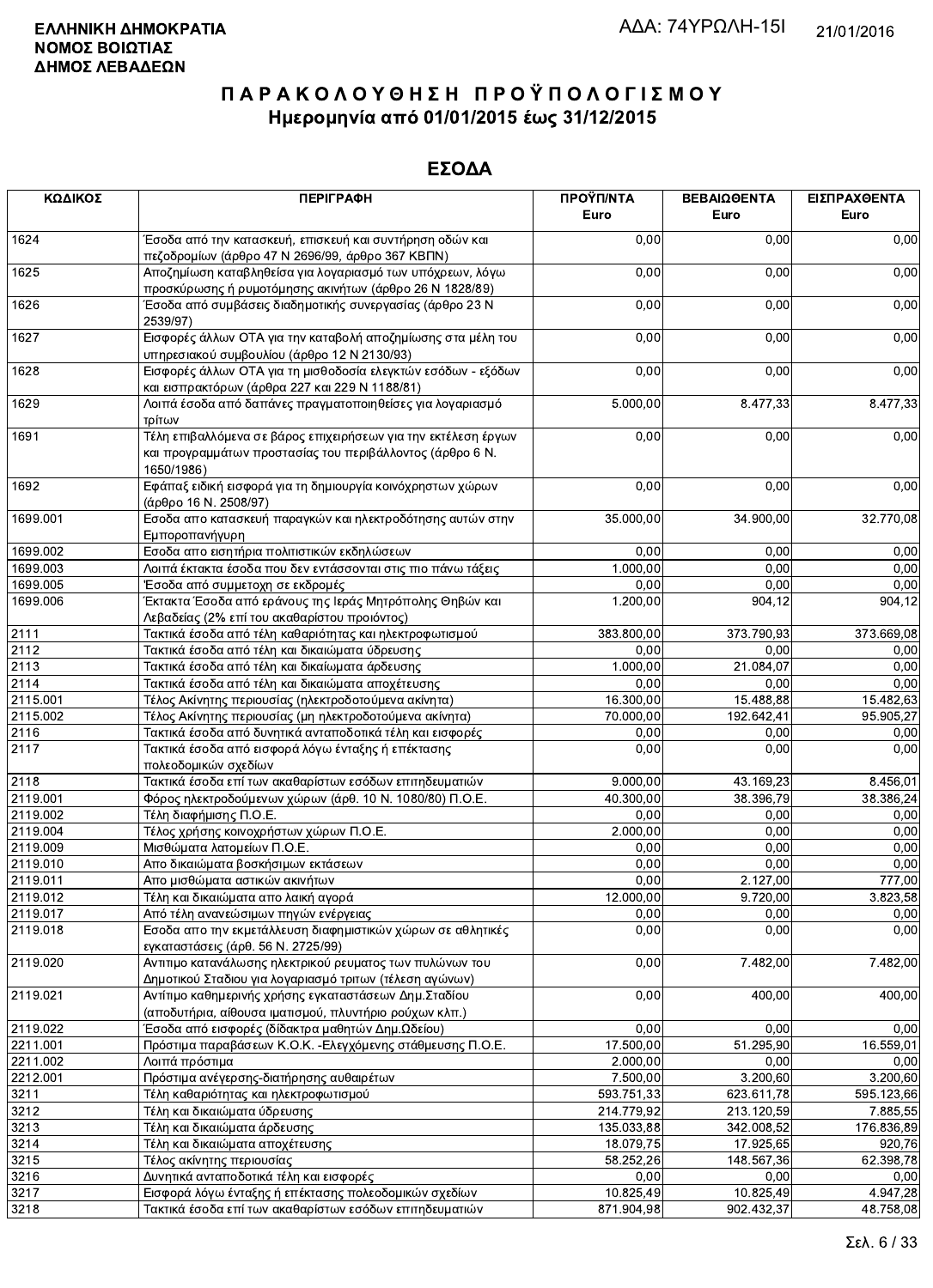| ΚΩΔΙΚΟΣ              | <b>ПЕРІГРАФН</b>                                                                                      | ΠΡΟΫΠ/ΝΤΑ               | ΒΕΒΑΙΩΘΕΝΤΑ             | ΕΙΣΠΡΑΧΘΕΝΤΑ         |
|----------------------|-------------------------------------------------------------------------------------------------------|-------------------------|-------------------------|----------------------|
|                      |                                                                                                       | Euro                    | Euro                    | Euro                 |
| 3219.001             | Απο δικαιώματα και μισθώματα βοσκήσιμων εκτάσεων                                                      | 15.129,97               | 13.899,52               | 800,81               |
| 3219.002             | Απο τέλη διαφήμισης και απο την εκμετάλλευση διαφημιστικών<br>χώρων                                   | 0,00                    | 20.000,00               | 0,00                 |
| 3219.003             | Απο δικαιώματα νεκροταφείων                                                                           | 19.017,11               | 18.908,70               | 965,59               |
| 3219.004             | Απο τέλη χρήσης κοινόχρηστων δημοτικών χώρων και απο                                                  | 127.187,83              | 169.660,15              | 26.712,50            |
|                      | παραχώρηση δικαιωμάτων χρήσης θέσεων των περιπτέρων                                                   |                         |                         |                      |
| 3219.005             | Απο δικαιώματα Σφαγείων                                                                               | 5.105,59                | 4.738,35                | 909,40               |
| 3219.006             | Απο τέλη και μισθώματα λατομείων                                                                      | 90.838,54               | 88.121,39               | 12.318,99            |
| 3219.007             | Απο κατασκευή πεζοδρομίων                                                                             | 0,00                    | 0,00                    | 0,00                 |
| 3219.008             | Απο δικαιώματα χρήσης Χ.Υ.Τ.Α.                                                                        | 71.240,59               | 71.240,59               | 255,73               |
| 3219.009             | Απο δικαιώματα συμμετοχής στην Κατασκήνωση                                                            | 10.386,21               | 10.106,21               | 610,23               |
| 3219.010             | Απο τέλη και δικαιώματα λαικών αγορών                                                                 | 154.591,11              | 146.111,04              | 57.494,78            |
| 3219.011             | Απο φόρο ηλεκτροδοτούμενων χώρων (άρθ. 10 Ν. 1080/80)                                                 | 56.292,52               | 60.350,70               | 58.412,72            |
| 3219.012             | Απο προγραμματική σύμβαση με ΔΕΠΟΔΑΛ Α.Ε. (ΦΟΔΣΑ)                                                     | 5.407,48                | 102.907,48              | 102.907,48           |
| 3219.013             | Απο μισθώματα αστικών ακινήτων                                                                        | 430.315,54              | 420.840,26              | 63.226,87            |
| 3219.014             | Απο μισθώματα καλλιεργήσιμης γής                                                                      | 22.212,66               | 14.344,47               | 3.459,96             |
| 3219.015             | Απο μισθώματα θαλασσίων εκτάσεων                                                                      | 9.581,70                | 9.581,70                | 4.890,43             |
| 3219.016             | Απο λοιπά έσοδα απο ακίνητα (χρήση εδάφους απο εταιρείες                                              | 0,00                    | 0,00                    | 0,00                 |
|                      | κινητής τηλεφωνίας κλπ)                                                                               |                         |                         |                      |
| 3219.017             | Λοιπές περιπτώσεις                                                                                    | 12.678,28               | 11.403,31               | 412,37               |
| 3219.018             | Απο εισφορές για τροφεία παιδικών και βρεφονηπιακών σταθμών                                           | 19.712,94               | 19.686,62               | 2.243,50             |
| 3219.019             | Απο κρατήσεις υπέρ Δημοσίου                                                                           | 26.803,32               | 48.578,79               | 28.646,92            |
| 3219.020             | Από Μισθώματα παραχώρησης Δικαιωμάτων Χρήσης Θέσεων των<br>περιπτέρων (Άρθρο 76 Ν.4257/2014)          | 22.040,66               | 0,00                    | 0,00                 |
| 3219.021             | Από χρήση Δημοτικών Σταδίων (15% επί των ακαθαρίστων                                                  | 0,00                    | 49.589,39               | 0,00                 |
|                      | εισπράξεων του χρήστη από την πώληση εισητηριων για τους                                              |                         |                         |                      |
|                      | αγώνες)                                                                                               |                         |                         |                      |
| 3219.022             | Από αντιτιμο κατανάλωσης ηλεκτρικού ρευματος των πυλώνων του                                          | 0,00                    | 39.337,20               | 0,00                 |
| 3221.001             | Δημοτικού Σταδιου για λογαριασμό τριτων (τελεση αγώνων)                                               |                         |                         |                      |
|                      | Απο πρόστιμα παραβάσεων Κ.Ο.Κ.-Ελεγχόμενης στάθμευσης                                                 | 613.930,23              | 638.026,16              | 16.331,91            |
| 3221.002<br>3221.003 | Απο διάφορα πρόστιμα κλπ έκτακτα έσοδα<br>Απο αποζημιώσεις καταβληθείσες για λογαριασμό των υπόχρεων, | 141.867,81<br>93.293,38 | 146.823,15<br>93.190,47 | 8.424,08<br>6.539,17 |
|                      | λόγω προσκύρωσης ή ρυμοτόμησης ακινήτων (άρθρο 26 Ν<br>1828/89)                                       |                         |                         |                      |
| 3221.004             | Από προγραμματική σύμβαση με ΔΕΠΟΔΑΛ για ΦΠΑ                                                          | 86.595,00               | 0,00                    | 0,00                 |
| 3222                 | Έκτακτα ειδικευμένα έσοδα                                                                             | 0,00                    | 0,00                    | 0,00                 |
| 4111                 | Εισφορά υπέρ του Δημοσίου στις αποδοχές και τα έξοδα<br>παράστασης                                    | 200.000,00              | 174.492,31              | 174.492,31           |
| 4112                 | Εξαγορά συντάξιμης υπηρεσίας                                                                          | 0,00                    | 0,00                    | 0,00                 |
| 4121                 | Φόροι μισθωτών υπηρεσιών                                                                              | 250.000,00              | 229.391,31              | 229.391,31           |
| 4122                 | Φοροί και χαρτόσημο Δημάρχων Αντιδημάρχων μελών Δημοτικών                                             | 7.000,00                | 2.534,69                | 2.534,69             |
|                      | Συμβουλίων και λοιπών συλλογικών οργάνων                                                              |                         |                         |                      |
| 4123                 | Φόρων προμηθευτών εργολάβων ελ. Επαγγελματιών κ.λ.π.                                                  | 130.000,00              | 176.782,57              | 176.782,57           |
| 4124                 | Λοιπές κρατήσεις υπέρ του Δημοσίου                                                                    | 90.000,00               | 85.870,02               | 81.425,08            |
| 4131                 | Εισφορές σε ασφαλιστικούς οργανισμούς και ταμεία                                                      | 1.350.000,00            | 1.215.984,96            | 1.215.984,96         |
| 4132                 | Εισφορά για το εφάπαξ βοήθημα του Ν 103/75                                                            | 3.500,00                | 1.773,36                | 1.773,36             |
| 4141                 | Κρατήσεις στις αποδοχές για την εξόφληση δανείων του Τ.Π. & Δ.                                        | 91.000,00               | 71.630,88               | 71.630,88            |
| 4142                 | Λοιπές κρατήσεις υπέρ τρίτων                                                                          | 270.000,00              | 258.276,13              | 258.276,13           |
| 4211                 | Επιστροφή χρημάτων από υπολόγους χρηματικών ενταλμάτων                                                | 5.000,00                | 1.023,58                | 1.023,58             |
|                      | προπληρωμής                                                                                           |                         |                         |                      |
| 4212                 | Επιστροφή πάγιας προκαταβολής                                                                         | 29.000,00               | 10.000,00               | 10.000,00            |
| 4213                 | Επιστροφή αχρεωστήτως καταβληθέντων χρηματικών ποσών                                                  | 100.000,00              | 364.614,63              | 138.571,96           |
|                      | (άρθρο 26 Ν 318/69, Αποφ. Υπ. Οικον. 2081241/11652/1997)                                              |                         |                         |                      |
| 4218                 | Επιστροφή χρημάτων από δημοτικές επιχειρήσεις έπειτα από                                              | 0,00                    | 0,00                    | 0,00                 |
|                      | κατάπτωση των υπέρ αυτών εγγυήσεων                                                                    |                         |                         |                      |
| 4219                 | Επιστροφή εν γένει χρημάτων                                                                           | 45.000,00               | 10.387,34               | 10.387,34            |
| 5111                 | Χρηματικό υπόλοιπο προερχόμενο από τακτικά έσοδα για την                                              | 406.871,80              | 689.927,09              | 689.927,09           |
|                      | κάλυψη υποχρεώσεων παρελθόντων ετών                                                                   |                         |                         |                      |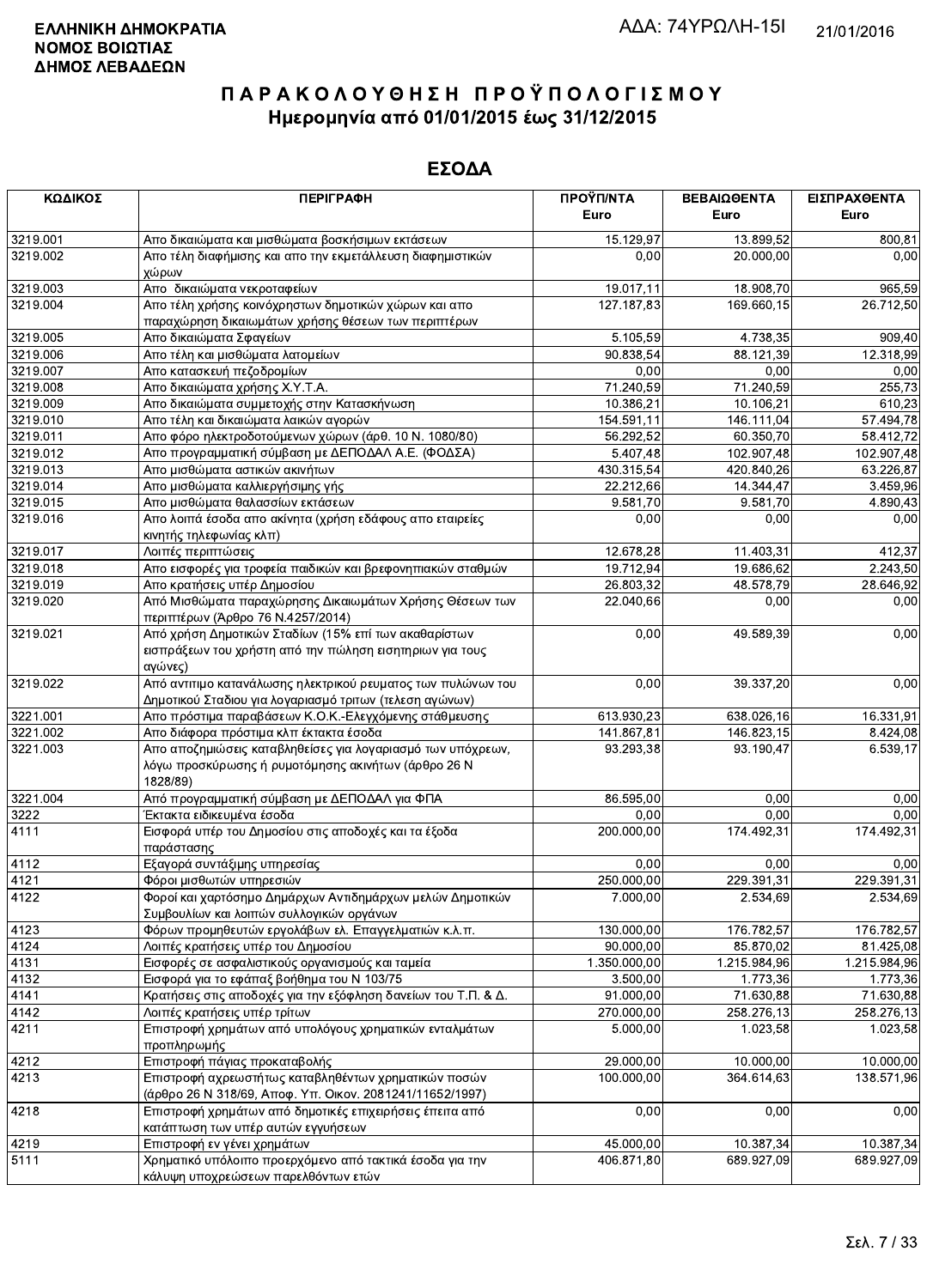### ΕΣΟΔΑ

| ΚΩΔΙΚΟΣ | <b>ПЕРІГРАФН</b>                                                                                                                         | ΠΡΟΫΠ/ΝΤΑ<br>Euro | ΒΕΒΑΙΩΘΕΝΤΑ<br>Euro | ΕΙΣΠΡΑΧΘΕΝΤΑ<br>Euro |
|---------|------------------------------------------------------------------------------------------------------------------------------------------|-------------------|---------------------|----------------------|
| 5112    | Χρηματικό υπόλοιπο προερχόμενο από τακτικά έσοδα για την<br>κάλυψη έργων του Π.Δ.Ε. ή πιστώσεις προοριζόμενες για δημόσιες<br>επενδύσεις | 170.769,02        | 170.769,02          | 170.769,02           |
| 5113    | Χρηματικό υπόλοιπο προερχόμενο απο τακτικά έσοδα για την<br>κάλυψη ειδικευμένων δαπανών                                                  | 355.574,14        | 670.064,73          | 670.064,73           |
| 5119    | Χρηματικό υπόλοιπο προερχόμενο απο τακτικά έσοδα για την<br>κάλυψη εν γένει δαπανών του Δήμου                                            | 258.000,00        | 0,00                | 0,00                 |
| 5121    | Χρηματικό υπόλοιπο προερχόμενο από έκτακτα έσοδα για την<br>κάλυψη υποχρεώσεων παρελθόντων ετών                                          | 66.082,50         | 292.304.82          | 292.304,82           |
| 5122    | Χρηματικό υπόλοιπο προερχόμενο από έκτακτα έσοδα για την<br>κάλυψη έργων του Π.Δ.Ε. ή πιστώσεις προοριζόμενες για δημόσιες<br>επενδύσεις | 789.087,00        | 748.161,14          | 748.161,14           |
| 5123    | Χρηματικό υπόλοιπο προερχόμενο απο έκτακτα έσοδα για την<br>κάλυψη ειδικευμένων δαπανών                                                  | 83.647,20         | 82.186,17           | 82.186,17            |
| 5129    | Χρηματικό υπόλοιπο προερχόμενο απο έκτακτα έσοδα για την<br>κάλυψη εν γένει δαπανών του Δήμου                                            | 0,00              | 0,00                | 0.00                 |
|         | ΣΥΝΟΛΑ                                                                                                                                   | 29.507.030,53     | 30.270.959.08       | 25.427.221.47        |

|        | ΚΩΔΙΚΟΣ  | <b>ПЕРІГРАФН</b>                                                                                               | ΠΡΟΫΠ/ΝΤΑ  | ΕΝΤΑΛΘΕΝΤΑ | ΠΛΗΡΩΘΕΝΤΑ |
|--------|----------|----------------------------------------------------------------------------------------------------------------|------------|------------|------------|
|        |          |                                                                                                                | Euro       | Euro       | Euro       |
| 00     | 6031     | Τακτικές αποδοχές (περιλαμβάνονται βασικός μισθός, δώρα εορτών, γενικά και<br>ειδικά τακτικά επιδόματα)        | 101.388,00 | 82.397,78  | 82.397,78  |
| 00     | 6032     | Αποζημίωση υπερωριακής εργασίας και για εξαιρέσιμες ημέρες και νυκτερινές<br>ώρες και λοιπές πρόσθετες αμοιβές | 0,00       | 0,00       | 0,00       |
| 00     | 6053.001 | Εργοδ. εισφορές ΙΚΑ υπαλλήλων ειδικών θέσεων                                                                   | 10.495,00  | 6.239,02   | 6.239,02   |
| 00     | 6053.002 | Εργοδ. εισφορές Ταμείου Νομικών                                                                                | 6.233,00   | 2.565,32   | 2.565,32   |
| 00     | 6053.003 | Εργοδοτικές εισφορές υπέρ ΤΣΜΕΔΕ                                                                               | 4.511,00   | 4.443,56   | 4.443,56   |
| 00     | 6053.004 | Εργοδοτικές εισφορές υπέρ ΤΣΜΕΔΕ (επικουρικό)                                                                  | 1.016,00   | 1.000.05   | 1.000,05   |
| 00     | 6053.005 | Εργοδοτικές εισφορές υπέρ ΚΥΤ                                                                                  | 1.456,00   | 1.433,39   | 1.433,39   |
| $00\,$ | 6056     | Ετήσια εισφορά στο ΤΠΔΚΥ-ΤΕΑΔΚΥ (άρθρα 3 Ν 1726/44, 30 Ν 2262/52, 100<br>ΝΔ 4260/61 και 33 ΝΔ 5441/66)         | 285.783,00 | 285.782.79 | 285.782,79 |
| 00     | 6073     | Δαπάνες επιμόρφωσης προσωπικού και συμμετοχής σε συνέδρια και<br>σεμινάρια                                     | 9.000,00   | 180,00     | 180,00     |
| 00     | 6111     | Αμοιβές νομικών και συμβολαιογράφων                                                                            | 0.00       | 183,21     | 183,21     |
| 00     | 6116     | Αμοιβές δικαστικών επιμελητών                                                                                  | 6.000.00   | 0.00       | 0.00       |
| 00     | 6117.001 | Ανάθεση παροχής υπηρεσιών Ιατρού Εργασίας του Δήμου                                                            | 0.00       | 0,00       | 0.00       |
| 00     | 6117.002 | Ανάθεση παροχής υπηρεσιών Τεχνικού Ασφαλείας του Δήμου                                                         | 0,00       | 0,00       | 0.00       |
| 00     | 6121.001 | Αντιμισθία δημάρχου ή προέδρου κοινότητας αντιδημάρχου και προέδρου<br>δημοτικού συμβουλίου (Άρθρο 175 ΔΚΚ)    | 123.120,00 | 123.120,00 | 123.120,00 |
| 00     | 6121.002 | Αντιμισθία συμπαραστάτη του δημότη και της επιχείρησης                                                         | 7.200,00   | 0.00       | 0.00       |
| 00     | 6122     | Αποζημίωση και έξοδα κίνησης Δημοτικών Συμβούλων (άρθρο 175 ΔΚΚ)                                               | 0.00       | 0.00       | 0.00       |
| 00     | 6123     | Έξοδα κίνησης προέδρων Τοπικών Συμβουλίων (άρθρο 4 Ν 2539/97)                                                  | 87.600,00  | 87.600,00  | 87.600,00  |
| 00     | 6124     | Έξοδα κηδείας Δημάρχων και προέδρων κοινοτήτων (άρθρο 140 παρ.4<br>N.3463/06)                                  | 0,00       | 0,00       | 0,00       |
| 00     | 6126.002 | Εργοδοτικές εισφορές για Υγειον Περίθαλψη                                                                      | 0.00       | 0,00       | 0.00       |
| 00     | 6126.003 | Εργοδοτικές εισφορές υπέρ ΤΕΑΔΥ                                                                                | 0,00       | 0.00       | 0.00       |
| $00\,$ | 6126.006 | Ειδική εισφορά ΤΠΔΥ (1%)                                                                                       | 0,00       | 0,00       | 0,00       |
| 00     | 6126.007 | Ειδική Εισφορά Αλληλεγγύης (2%)                                                                                | 0.00       | 0.00       | 0.00       |
| 00     | 6126.008 | Εργοδοτικές εισφορές υπέρ ΙΚΑ-ΕΤΕΑ                                                                             | 10.080,00  | 10.119,52  | 10.119,52  |
| 00     | 6132     | Αποζημίωση για συμμετοχή σε συμβούλια και επιτροπές                                                            | 0,00       | 0,00       | 0,00       |
| 00     | 6133     | Αποζημιώσεις μελών και γραμματέως φορολογικών Επιτροπών                                                        | 0,00       | 0,00       | 0,00       |
| 00     | 6134     | Αποζημίωση μελών και γραμματέως υπηρεσιακού συμβουλίου                                                         | 0.00       | 0,00       | 0.00       |
| 00     | 6142.001 | Αμοιβές Ορκωτών Εκτιμητών                                                                                      | 0,00       | 0,00       | 0,00       |
| 00     | 6151     | Δικαιώματα τρίτων (ΔΕΗ κλπ) από την είσπραξη τελών και φόρων                                                   | 66.000,00  | 63.992,08  | 63.992,08  |
| 00     | 6153     | Έξοδα διοικητικής εκτέλεσης (άρθρα 76 & 77 ΚΕΔΕ)                                                               | 0,00       | 0,00       | 0,00       |
| 00     | 6221     | Ταχυδρομικά τέλη                                                                                               | 20.000.00  | 16.759.07  | 16.759,07  |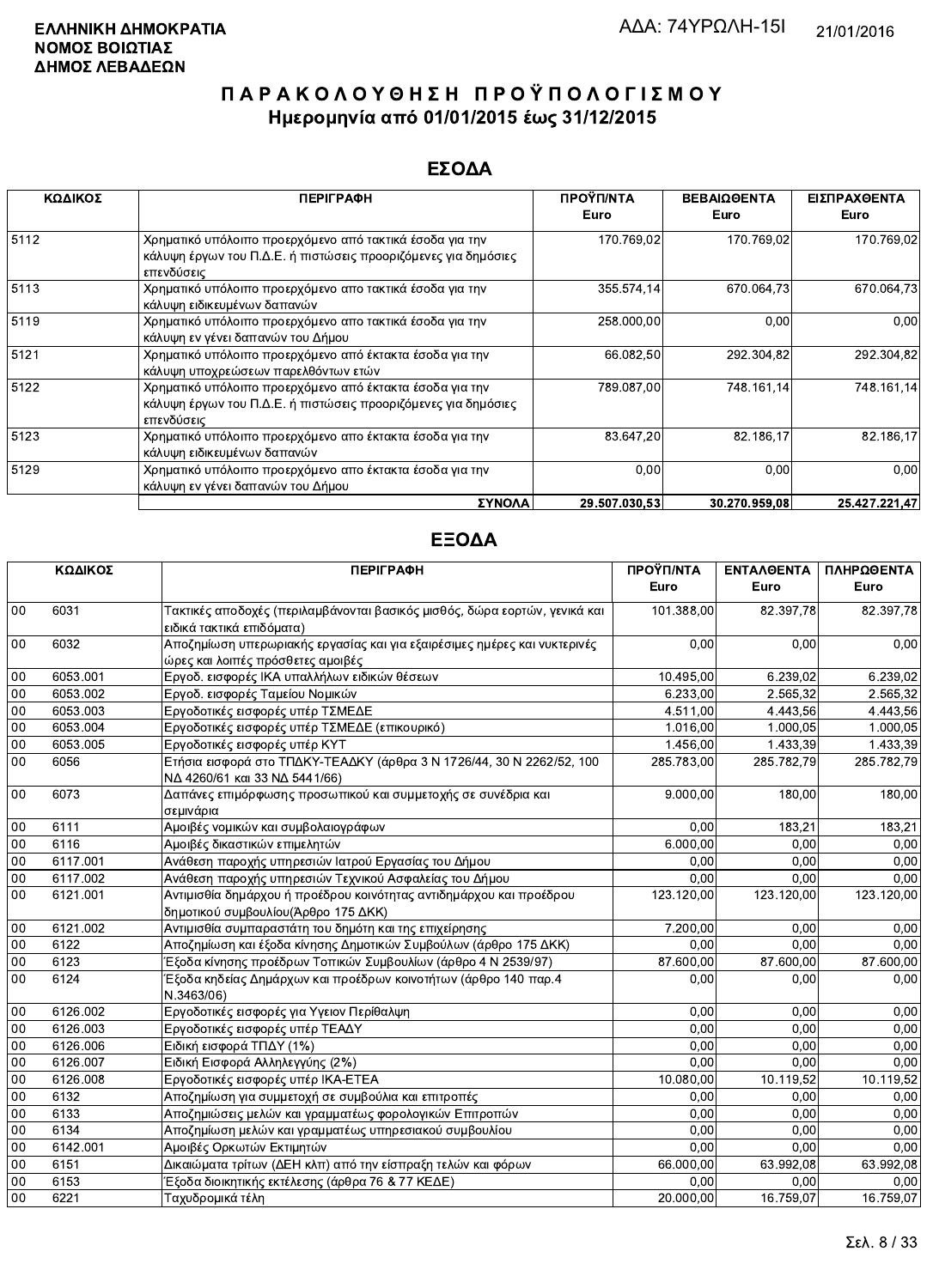|        | ΚΩΔΙΚΟΣ  | <b>ПЕРІГРАФН</b>                                                          | ΠΡΟΫΠ/ΝΤΑ<br>Euro | ΕΝΤΑΛΘΕΝΤΑ<br>Euro | ΠΛΗΡΩΘΕΝΤΑ<br>Euro |
|--------|----------|---------------------------------------------------------------------------|-------------------|--------------------|--------------------|
| 00     | 6222     | Τηλεφωνικά, τηλεγραφικά και τηλετυπία τέλη εσωτερικού                     | 30.000,00         | 29.527,12          | 29.527,12          |
| 00     | 6223     | Κινητή Τηλεφωνία                                                          | 6.240,00          | 0,00               | 0,00               |
| 00     | 6331.001 | Λοιποί φόροι και τέλη                                                     | 10.000,00         | 12.406,66          | 12.406,66          |
| 00     | 6331.002 | Φόρος εισοδηματος φρρολογικού έτους 2014                                  | 0,00              | 49.702,41          | 49.702,41          |
| 00     | 6421     | Οδοιπορικά έξοδα και αποζημίωση μετακινούμενων αιρετών                    | 3.000,00          | 0,00               | 0,00               |
| 00     | 6423.001 | Οδοιπορικά έξοδα και αποζημίωση τρίτων                                    | 0,00              | 0,00               | 0,00               |
| 00     | 6431     | Έξοδα ενημέρωσης και προβολής δραστηριοτήτων του Δήμου                    | 0,00              | 0,00               | 0,00               |
| 00     | 6432     | Δαπάνες εκθέσεων στο εσωτερικό και στο εξωτερικό                          | 0,00              | 0,00               | 0,00               |
| 00     | 6433     | Τιμητικές διακρίσεις, αναμνηστικά δώρα και έξοδα φιλοξενίας φυσικών       | 0,00              | 164,90             | 164,90             |
|        |          | προσώπων και αντιπροσωπειών                                               |                   |                    |                    |
| 00     | 6434     | Λοιπές δαπάνες δημοσίων σχέσεων                                           | 0,00              | 0,00               | 0,00               |
| $00\,$ | 6442     | Διοργάνωση συνεδρίων συναντήσεων και διαλέξεων                            | 0,00              | 0,00               | 0,00               |
| $00\,$ | 6443     | Δαπάνες δεξιώσεων και εθνικών ή τοπικών εορτών                            | 0,00              | 0,00               | 0,00               |
| 00     | 6451.001 | Συνδρομές σε εφημερίδες - περιοδικά                                       | 1.000,00          | 0,00               | 0,00               |
| 00     | 6451.002 | Συνδρομή σε νομικές βάσεις δεδομένων                                      | 4.000,00          | 3.936,00           | 3.936,00           |
| $00\,$ | 6463     | Έξοδα λοιπών δημοσιεύσεων                                                 | 1.500,00          | 1.588,84           | 1.588,84           |
| $00\,$ | 6492     | Δικαστικά έξοδα και έξοδα εκτέλεσης δικαστικών αποφάσεων ή                | 20.000,00         | 14.954,82          | 14.954,82          |
|        |          | συμβιβαστικών πράξεων                                                     |                   |                    |                    |
| 00     | 6494     | Έξοδα συμβολαιογράφων και δικαστικών επιμελητών                           | 2.000,00          | 1.909,82           | 1.909,82           |
| 00     | 6495.001 | Δαπάνες για μεταβίβαση αδειών κυκλοφορίας οχημάτων & Μ.Ε. στο νέο         | 0,00              | 0,00               | 0,00               |
|        |          | Καλλικρατικό Δήμο Λεβαδεών                                                |                   |                    |                    |
| 00     | 6495.007 | Δαπάνες για πάγια τέλη κτηματογράφησης ακινήτων του Δήμου                 | 0,00              | 35,00              | 35,00              |
| 00     | 6495.010 | Δαπάνη για μηχανογραφικό αρχείο ΔΕΗ χρέωσης δημοτικών τελών               | 0,00              | 0,00               | 0,00               |
| 00     | 6511     | Τόκοι δανείων εσωτερικού                                                  | 177.205,00        | 177.204,06         | 177.204,06         |
| 00     | 6513     | Τόκοι εκ λοιπών χρεών                                                     | 0.00              | 0.00               | 0,00               |
| 00     | 6514     | Συμβολαιογραφικά έξοδα και δαπάνες σύναψης δανείων                        | 0,00              | 0,00               | 0,00               |
| 00     | 6515     | Αμοιβές και προμήθειες τραπεζών                                           | 4.000,00          | 1.422,81           | 1.422,81           |
| 00     | 6516     | Χρεολύσια δανείων εσωτερικού                                              | 0,00              | 0.00               | 0,00               |
| 00     | 6518     | Χρεολύσια λοιπών χρεών                                                    | 0,00              | 0,00               | 0,00               |
| 00     | 6521     | Τόκοι δανείων εσωτερικού                                                  | 118.705,00        | 118.704,31         | 118.704,31         |
| 00     | 6523     | Τόκοι εκ λοιπών χρεών                                                     | 0,00              | 0,00               | 0,00               |
| 00     | 6524     | Συμβολαιογραφικά έξοδα και δαπάνες σύναψης δανείων                        | 0,00              | 0,00               | 0,00               |
| 00     | 6525     | Αμοιβές και προμήθειες τραπεζών                                           | 0,00              | 0,00               | 0,00               |
| 00     | 6526     | Χρεολύσια δανείων εσωτερικού                                              | 0,00              | 0,00               | 0,00               |
| 00     | 6711.001 | Μεταβιβάσεις σε σχολικές επιτροπές για λειτουργικές δαπάνες               | 377.129,70        | 369.369,88         | 369.369,88         |
| $00\,$ | 6711.002 | Μεταβιβάσεις σε σχολικές επιτροπές για πρόγραμμα σχολικού τροχονόμου      | 0,00              | 0,00               | 0,00               |
| 00     | 6711.003 | Μεταβιβάσεις σε σχολικές επιτροπές για έργα επισκευής και συντήρησης      | 69.000,00         | 20.000,00          | 20.000,00          |
|        |          | σχολικών κτιρίων                                                          |                   |                    |                    |
| 00     | 6715.010 | Επιχορήγηση Αθλητικού Πολιτιστικού Οργανισμού Δήμου Λεβαδέων              | 280.000,00        | 0,00               | 0,00               |
| 00     | 6716     | (ΑΠΟΔΗΛ)<br>Συμμετοχή στη δαπάνη αποζημίωσης μελών υπηρεσιακού συμβουλίου | 0,00              | 0,00               | 0,00               |
| $00\,$ | 6721.001 | Εισφορά υπέρ συνδέσμου Δήμων και Κοινοτήτων Προστασιας & Ορθολογικής      | 7.184,50          | 7.184,50           | 7.184,50           |
|        |          | Ανάπτυξης τιυ Κορινθιακού Κόλπου (ΣΠΟΑΚ) ο 'Αριων                         |                   |                    |                    |
| 00     | 6722     | Εισφορά για την εξασφάλιση μέσων προστασίας άμαχου πληθυσμού              | 9.526,10          | 0,00               | 0,00               |
| 00     | 6723     | Κράτηση 0,50% υπέρ λογαριασμού του άρθρου 68 ΝΔ 3033/54                   | 47.630,47         | 8.451,14           | 8.451,14           |
| $00\,$ | 6725     | Εισφορά υπέρ ΤΠΟΕΚΕ                                                       | 750,00            | 0,00               | 0,00               |
| 00     | 6726.001 | Υπέρ δήμων και κοινοτήτων απο το Τέλος Ακίνητης Περιουσίας (15% επι των   | 30.067,84         | 12.582,21          | 12.582,21          |
|        |          | εισπράξεων - Ν. 2130/93)                                                  |                   |                    |                    |
| 00     | 6726.003 | Εισφορές (ωφελούμενων και εργοδότη )μέσω Προγραμμάτων Κοινωφελούς         | 0,00              | 55.032,98          | 55.032,98          |
|        |          | Χαρακτήρα (παρ. ΙΔ Ν.4152/2013)                                           |                   |                    |                    |
| 00     | 6733     | Καταβολή χρηματικών βοηθημάτων σε άπορους δημότες                         | 20.000,00         | 0,00               | 0,00               |
| 00     | 6734     | Επιχορηγήσεις σε αθλητικούς συλλόγους και σωματεία                        | 0,00              | 0,00               | 0,00               |
| 00     | 6735     | Επιχορηγήσεις σε πολιτιστικούς συλλόγους και σωματεία                     | 10.100,00         | 0,00               | 0,00               |
| 00     | 6737.001 | Χρηματοδότηση Κοινοφελούς Επιχείρησης Δήμου Λεβαδέων                      | 20.000,00         | 0,00               | 0,00               |
| 00     | 6739.001 | Βοηθήματα ένδειας για την αντιμετώπιση άμεσων βιοτικών αναγκών            | 10.000,00         | 0,00               | 0,00               |
| 00     | 6811     | Εγγυήσεις ενοικίου                                                        | 0,00              | 0,00               | 0,00               |
| 00     | 6812     | Εγγυήσεις Δημοσίων οργανισμών                                             | 0,00              | 0,00               | 0,00               |
| 00     | 6818     | Καταπτώσεις εγγυήσεων υπέρ δημοτικών επιχειρήσεων                         | 0,00              | 0,00               | 0,00               |
|        |          |                                                                           |                   |                    |                    |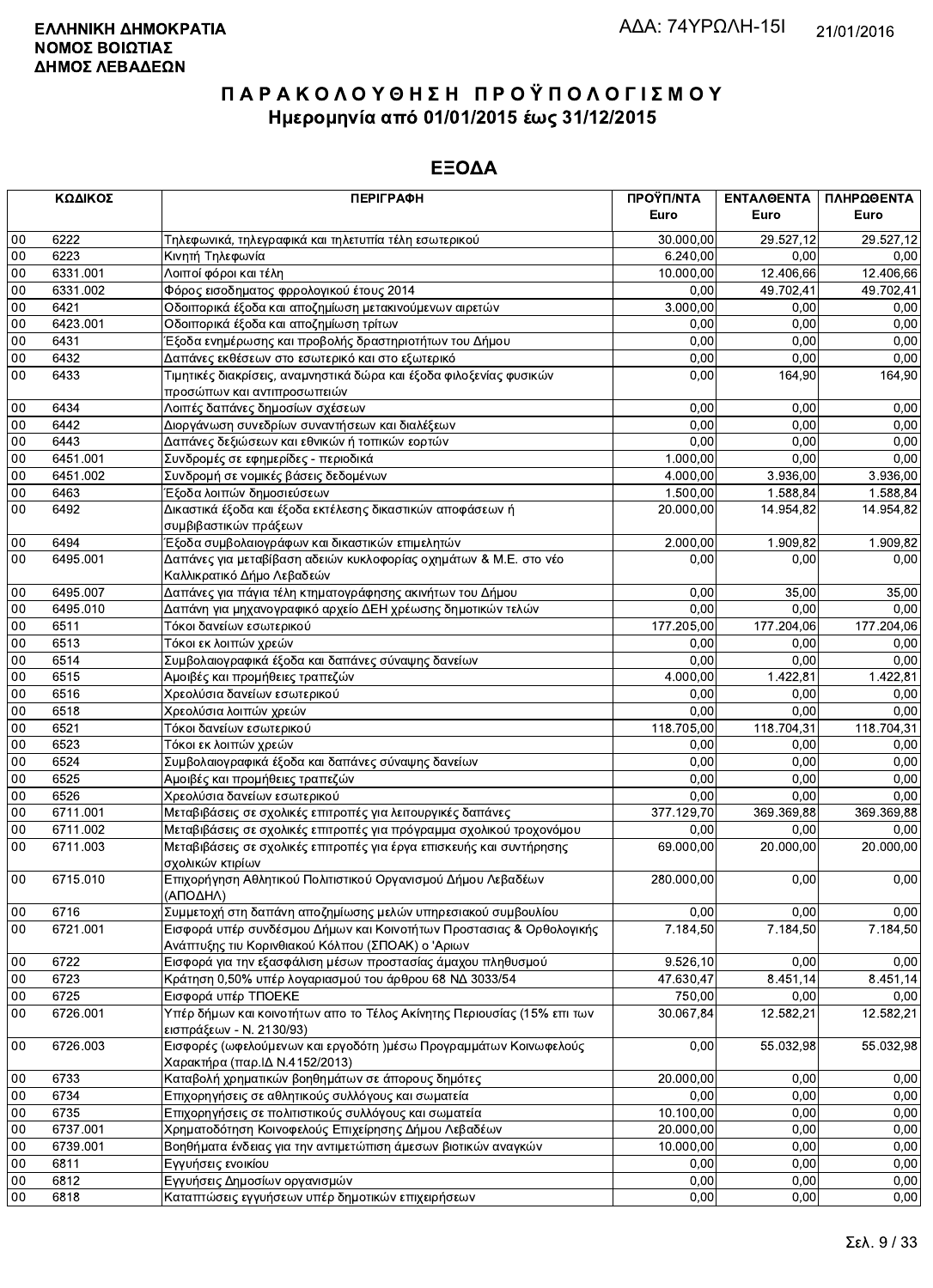|      | ΚΩΔΙΚΟΣ  | <b>ПЕРІГРАФН</b>                                                                                                          | ΠΡΟΫΠ/ΝΤΑ              | ΕΝΤΑΛΘΕΝΤΑ            | ΠΛΗΡΩΘΕΝΤΑ             |
|------|----------|---------------------------------------------------------------------------------------------------------------------------|------------------------|-----------------------|------------------------|
|      |          |                                                                                                                           | Euro                   | Euro                  | Euro                   |
| 00   | 6819     | Λοιπές εγγυήσεις                                                                                                          | 0,00                   | 0.00                  | 0,00                   |
| 00   | 6821.001 | Φορολογικά πρόστιμα και προσαυξήσεις χρήσης                                                                               | 1.500,00               | 205,00                | 205,00                 |
| 00   | 6822     | Προσαυξήσεις Ασφαλιστικών ταμείων χρήσης                                                                                  | 0,00                   | 0.00                  | 0,00                   |
| 00   | 6823.001 | Τόκοι υπερημερίας χρήσης                                                                                                  | 60.000,00              | 30.931,98             | 30.931,98              |
| 10   | 6011     | Τακτικές αποδοχές (περιλαμβάνονται βασικός μισθός, δώρα εορτών, γενικά και<br>ειδικά τακτικά επιδόματα)                   | 975.613.00             | 956.098,36            | 956.098,36             |
| 10   | 6012.001 | Αποζημίωση υπερωριακής εργασίας μονίμων υπαλλήλων                                                                         | 1.615,00               | 247,10                | 247,10                 |
| 10   | 6012.002 | Αμοιβή υπαλλήλων που ασκούν καθήκοντα ληξιάρχου                                                                           | 3.840,00               | 1.838,60              | 1.838,60               |
| 10   | 6012.003 | Αμοιβή υπαλλήλου που τηρεί τα πρακτικά του Δημοτικού Συμβουλίου                                                           | 950,00                 | 854,95                | 854,95                 |
| 10   | 6012.004 | Αμοιβή υπαλλήλων για την γραμματειακή υποστήριξη των συμβουλίων των<br>τοπικών και δημοτικών κοινοτήτων                   | $\overline{4}$ .463,00 | 2.027,84              | 2.027,84               |
| 10   | 6012.006 | Αποζημίωση υπερωριακής εργασίας για την καταβολή εκλογικής<br>αποζημίωσης                                                 | 0,00                   | 14.000,00             | 14.000,00              |
| 10   | 6021.002 | Τακτικές αποδοχές υπαλλήλων με σύμβαση αορίστου χρόνου                                                                    | 239.994,00             | 248.225.51            | 248.225,51             |
| 10   | 6022.001 | Αποζημίωση υπερωριακής εργασίας για την καταβολή εκλογικής<br>αποζημίωσης                                                 | 0,00                   | 4.440,00              | 4.440,00               |
| 10   | 6041     | Τακτικές αποδοχές (περιλαμβάνονται βασικός μισθός, δώρα εορτών, γενικά και<br>ειδικά τακτικά επιδόματα)                   | 0,00                   | 0,00                  | 0,00                   |
| 10   | 6051.001 | Εργοδοτικές εισφορές ΙΚΑ μονίμων διοικητικών-οικονομικών υπηρεσιών                                                        | 7.196,00               | 6.979,54              | 6.979,54               |
| 10   | 6051.002 | Εργοδοτικές εισφορές ΤΥΔΚΥ μονίμων διοικητικών-οικονομικών υπηρεσιών                                                      | 114.962,00             | 113.460,31            | 113.460,31             |
| 10   | 6051.003 | Εργοδοτικές εισφορές ΤΑΔΚΥ ΤΕΑΔΥ μονίμων διοικητικών-οικονομικών<br>υπηρεσιών                                             | 27.170.00              | 24.931.43             | 24.931,43              |
| 10   | 6051.004 | Εργοδοτικές εισφορές ΤΣΜΕΔΕ μονίμων διοικητικών-οικονομικών υπηρεσιών                                                     | 3.541,00               | 3.631,36              | 3.631,36               |
| 10   | 6051.005 | Εργοδοτικές εισφορές ΤΣΜΕΔΕ (ΕΠΙΚΟΥΡΙΚΟ) μονίμων διοικητικών-<br>οικονομικών υπηρεσιών                                    | 797,00                 | 817,32                | 817,32                 |
| 10   | 6051.006 | Εργοδοτικές εισφορές ΚΥΤ μονίμων διοικητικών-οικονομικών υπηρεσιών                                                        | 1.143,00               | $\overline{1.171,40}$ | 1.171,40               |
| 10   | 6051.007 | Εργοδοτικές εισφορές Τ.Σ.Κ.Υ μονίμων διοικητικών-οικονομικών υπηρεσιών                                                    | 17.367,00              | 15.794,88             | 15.794,88              |
| 10   | 6051.008 | Εργοδοτικές εισφορές τακτικών υπαλλήλων υπέρ ΟΠΑΔ                                                                         | 2.052,00               | 2.585,74              | 2.585,74               |
| 10   | 6051.009 | Εργοδοτικές εισφορές ΤΕΑΔΥ μονίμων υπαλλήλων                                                                              | 0,00                   | 6,30                  | 6,30                   |
| 10   | 6052.001 | Εργοδοτικές εισφορές (ΙΚΑ) 16 Σχολικών Φυλάκων με σύμβαση ιδ. δικαίου<br>αορ. χρόνου                                      | 0,00                   | 0,00                  | 0,00                   |
| 10   | 6052.002 | Εργοδοτικές εισφορές ΙΚΑ υπαλλήλων με σύμβαση αορίστου χρόνου                                                             | 57.565,00              | 60.554,78             | 60.554,78              |
| 10   | 6052.003 | Εργοδοτικές εισφορές ΤΥΔΚΥ υπαλλήλων με σύμβαση αορίστου χρόνου                                                           | 0,00                   | 0,00                  | 0,00                   |
| 10   | 6052.004 | Εργοδοτικές εισφορές ΤΕΑΔΥ υπαλλήλων με σύμβαση αορίστου                                                                  | 0.00                   | 0,00                  | 0,00                   |
| 10   | 6054.001 | Εργοδοτική εισφορά Ι.Κ.Α.                                                                                                 | 0,00                   | 0,00                  | 0,00                   |
| 10   | 6061.001 | Παροχές σε είδος-είδη ατομικής προστασίας εργαζομένων (ένδυση κλπ)                                                        | 0,00                   | 0,00                  | 0,00                   |
| 10   | 6061.002 | Παροχές σε είδος-γάλα εργαζομένων                                                                                         | 650,00                 | 0,00                  | 0,00                   |
| 10   | 6062     | Έξοδα κηδείας αποβιούντων υπαλλήλων (άρθρο 112 Ν 118/81)                                                                  | 0,00                   | 0,00                  | 0,00                   |
| $10$ | 6111     | Αμοιβές νομικών και συμβολαιογράφων                                                                                       | 0,00                   | 0,00                  | 0,00                   |
| 10   | 6117.006 | Ανάπτυξη υποδομών δικτύων τοπικής πρόσβασης                                                                               | $\overline{0,00}$      | 0,00                  | 0,00                   |
| 10   | 6142.002 | Ανάθεση εργασίας σε ορκωτούς ελεγκτές για τον έλεγχο των οικονομικών<br>καταστάσεων του Δήμου (Ν. 2880/2001, Ν.3146/2003) | 9.600,00               | 9.600,00              | 9.600,00               |
| 10   | 6142.003 | Ανάθεση εργασίας σε ορκωτό ελεγκτή-λογιστή της εκκαθάρισης της δημοτική ς<br>επιχείρησης Κ.Α.Ε.Κυριακίου                  | 7.380,00               | 0,00                  | 0,00                   |
| 10   | 6142.004 | Ανάθεση εργασίας σε ορκωτό ελεγκτή-λογιστή της εκκαθάρισης της δημοτικής<br>επιχείρησης ΔΕΠΑΛ                             | 0,00                   | 0,00                  | 0,00                   |
| 10   | 6142.005 | Ανάθεση εργασίας σε ορκωτό ελεγκτή-λογιστή της εκκαθάρισης της δημοτικής<br>επιχείρησης ΔΕΤΕΛ                             | 0,00                   | 0,00                  | 0,00                   |
| 10   | 6231.001 | Εκμίσθωση χώρου για λειτουργία εμποροπανήγυρης, εκθέσεων κλπ                                                              | 12.021,60              | 12.021,60             | 12.021,60              |
| 10   | 6232     | Μισθώματα κτιρίων - Τεχνικών έργων ακινήτων                                                                               | 52.026,24              | 52.026,24             | $\overline{52.026,24}$ |
| 10   | 6236.001 | Μίσθωση χημικών τουαλετών για την Εμποροπανήγυρη                                                                          | 3.500,00               | 4.600,20              | 4.600,20               |
| 10   | 6253     | Ασφάλιστρα μεταφορικών μέσων                                                                                              | 4.500,00               | 2.625,27              | 2.625,27               |
| 10   | 6262.001 | Συντήρηση και επισκευή ηλεκτρομηχανολογικιού εξοπλισμού κτιρίων<br>(ανελκυστήρας, κλιματιστικά κλπ)                       | 5.000,00               | 2.187,19              | 2.187,19               |
| $10$ | 6263.001 | Συντήρηση και επισκευή μεταφορικών μέσων                                                                                  | 4.000,00               | 2.727,40              | 2.727,40               |
| 10   | 6263.002 | Δαπάνες για τεχνικό έλεγχο αυτοκινήτων (Κ.Τ.Ε.Ο.)                                                                         | 500,00                 | 438,00                | 438,00                 |
| 10   | 6263.003 | Τοποθέτηση υγραεριοκίνησης σε υπάρχοντα αυτοκίνητα του Δήμου                                                              | 0,00                   | 0,00                  | 0,00                   |
| 10   | 6264.001 | Συντήρηση και επισκευή εγκαταστάσεων θέρμανσης, κλιματισμού, αερισμού και<br>λοιπών μηχανημάτων                           | 8.000,00               | 6.374,36              | 6.374,36               |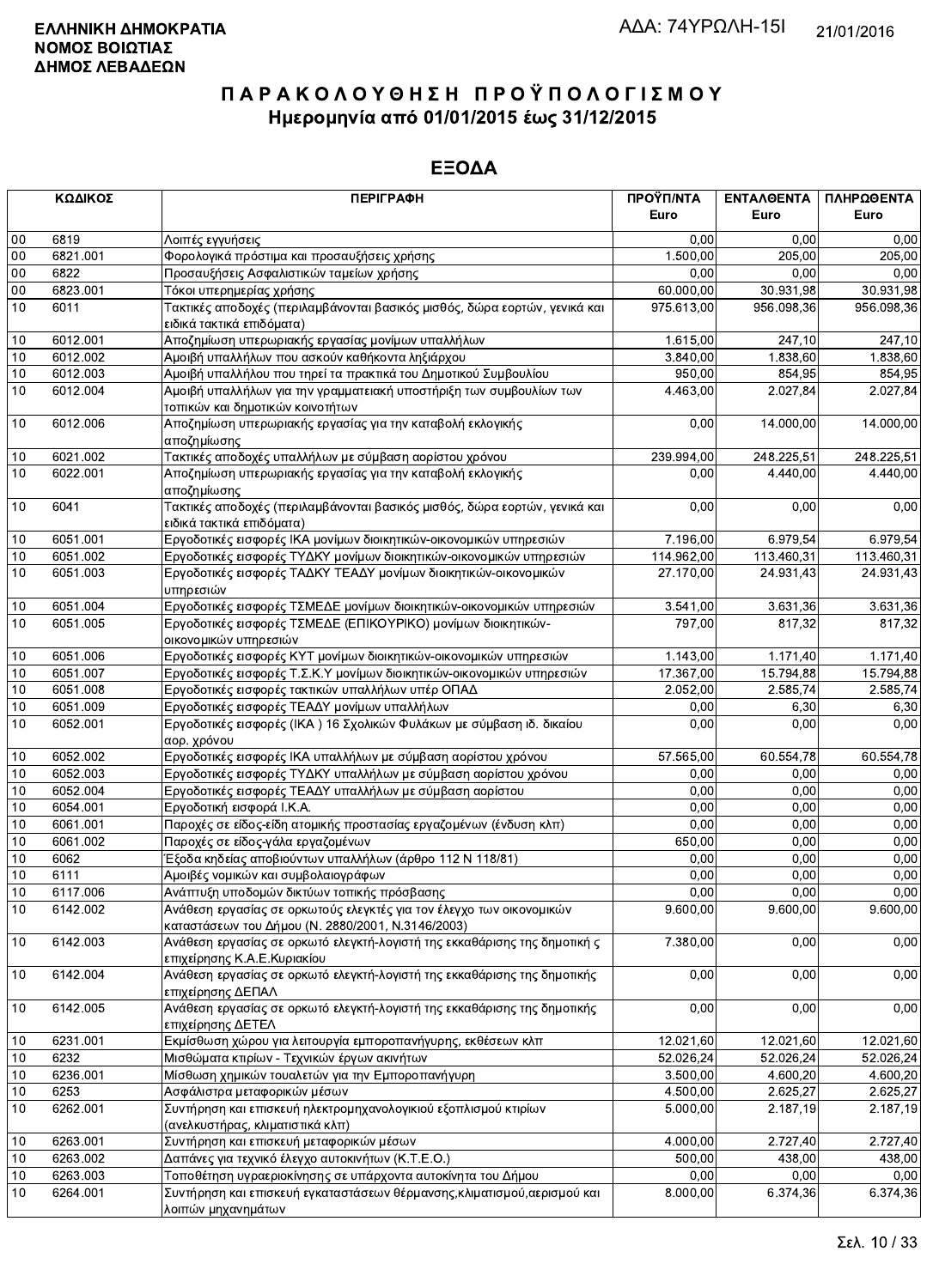|            | ΚΩΔΙΚΟΣ              | <b>ПЕРІГРАФН</b>                                                                                                                       | ΠΡΟΫΠ/ΝΤΑ<br>Euro    | ΕΝΤΑΛΘΕΝΤΑ<br>Euro | ΠΛΗΡΩΘΕΝΤΑ<br>Euro |
|------------|----------------------|----------------------------------------------------------------------------------------------------------------------------------------|----------------------|--------------------|--------------------|
| 10         | 6265.001             | Συντήρηση και επισκευή επίπλων και σκευών                                                                                              | 0,00                 | 0.00               | 0,00               |
| 10         | 6265.002             | Συντήρηση και επισκευή ηλεκτρονικών υπολογιστών, φωτοτυπικών, fax κλπ                                                                  | 3.200,00             | 4.920.00           | 4.920,00           |
| 10         | 6265.004             | Εργασίες συντήρησης συστημάτων κατάσβεσης-πυρόσβεσης                                                                                   | 1.000,00             | 842,55             | 842,55             |
| 10         | 6266.001             | Συντήρηση Εφαρμογών λογισμικού                                                                                                         | 25.000.00            | 25.387,20          | 25.387,20          |
| 10         | 6271                 | Ύδρευση δημοτικών κτιρίων κ.λ.π.                                                                                                       | 0,00                 | 0,00               | 0,00               |
| 10         | 6273                 | Φωτισμός και κίνηση (με ηλεκτρισμό η φωταέριο) για δικές τους υπηρεσίες                                                                | 0,00                 | 0.00               | 0,00               |
| 10         | 6274                 | Δαπάνες καθαρισμού γραφείων                                                                                                            | 0,00                 | 0,00               | 0,00               |
| 10         | 6276                 | Δαπάνες εκκένωσης βόθρων                                                                                                               | 0,00                 | 0,00               | 0,00               |
| 10         | 6278                 | Δαπάνες φύλαξης κτιρίων (άρθρο 21 Ν. 3731/2008)                                                                                        | 0,00                 | 0,00               | 0,00               |
| 10         | 6279.001             | Λοιπές δαπάνες για ύδρευση, άρδευση, φωτισμό, καθαριότητα                                                                              | 42.000,00            | 41.375,98          | 41.375,98          |
| $10$       | 6321                 | Τέλη κυκλοφορίας επιβατηγών αυτοκινήτων                                                                                                | 2.000,00             | 1.960,00           | 1.960,00           |
| 10         | 6323                 | Λοιπά τέλη κυκλοφορίας                                                                                                                 | 0,00                 | 0,00               | 0,00               |
| 10         | 6411                 | Έξοδα κίνησης ιδιοκτητών μεταφορικών μέσων (καύσιμα, λιπαντικά, διόδια<br>$\kappa\lambda\pi$ )                                         | 6.000,00             | 4.801,78           | 4.801,78           |
| 10         | 6412                 | Έξοδα μεταφοράς αγαθών φορτοεκφορτωτικά                                                                                                | 0,00                 | 0.00               | 0,00               |
| $10$       | 6413                 | Μεταφορές προσώπων                                                                                                                     | 0,00                 | 0.00               | 0,00               |
| 10         | 6422                 | Οδοιπορικά έξοδα και αποζημίωση μετακινούμενων υπαλλήλων                                                                               | 250.00               | 170.05             | 170,05             |
| 10         | 6461                 | Έξοδα δημοσίευσης οικονομικών καταστάσεων                                                                                              | 1.400,00             | 442.80             | 442,80             |
| $10$       | 6462                 | Δημοσίευση προκηρύξεων                                                                                                                 | 1.500.00             | 2.524,21           | 2.524,21           |
| 10         | 6463                 | Εξοδα λοιπών δημοσιεύσεων                                                                                                              | 0,00                 | 0,00               | 0,00               |
| 10         | 6611.001             | Προμήθεια βιβλίων, περιοδικών και λοιπών εκδόσεων                                                                                      | 500,00               | 0,00               | 0,00               |
| 10         | 6611.002             | Προμήθεια ληξιαρχικών βιβλίων (υποχρεωτ. εισφορά ΥΠ.ΕΣ 55327/89)                                                                       | 100,00               | 0,00               | 0,00               |
| 10         | 6612                 | Προμήθεια γραφικής ύλης και λοιπά υλικά γραφείων                                                                                       | 10.000,00            | 9.974,26           | 9.974,26           |
| $10$       | 6613.001             | Προμήθεια εντύπων υπηρεσιών                                                                                                            | 2.500,00             | 640.01             | 640,01             |
| 10         | 6613.002             | Προμήθεια υλικών μηχανογράφησης και πολλαπλών εκτυπώσεων (τόνερ,<br>μελανοταινίες-αναλώσιμα fax κλπ)                                   | 17.500,00            | 6.458,48           | 6.458,48           |
| 10         | 6614                 | Λοιπές προμήθειες ειδών γραφείου                                                                                                       | 0,00                 | 0,00               | 0,00               |
| 10         | 6615.001             | Εργασίες εκτυπώσεων, εκδόσεων, βιβλιοδετήσεων                                                                                          | 1.000,00             | 0,00               | 0,00               |
| 10         | 6615.002             | Εργασίες εκτύπωσης φωτοτυπιών                                                                                                          | 3.000,00             | 2.541,54           | 2.541,54           |
| 10         | 6615.003             | Εκτύπωση Μητρώου Αρρένων (υποχρεωτ. εισφορά ΥΠ.ΕΣ 55327/89)                                                                            | 100,00               | 0,00               | 0,00               |
| $10$       | 6631                 | Προμήθεια υγειονομικού και φαρμακευτικού υλικού                                                                                        | 0,00                 | 0,00               | 0,00               |
| 10         | 6634                 | Προμήθεια ειδών καθαριότητας και ευπρεπισμού                                                                                           | 850,00               | 589,02             | 589,02             |
| 10         | 6635                 | Προμήθεια λοιπών ειδών υγιεινής και καθαριότητας                                                                                       | 0,00                 | 0,00               | 0,00               |
| 10         | 6643                 | Προμήθεια καυσίμων για θέρμανση και φωτισμό                                                                                            | 38.000,00            | 32.029,07          | 32.029,07          |
| $10$       | 6644                 | Προμήθεια καυσίμων και λιπαντικών για λοιπές ανάγκες                                                                                   | 0,00                 | 0,00               | 0,00               |
| $10$<br>10 | 6652.001<br>6662.001 | Προμήθεια φωτογραφικού υλικού<br>Προμήθεια υλικών ενεργητικής πυροπροστασίας - συστημάτων συναγερμού-                                  | 0,00<br>3.000,00     | 0,00<br>2.457,83   | 0,00<br>2.457,83   |
|            |                      | πυρανίχνευσης, αναγομώσεις πυροσβεστήρων                                                                                               |                      |                    |                    |
| $10$       | 6662.002<br>6671.001 | Προμήθεια ηλεκτρολογικού υλικού κτιριακών εγκαταστάσεων<br>Προμήθεια ανταλλακτικών μεταφορικών μέσων                                   | 1.000,00<br>1.000,00 | 932,34<br>173,16   | 932,34<br>173,16   |
| 10<br>10   | 6671.002             | Προμήθεια ελαστικών μεταφορικών μέσων                                                                                                  | 1.000,00             | 772,44             | 772,44             |
| 10         | 6672.001             | Ανταλλακτικά ηλεκτρονικών υπολογιστών (δίσκοι, μνήμες κλπ)                                                                             | 0,00                 | 0,00               | 0,00               |
| 10         | 6673.001             | Ανταλλακτικά εγκαταστάσεων θέρμανσης, κλιματισμού, αερισμού και λοιπών                                                                 | 3.000,00             | 0,00               | 0,00               |
|            |                      | μηχανημάτων                                                                                                                            |                      |                    |                    |
| $10$       | 6691                 | Προμήθεια ειδών σημαιοστολισμού και φωταγωγήσεων                                                                                       | 1.500,00             | 0,00               | 0,00               |
| 15         | 6011                 | Τακτικές αποδοχές (περιλαμβάνονται βασικός μισθός, δώρα εορτών, γενικά και<br>ειδικά τακτικά επιδόματα)                                | 445.549,00           | 432.189,74         | 432.189,74         |
| 15         | 6012                 | Αποζημίωση υπερωριακής εργασίας και για εξαιρέσιμες ημέρες και νυκτερινές<br>ώρες και λοιπές πρόσθετες αμοιβές                         | 0,00                 | 780,00             | 780,00             |
| 15         | 6013                 | Εφάπαξ βοήθημα του Ν 103/75                                                                                                            | 15.000,00            | 0,00               | 0,00               |
| 15         | 6021.001             | Τακτικές αποδοχές καθαριστριών σχολικών μονάδων (αρθ. 18 Ν.3870/2010)                                                                  | 128.674,00           | 110.351,74         | 110.351,74         |
| 15         | 6021.002             | Τακτικές αποδοχές υπαλλήλων Κοινωνικής Προστασίας, Παιδείας, Αθλητισμού<br>και Πολιτισμού (Παιδικοί Σταθμοί, ΚΑΠΗ, Δημοτικό Ωδείο κλπ) | 144.452,00           | 215.285,07         | 215.285,07         |
| 15         | 6021.003             | Τακτικές αποδοχές σχολικών φυλάκων με σύμβαση Ιδιωτ. Δικαίου Αορίστου<br>Χρόνου                                                        | 0,00                 | 83.967,94          | 83.967,94          |
| 15         | 6022.001             | Αποζημίωση υπερωριακής αποζημίωσης για την καταβολή εκλογικής<br>αποζημίωσης                                                           | 0,00                 | 810,00             | 810,00             |
| 15         | 6022.002             | Αποζημίωση υπερωριακής αποζημίωσης για την καταβολή εκλογικής<br>αποζημίωσης σε σχολικούς φύλακες.                                     | 0,00                 | 110,00             | 110,00             |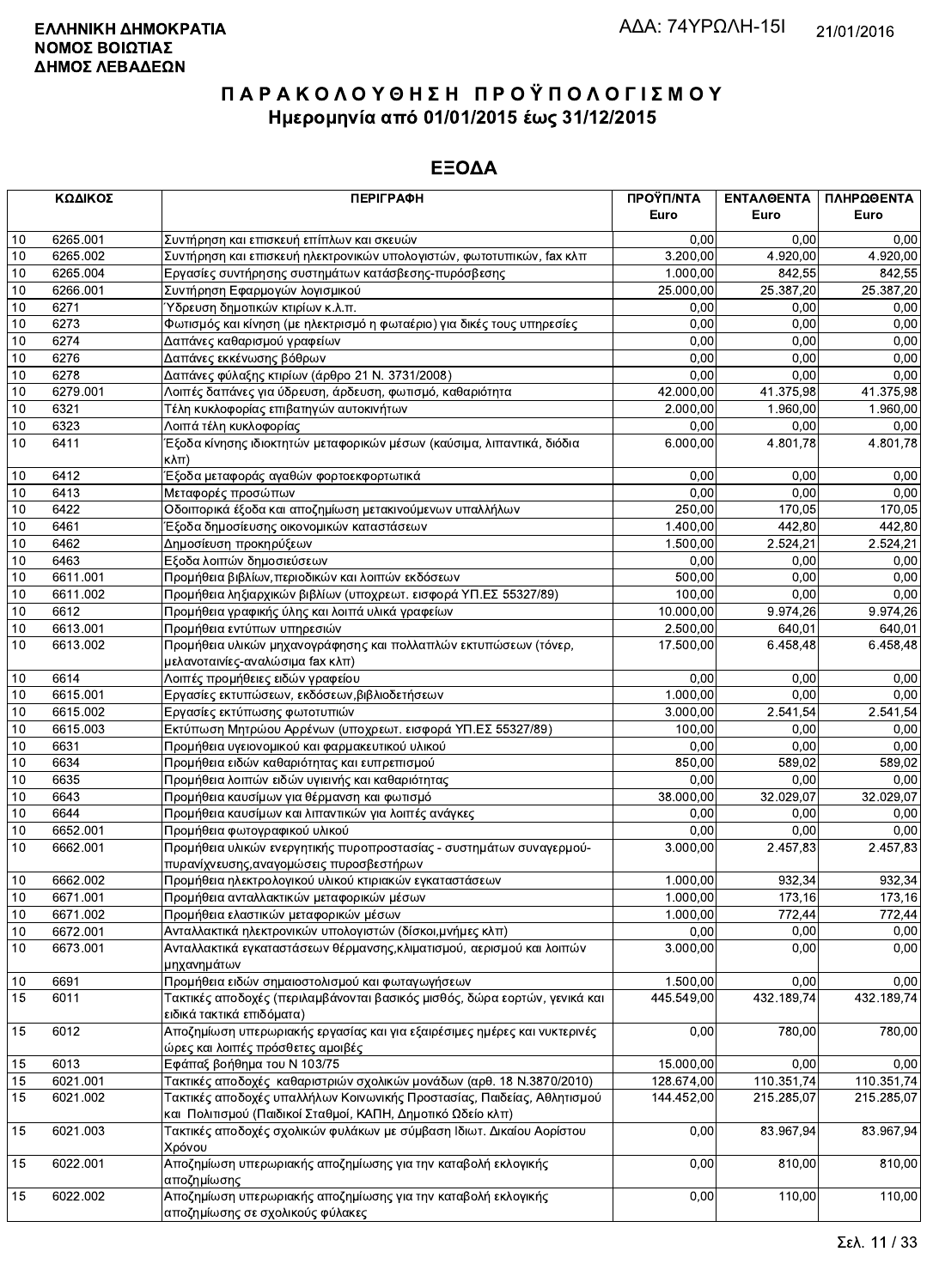|          | ΚΩΔΙΚΟΣ          | <b>ПЕРІГРАФН</b>                                                                                                                  | ΠΡΟΫΠ/ΝΤΑ<br>Euro | ΕΝΤΑΛΘΕΝΤΑ<br>Euro | ΠΛΗΡΩΘΕΝΤΑ<br>Euro |
|----------|------------------|-----------------------------------------------------------------------------------------------------------------------------------|-------------------|--------------------|--------------------|
| 15       | 6041.001         | Τακτικές αποδοχές ωρομισθίων γυμναστών ΠΑγΟ                                                                                       | 0,00              | 5.283.20           | 5.283,20           |
| 15       | 6041.003         | Τακτικές αποδοχες εκτάκτων υπαλλήλων Παιδικών Σταθμών                                                                             | 97.740,00         | 20.412,93          | 20.412,93          |
| 15       | 6041.004         | Τακτικές αποδοχές εκτάκτων υπαλλήλων Κατασκήνωσης                                                                                 | 22.470,00         | 20.826,53          | 20.826,53          |
| 15       | 6041.005         | Αμοιβες συμβασιούχων αμιγώς αμοιβομένων από καταβολή αντιτίμου στο<br>Ωδείο Λιβαδειάς                                             | 0,00              | 0,00               | 0,00               |
| 15       | 6042             | Αποζημίωση υπερωριακής εργασίας και για εξαιρέσιμες ημέρες και νυκτερινές<br>ώρες και λοιπές πρόσθετες αμοιβές                    | 0,00              | 0,00               | 0,00               |
| 15       | 6051.001         | Εργοδοτικές εισφορέςε ΙΚΑ μονίμων κοινωνικών υπηρεσιών, αθλητισμού και<br>πολιτισμού                                              | 28.591,00         | 31.653,92          | 31.653,92          |
| 15       | 6051.002         | Εργοδοτικές εισφορες ΤΥΔΚΥ μονίμων κοινωνικών υπηρεσιών, αθλητισμού<br>και πολιτισμού                                             | 30.436,00         | 28.426,81          | 28.426,81          |
| 15       | 6051.003         | Εργοδοτικές εισφορες ΤΑΔΚΥ-ΤΕΑΔΥ μονίμων υπαλλήλων κοινωνικών<br>υπηρεσιών, αθλητισμού και πολιτισμού                             | 2.194,00          | 1.876,20           | 1.876,20           |
| 15       | 6051.007         | Εργοδοτικές εισφορές Τ.Σ.Κ.Υ μονίμων υπαλλήλων κοινωνικών<br>υπηρεσιών, αθλητισμού και πολιτισμού                                 | 0,00              | 0,00               | 0,00               |
| 15       | 6051.008         | Εργοδοτικές εισφορες ΤΕΑΔΥ τακτικών υπαλλήλων κοινωνικών υπηρεσιών,<br>αθλητισμού και πολιτισμού                                  | 6.063,00          | 4.902,84           | 4.902,84           |
| 15       | 6051.009         | Εργοδοτικές εισφορές ΟΠΑΔ μονίμων κοινωνικών υπηρεσιών, αθλητισμού και<br>πολιτισμού                                              | 10.306,00         | 9.595,68           | 9.595,68           |
| 15       | 6052.001         | Εργοδοτικές εισφορές (ΙΚΑ) υπαλλήλων αορίστου. χρόνου (καθαρ. σχολικών<br>μονάδων)                                                | 31.785,00         | 27.731,47          | 27.731,47          |
| 15       | 6052.002         | Εργοδοτικές εισφορές (ΙΚΑ) υπαλλήλων κοινωνικής προστασίας, πολιτισμού<br>και αθλητισμού (Παιδικοί Σταθμοί, ΚΑΠΗ, Δημ. Ωδείο κλπ) | 35.246,00         | 52.655,81          | 52.655,81          |
| 15       | 6052.003         | Εργοδοτικές εισφορές (ΙΚΑ) σχολικών φυλάκων                                                                                       | 0.00              | 20.809,53          | 20.809,53          |
| 15       | 6054.001         | Εργοδοτικές εισφορές ωρομισθίων γυμναστών ΠΑγΟ                                                                                    | 0,00              | 1.297,56           | 1.297,56           |
| 15       | 6054.003         | Εργοδοτικές εισφορες ΙΚΑ εκτάκτων υπαλλήλων Παιδικών Σταθμών                                                                      | 24.185,00         | 5.013,43           | 5.013,43           |
| 15       | 6054.004         | Εργοδοτικές εισφορές ΙΚΑ εκτάκτων υπαλλήλων Κατασκήνωσης                                                                          | 5.840,00          | 5.547,73           | 5.547,73           |
| 15       | 6054.005         | Εργοδοτικές εισφορες συμβασιούχων αμιγώς αμοιβομένων από καταβολή<br>αντιτίμου στο Ωδείο Λιβαδειάς                                | 0,00              | 0,00               | 0,00               |
| 15       | 6055             | Λοιπές εργοδοτικές εισφορές                                                                                                       | 0.00              | 0,00               | 0,00               |
| 15       | 6061.001         | Παροχές σε ειδος γάλα εργαζόμενων                                                                                                 | 3.800,00          | 3.759,71           | 3.759,71           |
| 15       | 6061.002         | Προμήθειες στολών μουσικών Φιλαρμονικής                                                                                           | 0,00              | 0,00               | 0,00               |
| 15       | 6062             | Έξοδα κηδείας αποβιούντων υπαλλήλων (άρθρο 112 Ν 118/81)                                                                          | 0,00              | 0.00               | 0.00               |
| 15       | 6063             | Λοιπές παροχές σε είδος (ένδυση εργατοτεχνικού προσωπικού κ.λ.π.)                                                                 | 0,00              | 0,00               | 0,00               |
| 15       | 6114             | Αμοιβές καλλιτεχνών                                                                                                               | 0.00              | 0,00               | 0,00               |
| 15       | 6117.001         | Αποκατάσταση Μνημείου Αγνώστου Στρατιώτη                                                                                          | 0,00              | 0,00               | 0,00               |
| 15       | 6117.002         | Εργασίες απολύμανσης-απεντόμωσης                                                                                                  | 500,00            | 719,55             | 719,55             |
| 15       | 6117.003         | Ανάθεση παροχής υπηρεσιών Ιατρού για μέλη του ΚΑΠΗ                                                                                | 10.000,00         | 0,00               | 0,00               |
| 15       | 6117.004         | Σύμβαση έργου με παιδίατρο για Παιδικούς Σταθμούς                                                                                 | 10.000,00         | 0,00               | 0,00               |
| 15       | 6117.005         | Σύμβαση έργου με παιδίατρο για Κατασκήνωση                                                                                        | 2.000,00          | 0,00               | 0,00               |
| 15       | 6117.006         | Καθαρισμός εγκαταστάσεων Αθλητισμου, Πολιτισμού και λοιπών υπηρεσιών                                                              | 0,00              | 13.923,44          | 13.923,44          |
| 15<br>15 | 6117.008         | Ανάθεση για σύνταξη ΗΑCCP για το Κατασκηνωτικό Κεντρο στη Παλιομηλιά<br>Αμοιβές νομικών προσώπων Δημοσίου Δικαίου                 | 0,00<br>0,00      | 990,00<br>0,00     | 990,00             |
| 15       | 6141<br>6142.003 | Λειτουργία κατασκήνωσης του Δήμου Λεβαδέων στην θέση Παλιομηλιά στον<br>Ελικώνα                                                   | 0,00              | 0,00               | 0,00<br>0,00       |
| 15       | 6161             | Υλοποίηση συμβάσεων διαδημοτικής συνεργασίας                                                                                      | 0,00              | 0,00               | 0,00               |
| 15       | 6211.001         | Δαπάνη σύνδεσης παροχης στο σχολείο Αλαλκομενών                                                                                   | 0,00              | 0,00               | 0,00               |
| 15       | 6211.002         | Δαπάνη ηλεκτρικού ρεύματος για φωτισμό Δημοτικού Σταδίου                                                                          | 0,00              | 20.700,00          | 20.700,00          |
| 15       | 6232.001         | Μισθώματα σχολικών κτιρίων (άρθ. 94 Ν. 3852/10)                                                                                   | 87.685,56         | 87.685,56          | 87.685,56          |
| 15       | 6232.002         | Μίσθωμα κτιριου Β΄ Παιδικού Σταθμού Λιβαδειάς                                                                                     | 15.288,00         | 15.288,00          | 15.288,00          |
| 15       | 6232.003         | Μίσθωμα κτιριου ΚΑΠΗ Δαύλειας                                                                                                     | 2.851,20          | 2.851,20           | 2.851,20           |
| 15       | 6232.004         | Μίσθωμα κτιρίου ΚΑΠΗ Κορώνειας                                                                                                    | 0,00              | 0,00               | 0,00               |
| 15       | 6232.005         | Μίσθωμα κτιρίου ιατρειου (ΚΑΠΗ)                                                                                                   | 4.602,00          | 4.602,00           | 4.602,00           |
| 15       | 6232.006         | Μίσθωμα κυλικειου ΚΑΠΗ Λιβαδειάς (καντίνα)                                                                                        | 5.831,76          | 5.831,76           | 5.831,76           |
| 15       | 6232.007         | Μίσθωμα κτιρίου ΝΕΛΕ                                                                                                              | 3.200,00          | 3.110,40           | 3.110,40           |
| 15       | 6232.008         | Μίσθωμα για στέγαση Δημοτικού Θεατρου                                                                                             | 0,00              | 4.560,00           | 4.560,00           |
| 15       | 6253.001         | Ασφάλιστρα μεταφορικών μέσων                                                                                                      | 0,00              | 72,83              | 72,83              |
| 15       | 6261.001         | Συντήρηση και επισκευή κτιριων Παδικών Σταθμών                                                                                    | 0,00              | 0,00               | 0,00               |
| 15       | 6261.002         | Συντήρηση και επισκευή κτιρίων ΚΑΠΗ Δήμου Λεβαδέων                                                                                | 0,00              | 0,00               | 0,00               |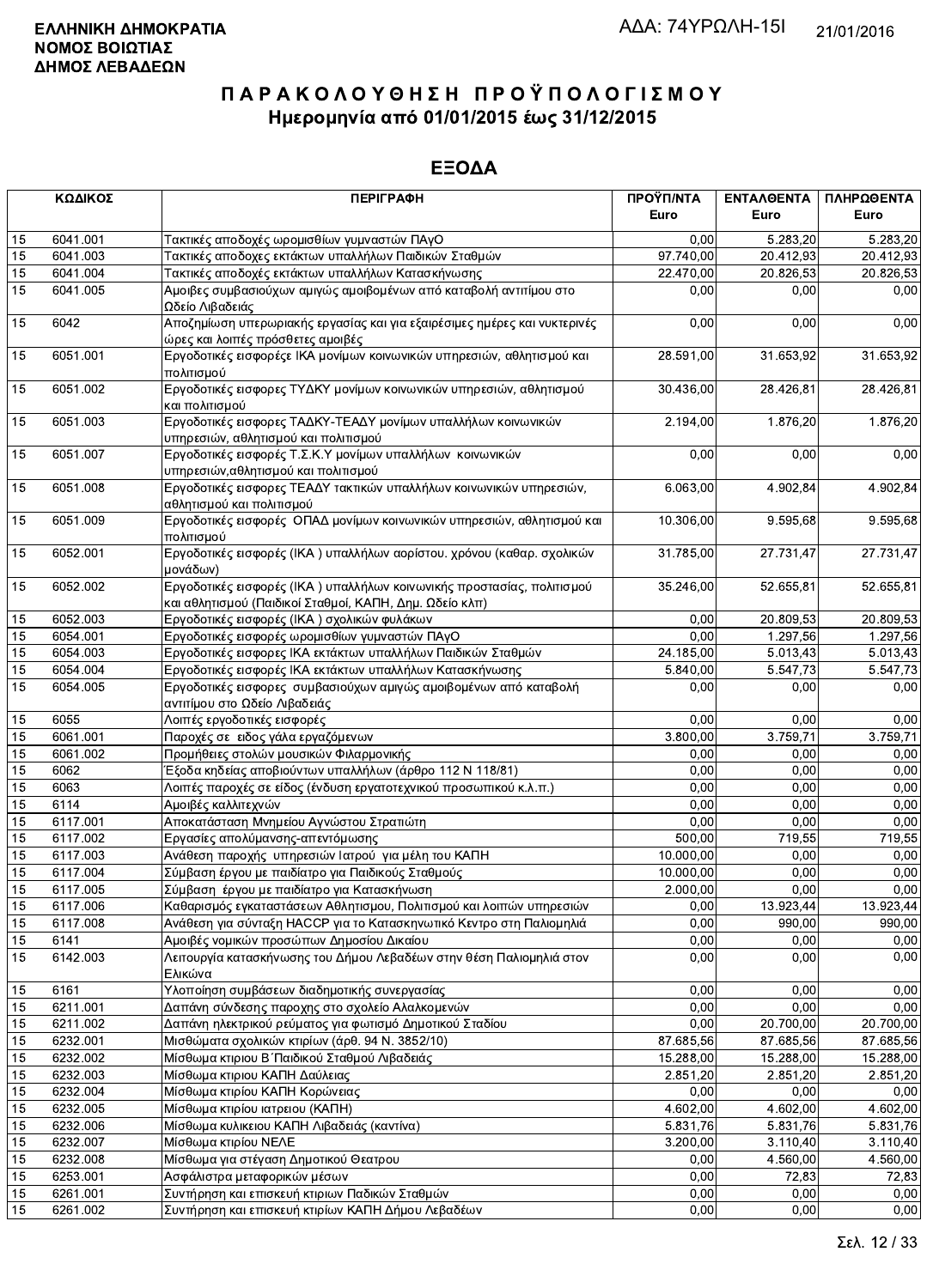|    | ΚΩΔΙΚΟΣ              | <b>ПЕРІГРАФН</b>                                                                                       | ΠΡΟΫΠ/ΝΤΑ<br>Euro | ΕΝΤΑΛΘΕΝΤΑ<br>Euro | ΠΛΗΡΩΘΕΝΤΑ<br>Euro |
|----|----------------------|--------------------------------------------------------------------------------------------------------|-------------------|--------------------|--------------------|
| 15 | 6262.001             | Συντήρηση και επισκευή λοιπών μονίμων εγκαταστάσεων Αθλητισμου -<br>Πολιτισμού                         | 0.00              | 0.00               | 0,00               |
| 15 | 6263.001             | Τοποθέτηση υγραεριοκίνησης σε υπάρχοντα αυτοκίνητα του Δήμου                                           | 0,00              | 0,00               | 0,00               |
| 15 | 6264.001             | Συντήρηση και επισκευή εγκαταστάσεων θέρμανσης, κλιματισμού, αερισμού<br>και λοιπών μηχανημάτων        | 6.000,00          | 0,00               | 0,00               |
| 15 | 6264.002             | Συντήρηση και επισκευή λοιπών μηχανημάτων                                                              | 0,00              | 749,37             | 749,37             |
| 15 | 6265.001             | Συντήρηση και επισκευή λοιπού εξοπλισμού Κατασκήνωσης στην<br>Παλημομηλιά                              | 1.000,00          | 0,00               | 0,00               |
| 15 | 6265.002             | Συντήρηση και επισκευή επίπλων και λοιπού εξοπλισμού σκευών και λοιπού<br>εξοπλισμού Παιδικών Σταθμών  | 1.000,00          | 0,00               | 0,00               |
| 15 | 6265.003             | Συντήρηση συστημάτων κατάσβεσης-πυρόσβεσης                                                             | 1.000,00          | 842,55             | 842,55             |
| 15 | 6265.004             | Συντήρηση και επισκευή ηλεκτρικών συσκευών                                                             | 500,00            | 500,00             | 500,00             |
| 15 | 6265.005             | Συντήρηση και επισκευή εξοπλισμού Δημοτικού Κολυμβητηρίου                                              | 0,00              | 0,00               | 0,00               |
| 15 | 6265.006             | Συντήρηση και επισκευή επίπλων και λοιπόύ εξοπλισμού υπηρεσιών<br>Πολιτισμού-Αθλητισμού                | 0,00              | 0,00               | 0,00               |
| 15 | 6266                 | Συντήρηση Εφαρμογών λογισμικού                                                                         | 0,00              | 0,00               | 0,00               |
| 15 | 6271                 | Υδρευση δημοτικών κτιρίων κ.λ.π.                                                                       | 0,00              | 0,00               | 0,00               |
| 15 | 6273                 | Φωτισμός και κίνηση (με ηλεκτρισμό η φωταέριο) για δικές του υπηρεσίες                                 | 0,00              | 0,00               | 0,00               |
| 15 | 6274                 | Δαπάνες καθαρισμού γραφείων                                                                            | 0,00              | 0,00               | 0,00               |
| 15 | 6275                 | Δαπάνες καθαρισμού φρεατίων, δεξαμενών κλπ                                                             | 0,00              | 0,00               | 0,00               |
| 15 | 6278                 | Δαπάνες φύλαξης κτιρίων (άρθρο 21 Ν. 3731/2008)                                                        | 0,00              | 0,00               | 0,00               |
| 15 | 6279.001             | Λοιπές δαπάνες για ύδρευση, άρδευση, φωτισμό, καθαριότητα                                              | 64.000,00         | 42.448,20          | 42.448,20          |
| 15 | 6279.002             | Δαπάνη κοινόχρηστων για το κτίριο στέγασης Ν.Ε.Λ.Ε.                                                    | 750,00            | 701,58             | 701,58             |
| 15 | 6413.001             | Δαπάνη για εκδρομές ΚΑΠΗ                                                                               | 3.000,00          | 0,00               | 0,00               |
| 15 | 6462                 | Δημοσίευση προκηρύξεων                                                                                 | 750,00            | 0,00               | 0,00               |
| 15 | 6471.001             | Εκδηλώσεις εορτών ΠΑΣΧΑ                                                                                | 30.000,00         | 34.927,59          | 34.927,59          |
| 15 | 6471.002             | Πολιτιστικές εκδηλώσεις ΤΡΟΦΩΝΕΙΑ                                                                      | 20.000,00         | 27.566,23          | 27.566,23          |
| 15 | 6471.003             | Πολιτιστικές εκδηλώσεις ΓΑΙΤΑΝΑΚΙ ΛΙΒΑΔΕΙΑΣ                                                            | 5.000,00          | 3.674,66           | 3.674,66           |
| 15 | 6471.005             | Επετειακές-εορταστικές εκδηλώσεις και δραστηριότητες όλων των Κοινοτήτων<br>του Δήμου                  | 20.000,00         | 12.928,14          | 12.928,14          |
| 15 | 6471.006             | Εκδηλώσεις εορτασμού Χριστουγέννων & Πρωτοχρονιάς                                                      | 10.000,00         | 0,00               | 0,00               |
| 15 | 6471.007             | Λοιπές πολιτιστικές εκδηλώσεις (ΚΑΠΗ- ημέρα ηλικιωμένων)                                               | 0,00              | 0,00               | 0,00               |
| 15 | 6472.001             | Εξοδα αθλητικών δραστηριοτήτων και εκδηλώσεων                                                          | 0,00              | 0,00               | 0,00               |
| 15 | 6473.301             | Εκδηλώσεις στα ΚΑΠΗ                                                                                    | 2.000,00          | 0,00               | 0,00               |
| 15 | 6481.001             | Προμήθεια ειδών παντοπωλείου για Παιδικούς Σταθμούς                                                    | 13.000,00         | 9.105,16           | 9.105,16           |
| 15 | 6481.002             | Προμήθεια φρούτων και λαχανικών για Παιδικούς Σταθμούς                                                 | 10.200,00         | 8.490,17           | 8.490,17           |
| 15 | 6481.003             | Προμήθεια ειδών κρεοπωλείου για Παιδικούς Σταθμούς                                                     | 13.000,00         | 8.586,03           | 8.586,03           |
| 15 | 6481.004             | Προμήθεια γαλακτοκομικών ειδων για Παιδικούς Σταθμούς                                                  | 7.500,00          | 4.676,26           | 4.676,26           |
| 15 | 6481.005             | Προμήθεια κατεψυγμένων ειδών για Παιδικούς Σταθμούς                                                    | 3.000,00          | 1.825, 16          | 1.825,16           |
|    |                      |                                                                                                        |                   |                    |                    |
| 15 | 6481.006<br>6481.007 | Προμήθεια ειδών αρτοποιείου για Παιδικούς Σταθμούς                                                     | 8.000,00          | 5.556,09           | 5.556,09           |
| 15 |                      | Προμήθεια ειδών διαβιωσης & περίθαλψης                                                                 | 10.000,00         | 0,00               | 0,00               |
| 15 | 6482.001             | Προμήθεια ειδών παντοπωλείου για Κατασκήνωση                                                           | 4.600,00          | 4.018,24           | 4.018,24           |
| 15 | 6482.002             | Προμήθεια φρούτων και λαχανικών για Κατασκήνωση                                                        | 5.020,00          | 2.566,86           | 2.566,86           |
| 15 | 6482.003             | Προμήθεια ειδών κρεοπωλείου για Κατασκήνωση                                                            | 4.700,00          | 4.024,64           | 4.024,64           |
| 15 | 6482.004             | Προμήθεια γαλακτοκομικών ειδών για Κατασκήνωση                                                         | 3.200,00          | 2.396,35           | 2.396,35           |
| 15 | 6482.005             | Προμήθεια κατεψυγμένων ειδών για Κατασκήνωση                                                           | 1.250,00          | 936,12             | 936,12             |
| 15 | 6482.006             | Προμήθεια ειδών αρτοποιείου για Κατασκήνωση                                                            | 4.150,00          | 3.777,78           | 3.777,78           |
| 15 | 6482.007             | Προμήθεια ειδών ζαχαροπλαστείου για Κατασκήνωση                                                        | 950,00            | 327,99             | 327,99             |
| 15 | 6611                 | Προμήθεια βιβλίων κλπ                                                                                  | 0,00              | 0,00               | 0,00               |
| 15 | 6612                 | Προμήθεια γραφικής ύλης και λοιπά υλικά γραφείων                                                       | 500,00            | 400,86             | 400,86             |
| 15 | 6613.001             | Προμήθεια βιβλιαρίων υγείας κοινωνικής πρόνοιας                                                        | 1.200,00          | 1.107,00           | 1.107,00           |
| 15 | 6613.002             | Προμήθεια εντύπων και υλικών μηχανογράφησης και πολλαπλών<br>εκτυπώσεων Παιδικών Σταθμών               | 750,00            | 0,00               | 0,00               |
| 15 | 6613.003             | Προμήθεια εντύπων και υλικών μηχανογράφησης και πολλαπλών<br>εκτυπώσεων ΚΑΠΗ                           | 200,00            | 0,00               | 0,00               |
| 15 | 6614                 | Λοιπές προμήθειες ειδών γραφείου                                                                       | 0,00              | 0,00               | 0,00               |
| 15 | 6615.001             | Διάφορες εκδόσεις για την προβολή του Δήμου                                                            | 0,00              | 0,00               | 0,00               |
| 15 | 6622.002             | Προμήθεια ειδών δημιουργικής απασχόλησης για την κατασκήνωση (χαρτικά,<br>μπογιές, εκπαιδευτικό υλικό) | 0,00              | 0,00               | 0,00               |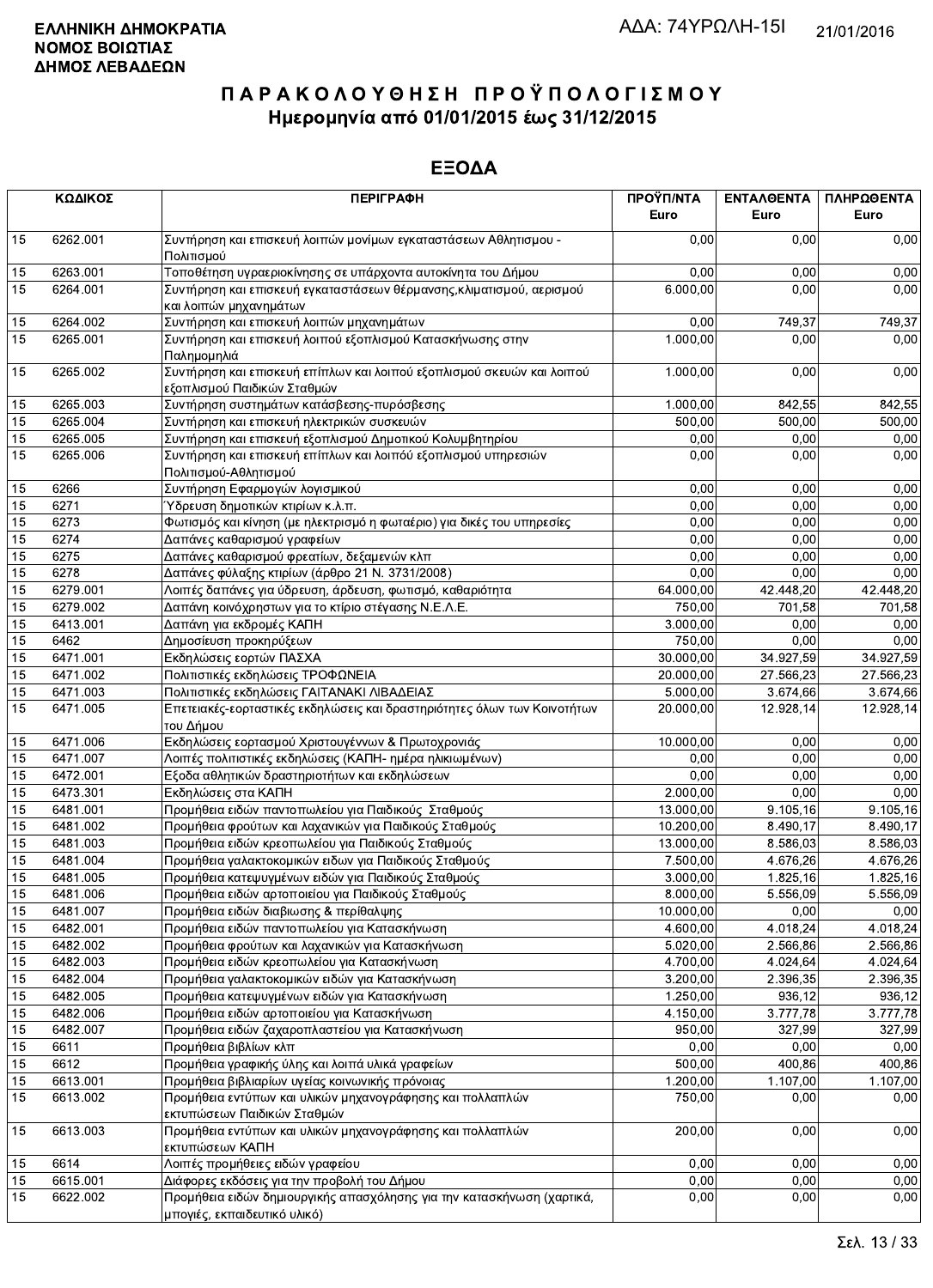|    | ΚΩΔΙΚΟΣ  | <b>ПЕРІГРАФН</b>                                                                                                         | ΠΡΟΫΠ/ΝΤΑ    | ΕΝΤΑΛΘΕΝΤΑ   | ΠΛΗΡΩΘΕΝΤΑ   |
|----|----------|--------------------------------------------------------------------------------------------------------------------------|--------------|--------------|--------------|
|    |          |                                                                                                                          | Euro         | Euro         | Euro         |
| 15 | 6622.003 | Προμήθεια ειδων ψυχαγωγίας                                                                                               | 0.00         | 0.00         | 0,00         |
| 15 | 6622.004 | Προμήθεια εποπτικού υλικού                                                                                               | 1.500,00     | 1.361,15     | 1.361,15     |
| 15 | 6622.005 | Προμήθεια ειδών δημιουργικής απασχόλησης για τους παιδικούς σταθμούς<br>(χαρτικά, μπογιές, εκπαιδευτικό υλικό κλπ)       | 2.000,00     | 0,00         | 0,00         |
| 15 | 6622.006 | Προμήθεια παιδικών στρωμάτων                                                                                             | 700,00       | 678,96       | 678,96       |
| 15 | 6622.007 | Προμήθεια ειδών κυλικείου (καντίνας ΚΑΠΗ)                                                                                | 0,00         | 0,00         | 0,00         |
| 15 | 6622.008 | Προμήθεια τροφίμων για Κοινωνικό Παντοπωλείο                                                                             | 70.500,00    | 9.514,91     | 9.514,91     |
| 15 | 6622.009 | Προμήθεια ποδοκίνητου νιπτήρα και λιποσυλλέκτη για το Κατασκηνωτικό<br>Κέντρο ΄ Παλιομηλιά"                              | 0,00         | 356,70       | 356,70       |
| 15 | 6631.001 | Προμήθεια υγειονομικού και φαρμακευτικού υλικού                                                                          | 0,00         | 129.57       | 129,57       |
| 15 | 6633     | Προμήθεια χημικού υλικού (απολυμαντικά, χημικά κλπ)                                                                      | 0,00         | 1.824,42     | 1.824,42     |
| 15 | 6634.001 | Προμήθεια ειδών καθαριότητας και ευπρεπισμού για Παιδικούς Σταθμούς,<br>Κατασκήνωση και υπηρεσίες Πολιτισμού, Αθλητισμού | 9.400,00     | 7.423,79     | 7.423,79     |
| 15 | 6634.002 | Προμήθεια ειδών καθαριότητας και ευπρεπισμού για Κοινωνικό Παντοπωλείο                                                   | 11.500,00    | 1.940,03     | 1.940,03     |
| 15 | 6635.001 | Προμήθεια ειδών καθαριότητας για την κατασκήνωση στην Παληομηλιά                                                         | 0,00         | 0,00         | 0,00         |
| 15 | 6643     | Προμήθεια καυσίμων για θέρμανση και φωτισμό                                                                              | 24.000,00    | 26.002,02    | 26.002,02    |
| 15 | 6644.001 | Προμήθεια καυσίμων κίνησης και λιπαντικών για μηχ/τα κίνησης του νερού της<br>πισινας                                    | 0,00         | 35.904,79    | 35.904,79    |
| 15 | 6661.001 | Προμήθεια ειδών συντήρησης κτιριακών και λοιπών εγκαταστάσεων                                                            | 0.00         | 0.00         | 0,00         |
| 15 | 6662.001 | Προμήθεια υλικών ενεργητικής πυροπροστασίας-συστημάτων συναγερμού-<br>πυρανίχνευσης, αναγομώσεις πυροσβεστήρων           | 6.000,00     | 5.820,95     | 5.820,95     |
| 15 | 6662.002 | Προμήθεια ηλεκτρολογικού υλικού κτιριακών εγκαταστάσεων                                                                  | 2.500,00     | 2.478,42     | 2.478,42     |
| 15 | 6662.003 | Προμήθεια υδραυλικών υλικών και εξαρτημάτων                                                                              | 0,00         | 1.198,97     | 1.198,97     |
| 15 | 6662.004 | Προμήθεια ξυλείας για την συντήρηση του Κατασκηνωτικού Κέντρου                                                           | 0,00         | 3.963,06     | 3.963,06     |
| 15 | 6662.005 | Προμήθεια ξυλείας για κουζίνα στο Ειδικό Γυμνάσιο Χαιρώνειας                                                             | 0,00         | 0,00         | 0,00         |
| 15 | 6672.001 | Ανταλλακτικά μηχανολογικού-ηλεκτρολογικού εξοπλισμού                                                                     | 0,00         | 0,00         | 0,00         |
| 15 | 6673.001 | Ανταλλακτικά επίπλων και σκευών και λοιπού εξοπλισμού                                                                    | 1.000,00     | 0,00         | 0,00         |
| 15 | 6673.002 | Ανταλλακτικά εγκαταστάσεων θέρμανσης, κλιματισμού, αερισμού και λοιπών<br>μηχανημάτων                                    | 3.000,00     | 0,00         | 0,00         |
| 15 | 6673.003 | Ανταλλακτικά μουσικών οργάνων Φιλαρμονικής                                                                               | 0,00         | 0,00         | 0,00         |
| 15 | 6681.002 | Προμήθεια ειδων φαρμακείου                                                                                               | 750,00       | 44,41        | 44,41        |
| 15 | 6699.001 | Διάφορα αναλώσιμα υλικά για τον χώρο του Ιατρείου του ΚΑΠΗ                                                               | 400,00       | 0.00         | 0,00         |
| 15 | 6699.002 | Διάφορα αναλώσιμα υλικά για τον χώρο του Φυσιοθεραπευτηρίου του ΚΑΠΗ                                                     | 300,00       | 0.00         | 0,00         |
| 15 | 6699.003 | Ταινίες για μηχανήματα μέτρησης σακχάρου και χοληστερίνης                                                                | 500,00       | 0,00         | 0,00         |
| 15 | 6741.001 | Ενίσχυση ατόμων με ανάγκες Βαριάς Αναπηρίας                                                                              | 3.297.078,46 | 2.980.539,79 | 2.980.539,79 |
| 15 | 6741.002 | Επίδομα αιματολογικών νοσημάτων, αιμολυτική αναιμία, αιμορροφυλία, AIDS                                                  | 557.681,45   | 510.294,27   | 510.294,27   |
| 15 | 6741.004 | Επίδομα βαριάς νοητικής καθυστέρησης                                                                                     | 860.346,23   | 994.405,14   | 994.405,14   |
| 15 | 6741.005 | Επίδομα κίνησης σε παραπληγικούς/τετραπληγικούς/ακρωτηριασμένους                                                         | 140.950,56   | 174.537,00   | 174.537,00   |
| 15 | 6741.007 | Επίδομα Ανασφάλιστων Παραπληγικών, Τετραπληγικών                                                                         | 43.681,20    | 90.630,10    | 90.630,10    |
| 15 | 6741.008 | Επίδομα Παραπληγικών, Τετραπληγικών Δημοσίου                                                                             | 122.884,84   | 127.908,90   | 127.908,90   |
| 15 | 6741.009 | Επίδομα Τυφλότητας                                                                                                       | 1.141.469,60 | 941.257,67   | 941.257,67   |
| 15 | 6741.010 | Επίδομα σε Κωφάλαλα άτομα                                                                                                | 87.343,84    | 118.554,99   | 118.554,99   |
| 15 | 6741.011 | Επίδομα εγκεφαλικής παράλυσης                                                                                            | 0,00         | 4.182,00     | 4.182,00     |
| 15 | 6741.012 | Επίδομα απροστάτευτων παιδιών                                                                                            | 144.302,17   | 101.061,12   | 101.061,12   |
| 15 | 6741.013 | Επίδομα ομογενών-προσφύγων                                                                                               | 10.964,30    | 6.481,65     | 6.481,65     |
| 15 | 6741.014 | Επίδομα προστασιας μητρότητας                                                                                            | 0,00         | 0,00         | 0,00         |
| 15 | 6741.015 | Α Κοινωνικών βοηθειών/έκτακτες οικονομικές ενισχυσεις Επίδομα<br>απροστάτευτων παιδιών                                   | 0,00         | 0,00         | 0,00         |
| 20 | 6011     | Τακτικές αποδοχές (περιλαμβάνονται βασικός μισθός, δώρα εορτών, γενικά και<br>ειδικά τακτικά επιδόματα)                  | 571.734,00   | 552.103,43   | 552.103,43   |
| 20 | 6012.001 | Αποζημίωση υπερωριακής εργασίας μονίμων υπαλλήλων                                                                        | 2.700,00     | 2.698,86     | 2.698,86     |
| 20 | 6012.002 | Εκλογικό επίδομα μονίμων υπαλλήλων                                                                                       | 0,00         | 4.000,00     | 4.000,00     |
| 20 | 6021     | Τακτικές αποδοχές (περιλαμβάνονται βασικός μισθός, δώρα εορτών, γενικά και<br>ειδικά τακτικά επιδόματα)                  | 119.525,00   | 107.255,63   | 107.255,63   |
| 20 | 6022.001 | Αποζημίωση υπερωριακής εργασίας υπαλλήλων με σύμβαση Αορ. Χρόνου                                                         | 580,00       | 575,48       | 575,48       |
| 20 | 6022.002 | Αποζημίωση υπερωριακής εργασίας για την καταβολή εκλογικής<br>∣αποζημίωσης                                               | 0,00         | 990,00       | 990,00       |
| 20 | 6041     | Τακτικές αποδοχές (περιλαμβάνονται βασικός μισθός, δώρα εορτών, γενικά και<br>ειδικά τακτικά επιδόματα).                 | 55.404,00    | 34.022,96    | 34.022,96    |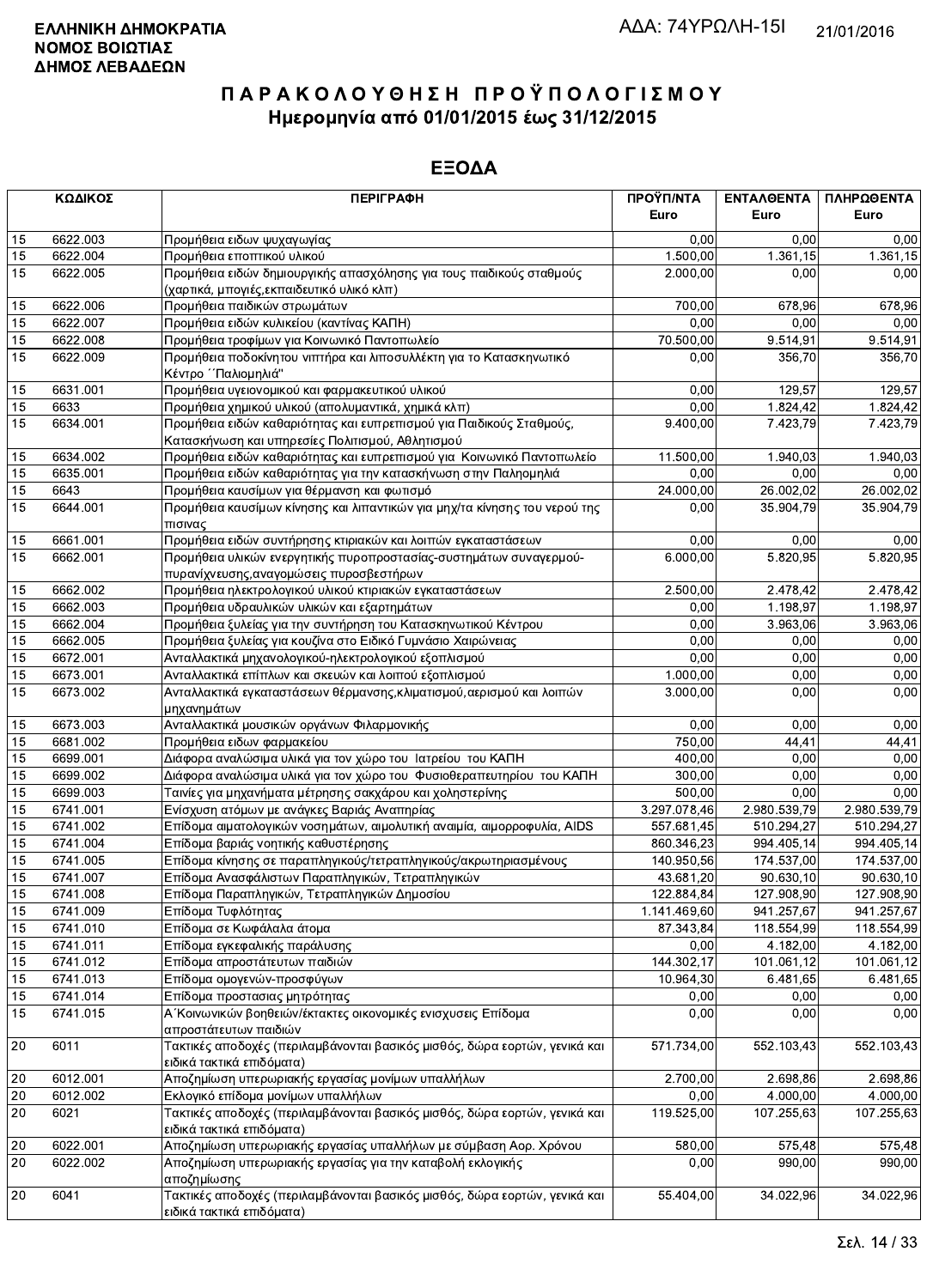|                 | ΚΩΔΙΚΟΣ  | <b>ПЕРІГРАФН</b>                                                                                                                                                         | ΠΡΟΫΠ/ΝΤΑ<br>Euro | ΕΝΤΑΛΘΕΝΤΑ<br>Euro | ΠΛΗΡΩΘΕΝΤΑ<br>Euro |
|-----------------|----------|--------------------------------------------------------------------------------------------------------------------------------------------------------------------------|-------------------|--------------------|--------------------|
| 20              | 6042     | Αποζημίωση υπερωριακής εργασίας και για εξαιρέσιμες ημέρες και νυκτερινές<br>ώρες και λοιπές πρόσθετες αμοιβές                                                           | 0,00              | 0.00               | 0,00               |
| 20              | 6051.001 | Εργοδοτικές εισφορές ΙΚΑ μονίμων υπ. καθαριότητας και ηλεκτροφωτισμού                                                                                                    | 0,00              | 0,00               | 0,00               |
| 20              | 6051.002 | Εργοδοτικές εισφορές ΤΥΔΚΥ μονίμων υπ. καθαριότητας και ηλεκτροφωτισμού                                                                                                  | 68.106,00         | 66.149,48          | 66.149,48          |
| $20\,$          | 6051.003 | Εργοδοτικές εισφορές ΤΑΔΚΥ μονίμων υπ. καθαριότητας και ηλεκτροφωτισμού                                                                                                  | 16.354,00         | 14.206,61          | 14.206,61          |
| 20              | 6051.004 | Εργοδοτικές εισφορές ΤΣΜΕΔΕ μονίμων υπηρεσίας καθαριότητας και                                                                                                           | 3.947,00          | 3.946,92           | 3.946,92           |
| $20\,$          | 6051.005 | ηλεκτροφωτισμού<br>Εργοδοτικές εισφορές ΤΣΜΕΔΕ (ΕΠΙΚΟΥΡΙΚΟ) μονίμων υπηρεσίας<br>καθαριότητας και ηλεκτροφωτισμού                                                        | 889,00            | 888,24             | 888,24             |
| 20              | 6051.006 | Εργοδοτικές εισφορές ΚΥΤ μονίμων υπηρεσίας καθαριότητας και                                                                                                              | 1.274,00          | 1.273,20           | 1.273,20           |
| 20              | 6051.007 | ηλεκτροφωτισμού<br>Εργοδοτικές εισφορές Τ.Σ.Κ.Υ μονίμων υπηρεσίας καθαριότητας και<br>ηλεκτροφωτισμού                                                                    | 2.296,00          | 1.966,08           | 1.966,08           |
| 20              | 6052.001 | Εργοδοτικές εισφορές ΙΚΑ υπαλλήλων αορ. χρόνου υπ. καθαριότητας και<br>ηλεκτροφωτισμού                                                                                   | 34.360,00         | 31.090,61          | 31.090,61          |
| 20              | 6054.001 | Εργοδοτικές εισφορές ΙΚΑ εκτάκτων υπ. καθαριότητας και ηλεκτροφωτισμού                                                                                                   | 16.193,00         | 9.701,81           | 9.701,81           |
| 20              | 6055     | Λοιπές εργοδοτικές εισφορές                                                                                                                                              | 0.00              | 0,00               | 0,00               |
| 20              | 6061.001 | Παροχές σε είδος-είδη ατομικής προστασίας εργαζομένων (ένδυση κλπ)                                                                                                       | 3.000,00          | 2.709,84           | 2.709,84           |
| 20              | 6061.002 | Παροχές σε είδος-γάλα εργαζομένων                                                                                                                                        | 11.500,00         | 10.108.38          | 10.108,38          |
| $20\,$          | 6062     | Έξοδα κηδείας αποβιούντων υπαλλήλων (άρθρο 112 Ν 118/81)                                                                                                                 | 0,00              | 0,00               | 0,00               |
| 20              | 6063     | Λοιπές παροχές σε είδος (ένδυση εργατοτεχνικού προσωπικού κ.λ.π.)                                                                                                        | 2.000,00          | 1.805,48           | 1.805,48           |
| 20              | 6117.001 | Διαχείριση-ανακύκλωση αγροχημικών αποβλήτων                                                                                                                              | 0.00              | 0,00               | 0,00               |
| 20              | 6117.005 | Αποκομιδη απορριμμάτων των Δημοτικών Ενοτητων Χαιρώνειας και Δαύλειας                                                                                                    | 0,00              | 0,00               | 0,00               |
| $20\,$          | 6211.001 | Ηλεκτρικό ρεύμα για φωτισμό οδών, πλατειών και κοινοχρήστων χώρων                                                                                                        | 695.000,00        | 520.225,43         | 520.225,43         |
| 20              | 6211.002 | Δαπάνες ηλεκτρικών παροχών, οδικών φωτισμών, αυξήσεις ισχύος κλπ                                                                                                         | 3.000,00          | 2.658,24           | 2.658,24           |
| 20              | 6234.001 | Μισθώματα γερανοφόρων οχημάτων για μεταφορά οχημάτων, κοντέϊνερ, κοπή<br>και κλάδεμα ψηλών και επικίνδυνων δένδρων κλπ.                                                  | 3.200,00          | 0,00               | 0,00               |
| 20              | 6251     | Ασφάλιστρα ακινήτων                                                                                                                                                      | 0,00              | 0,00               | 0,00               |
| 20              | 6252     | Ασφάλιστρα μηχανημάτων - Τεχνικών εγκαταστάσεων                                                                                                                          | 0,00              | 0,00               | 0,00               |
| 20              | 6253.001 | Ασφάλιστρα μεταφορικών μέσων και αυτοκινούμενων μηχανημάτων                                                                                                              | 14.000,00         | 10.253,79          | 10.253,79          |
| $20\,$          | 6262.001 | Συντήρηση και επισκευή λοιπών μονίμων εγκαταστάσεων                                                                                                                      | 0.00              | 0,00               | 0,00               |
| $20\,$          | 6263.001 | Συντηρήσεις-Επισκευές αυτοκινήτων                                                                                                                                        | 84.000,00         | 96.326,14          | 96.326,14          |
| 20              | 6263.002 | Δαπάνες για τεχνικό έλεγχο οχημάτων (ΚΤΕΟ)                                                                                                                               | 1.500,00          | 769,00             | 769,00             |
| $20\,$          | 6263.003 | Τοποθέτηση υγραεριοκίνησης σε υπάρχοντα αυτοκίνητα του Δήμου                                                                                                             | 0,00              | 0,00               | 0,00               |
| $\overline{20}$ | 6263.010 | Συντήρηση και επισκευή κοντέινερς απορριμμάτων                                                                                                                           | 1.500,00          | 0,00               | 0,00               |
| 20              | 6264.001 | Συντηρήσεις και Επισκευές μηχανημάτων Χ.Υ.Τ.Α.                                                                                                                           | 12.000,00         | 3.718,29           | 3.718,29           |
| 20              | 6264.002 | Συντήρηση και επισκευή μηχανημάτων καθαριότητας                                                                                                                          | 0,00              | 0,00               | 0,00               |
| 20              | 6265.001 | Συντήρηση εορταστικού φωτιζόμενου διάκοσμου                                                                                                                              | 0,00              | 0,00               | 0,00               |
| $20\,$          | 6265.002 | Συντήρηση λοιπού εξοπλισμού                                                                                                                                              | 500,00            | 0,00               | 0,00               |
| $\overline{20}$ | 6265.003 | Επισκευή μεταλλικών κάδων απορριμμάτων                                                                                                                                   | 15.000,00         | 14.874,54          | 14.874,54          |
| 20              | 6271     | Υδρευση δημοτικών κτιρίων κ.λ.π.                                                                                                                                         | 0,00              | 0,00               | 0,00               |
| 20              | 6273     | Φωτισμός και κίνηση (με ηλεκτρισμό η φωταέριο) για δικές του υπηρεσίες                                                                                                   | 0,00              | 0,00               | 0,00               |
| 20              | 6274     | Δαπάνες καθαρισμού γραφείων                                                                                                                                              | 0,00              | 0,00               | 0,00               |
| 20              | 6275     | Δαπάνες καθαρισμού φρεατίων, δεξαμενών κ.λ.π.                                                                                                                            | 0,00              | 0,00               | 0,00               |
| $20\,$          | 6276     | Δαπάνες εκκένωσης βόθρων                                                                                                                                                 | 0,00              | 0,00               | 0,00               |
| 20              | 6277.001 | Δαπάνες συλλογής και μεταφοράς στερεών αποβλήτων και ανακυκλώσιμων                                                                                                       | 0,00              | 0,00               | 0,00               |
|                 |          | υλικών μέσω δημοσίων συμβάσεων (άρθρο 61 Ν. 3979/2011)                                                                                                                   |                   |                    |                    |
| 20              | 6277.002 | Δαπάνες συλλογής και μεταφοράς στερεών αποβλήτων και ανακυκλώσιμων<br>υλικών απο ΦΟΔΣΑ μέσω προγραμματικών συμβάσεων (παρ. 7δ του άρθρου<br>24 του Ν. 3613/2007)         | 0,00              | 0,00               | 0,00               |
| 20              | 6277.003 | Δαπάνες για την υγιεινομική ταφή των απορριμμάτων του Δήμου Λεβαδέων<br>στον ΧΥΤΑ της 2ης Διαχειριστικής Ενότητας Ν. Βοιωτίας μέσω προγραμματικής<br>σύμβασης με ΔΕΠΟΔΑΘ | 0,00              | 0,00               | 0,00               |
| 20              | 6278     | Δαπάνες φύλαξης κτιρίων (άρθρο 21 Ν. 3731/2008)                                                                                                                          | 0,00              | 0,00               | 0,00               |
| 20              | 6279.001 | Λοιπές δαπάνες για ύδρευση, άρδευση, φωτισμό, καθαριότητα                                                                                                                | 10.000,00         | 6.543,40           | 6.543,40           |
| 20              | 6321     | Τέλη κυκλοφορίας επιβατηγών αυτοκινήτων                                                                                                                                  | 0,00              | 0,00               | 0,00               |
| 20              | 6322     | Τέλη κυκλοφορίας φορτηγών αυτοκινήτων                                                                                                                                    | 6.000,00          | 449,00             | 449,00             |
| 20              | 6323     | Λοιπά τέλη κυκλοφορίας                                                                                                                                                   | 2.500,00          | 2.363,70           | 2.363,70           |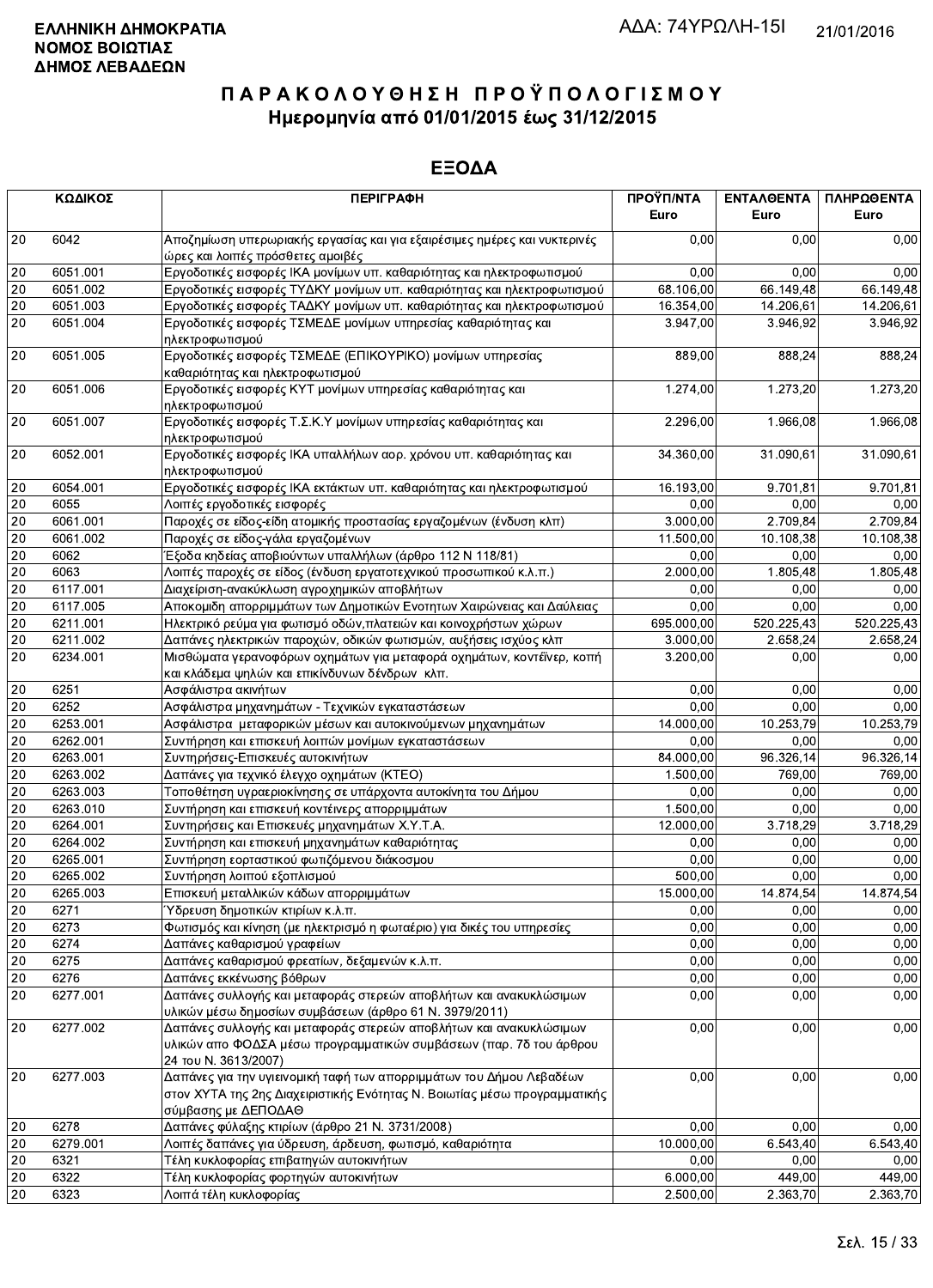|                 | ΚΩΔΙΚΟΣ  | <b>ПЕРІГРАФН</b>                                                                                               | ΠΡΟΫΠ/ΝΤΑ<br>Euro | ΕΝΤΑΛΘΕΝΤΑ<br>Euro | ΠΛΗΡΩΘΕΝΤΑ<br>Euro |
|-----------------|----------|----------------------------------------------------------------------------------------------------------------|-------------------|--------------------|--------------------|
| 20              | 6411     | Έξοδα κίνησης ιδιοκτητών μεταφορικών μέσων (καύσιμα, λιπαντικά, διόδια<br>κλπ)                                 | 0.00              | 0.00               | 0,00               |
| 20              | 6412     | Έξοδα μεταφοράς αγαθών φορτοεκφορτωτικά                                                                        | 0,00              | 0,00               | 0,00               |
| 20              | 6413     | Μεταφορές προσώπων                                                                                             | 0,00              | 0,00               | 0,00               |
| 20              | 6414     | Μεταφορές εν γένει                                                                                             | 0,00              | 0,00               | 0,00               |
| 20              | 6422     | Οδοιπορικά έξοδα και αποζημίωση μετακινούμενων υπαλλήλων                                                       | 250,00            | 0,00               | 0,00               |
| $20\,$          | 6462     | Δημοσίευση προκηρύξεων                                                                                         | 0,00              | 0,00               | 0,00               |
| 20              | 6463     | Λοιπές δημοσιεύσεις                                                                                            | 0,00              | 0,00               | 0,00               |
| 20              | 6612     | Προμήθεια γραφικής ύλης και λοιπά υλικά γραφείων                                                               | 0,00              | 0,00               | 0,00               |
| 20              | 6615     | Εκτυπώσεις, εκδόσεις, βιβλιοδετήσεις                                                                           | 0,00              | 0,00               | 0,00               |
| $\overline{20}$ | 6631     | Προμήθεια υγειονομικού και φαρμακευτικού υλικού                                                                | 0,00              | 0,00               | 0,00               |
| $20\,$          | 6633     | Προμήθεια χημικού υλικού (απολυμαντικά, χημικά κλπ)                                                            | 3.000,00          | 1.999,99           | 1.999,99           |
| $20\,$          | 6635     | Προμήθεια λοιπών ειδών υγιεινής και καθαριότητας                                                               | 500,00            | 0,00               | 0,00               |
| 20              | 6641.001 | Προμήθεια καυσίμων και λιπαντικών για κίνηση μεταφ. μέσων υπ.<br>καθαριότητας και ηλεκτροφωτισμού              | 155.000,00        | 118.606,75         | 118.606,75         |
| 20              | 6641.002 | Καύσιμα και λιπαντικά για μηχανήματα Χ.Υ.Τ.Α.                                                                  | 35.000,00         | 33.780,27          | 33.780,27          |
| $20\,$          | 6644     | Προμήθεια καυσίμων και λιπαντικών για λοιπές ανάγκες                                                           | 0,00              | 0,00               | 0,00               |
| $\overline{20}$ | 6661.001 | Υλικά συντήρησης και επισκευής κτιρίων (λαμπτήρων και λοιπού ηλεκτ<br>υλικού)                                  | 0,00              | 0,00               | 0,00               |
| 20              | 6662.001 | Προμήθεια ηλεκτρολογικού υλικού για τη συντήρηση ηλεκτροφωτισμού<br>Λιβαδειάς και τοπικών διαμερισμάτων        | 35.000,00         | 32.720,76          | 32.720,76          |
| $20\,$          | 6662.002 | Προμήθειες υλικών συντήρησης και επισκευής λοιπών εγκαταστάσεων                                                | 0,00              | 0.00               | 0,00               |
| 20              | 6671.001 | Ανταλλακτικά μεταφορικών μέσων                                                                                 | 24.000,00         | 12.908,79          | 12.908,79          |
| 20              | 6671.002 | Προμήθεια και τοποθέτηση ελαστικών μεταφορικών μέσων                                                           | 13.000,00         | 12.640,71          | 12.640,71          |
| 20              | 6671.003 | Προμήθεια και τοποθέτηση ελαστικών μηχανημάτων Χ.Υ.Τ.Α.                                                        | 13.000,00         | 3.075,00           | 3.075,00           |
| $20\,$          | 6672.001 | Ανταλλακτικά μηχανημάτων Χ.Υ.Τ.Α. (κομπάκτορας κλπ)                                                            | 4.500,00          | 748,28             | 748,28             |
| $20\,$          | 6673.001 | Ανταλλακτικά επίπλων και σκευών και λοιπού εξοπλισμού                                                          | 1.000,00          | 388,80             | 388,80             |
| 20              | 6691.001 | Προμήθεια εορταστικού φωτιζόμενου διάκοσμου                                                                    | 10.000,00         | 8.911,60           | 8.911,60           |
| 20              | 6699.001 | Προμήθεια σάκκων απορριμμάτων                                                                                  | 6.000,00          | 4.198,01           | 4.198,01           |
| 20              | 6699.002 | Κάρτες ταχογράφου οδηγών                                                                                       | 1.800,00          | 0,00               | 0,00               |
| 20              | 6699.003 | Προμήθεια λοιπών αναλωσίμων                                                                                    | 500,00            | 0,00               | 0,00               |
| 20              | 6721.001 | Ετήσια εισφορά σε ΔΕΠΟΔΑΛ-Α.Ε. (ΦΟΔΣΑ) 1ης Διαχειριστικής Ενότητας Ν.<br>Βοιωτίας                              | 365.000,00        | 412.911,04         | 412.911,04         |
| 25              | 6011     | Τακτικές αποδοχές (περιλαμβάνονται βασικός μισθός, δώρα εορτών, γενικά και<br>ειδικά τακτικά επιδόματα)        | 0,00              | 0,00               | 0,00               |
| 25              | 6021     | Τακτικές αποδοχές (περιλαμβάνονται βασικός μισθός, δώρα εορτών, γενικά και<br>ειδικά τακτικά επιδόματα)        | 0,00              | 0,00               | 0,00               |
| 25              | 6041     | Τακτικές αποδοχές (περιλαμβάνονται βασικός μισθός, δώρα εορτών, γενικά και<br>ειδικά τακτικά επιδόματα)        | 22.800,00         | 20.268,00          | 20.268,00          |
| 25              | 6042     | Αποζημίωση υπερωριακής εργασίας και για εξαιρέσιμες ημέρες και νυκτερινές<br>ώρες και λοιπές πρόσθετες αμοιβές | 0,00              | 0,00               | 0,00               |
| 25              | 6051.002 | Εργοδοτικές εισφορές ΤΥΔΚΥ μονίμων υπαλλήλων                                                                   | 0.00              | 0.00               | 0,00               |
| 25              | 6051.003 | Εργοδοτικές εισφορές ΤΑΔΚΥ μονίμων υπαλλήλων                                                                   | 0,00              | 0,00               | 0,00               |
| 25              | 6052.001 | Εργοδοτικές εισφορές (ΙΚΑ) με σύμβαση ιδ. δικαίου αορ. χρόνου                                                  | 0,00              | 0,00               | 0,00               |
| $\overline{25}$ | 6054.001 | Εργοδοτικές εισφορές Ι.Κ.Α. εκτάκτου προσωπικού                                                                | 5.968,00          | 5.320,53           | 5.320,53           |
| 25              | 6061.001 | Είδη ατομικής προστασίας υπαλλήλων του Δήμου (παροχές ένδυσης)                                                 | 0,00              | 0,00               | 0,00               |
| 25              | 6063.001 | Είδη ατομικής προστασίας υπαλλήλων του Δήμου (λοιπές παροχές-γάλα<br>$\kappa\lambda\pi$ )                      | 0,00              | 0,00               | 0,00               |
| 25              | 6211.001 | Αντίτιμο ηλεκτρικού ρεύματος για την κίνηση των αντλιοστασίων άρδευσης                                         | 230.000,00        | 294.605,29         | 294.605,29         |
| 25              | 6213     | Ύδρευση και παραγωγική διαδικασία (αγορά απο ΕΥΔΑΠ)                                                            | 0,00              | 0,00               | 0,00               |
| 25              | 6231     | Μισθώματα εδαφικών εκτάσεων γαιών                                                                              | 0,00              | 0,00               | 0,00               |
| 25              | 6232     | Μισθώματα κτιρίων - Τεχνικών έργων ακινήτων                                                                    | 0,00              | 0,00               | 0,00               |
| 25              | 6233     | Μισθώματα μηχανημάτων - Τεχνικών Εγκαταστάσεων                                                                 | 0,00              | 0,00               | 0,00               |
| $\overline{25}$ | 6234     | Μισθώματα μεταφορικών μέσων                                                                                    | 0,00              | 0,00               | 0,00               |
| 25              | 6252     | Ασφάλιστρα μηχανημάτων - Τεχνικών εγκαταστάσεων                                                                | 0,00              | 0,00               | 0,00               |
| 25              | 6262.001 | Καθαρισμός και συντήρηση δεξαμενών άρδευσης                                                                    | 0,00              | 0,00               | 0,00               |
| 25              | 6262.003 | Συντήρηση και επισκευή δικτύου άρδευσης                                                                        | 0,00              | 0,00               | 0,00               |
| 25              | 6262.005 | Συντήρηση και επισκευή αντλιοστασίων άρδευσης                                                                  | 15.000,00         | 9.499,29           | 9.499,29           |
| 25              | 6262.006 | Επισκευή αντλιοστασίου στην Τ.Κ. Λαφυστίου                                                                     | 0,00              | 0,00               | 0,00               |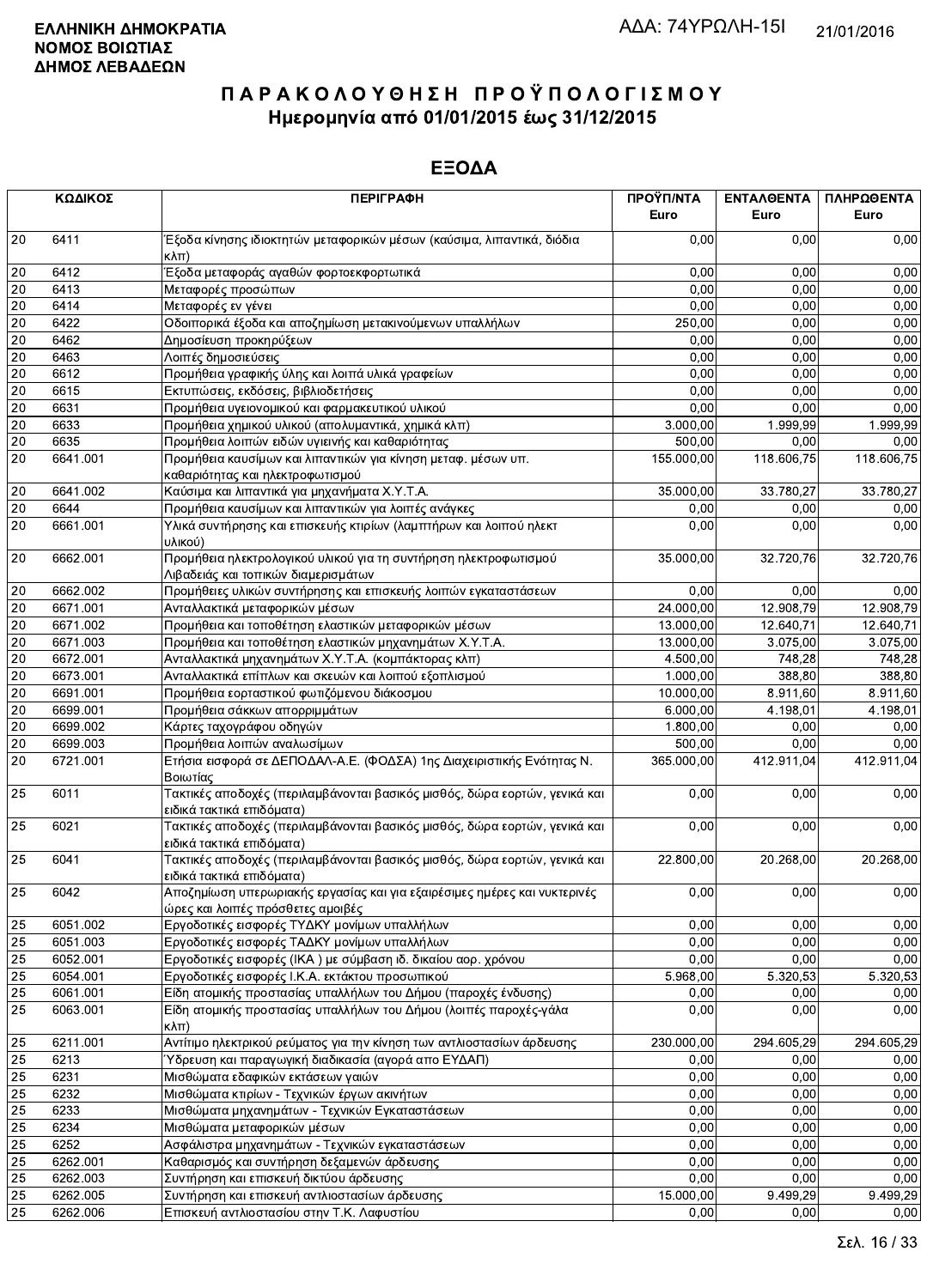|    | ΚΩΔΙΚΟΣ  | <b>ПЕРІГРАФН</b>                                                                                                                                                 | ΠΡΟΫΠ/ΝΤΑ<br>Euro | ΕΝΤΑΛΘΕΝΤΑ<br>Euro | ΠΛΗΡΩΘΕΝΤΑ<br>Euro |
|----|----------|------------------------------------------------------------------------------------------------------------------------------------------------------------------|-------------------|--------------------|--------------------|
| 25 | 6262.007 | Επισκευή αντλιοστασίου στην θέση 'ΚΑΡΑΜΕΤ ΘΟΥΡΙΟΥ                                                                                                                | 0,00              | 0.00               | 0,00               |
| 25 | 6263.001 | Συντήρηση και επισκευή μεταφορικών μέσων και μηχανημάτων                                                                                                         | 0,00              | 0,00               | 0,00               |
| 25 | 6263.003 | Δαπάνες για τεχνικό έλεγχο οχημάτων (ΚΤΕΟ)                                                                                                                       | 0,00              | 0,00               | 0,00               |
| 25 | 6264.001 | Συντήρηση και επισκευή λοιπών μηχανημάτων (αντλιοστασίων, χλωριοτήρων<br>$\kappa\lambda\pi$                                                                      | 0,00              | 0,00               | 0,00               |
| 25 | 6271     | Ύδρευση δημοτικών κτιρίων κ.λ.π.                                                                                                                                 | 0,00              | 0,00               | 0,00               |
| 25 | 6272     | Αρδευση                                                                                                                                                          | 0,00              | 0,00               | 0,00               |
| 25 | 6273     | Φωτισμός και κίνηση (με ηλεκτρισμό η φωταέριο) για δικές του υπηρεσίες                                                                                           | 0,00              | 0,00               | 0,00               |
| 25 | 6275     | Δαπάνες καθαρισμού φρεατίων, δεξαμενών κ.λ.π.                                                                                                                    | 0,00              | 0.00               | 0,00               |
| 25 | 6276     | Δαπάνες εκκένωσης βόθρων                                                                                                                                         | 0,00              | 0.00               | 0,00               |
| 25 | 6277.001 | Δαπάνες συλλογής και μεταφοράς στερεών αποβλήτων και ανακυκλώσιμων<br>υλικών μέσω δημοσίων συμβάσεων (άρθρο 61 Ν. 3979/2011)                                     | 0,00              | 0,00               | 0,00               |
| 25 | 6277.002 | Δαπάνες συλλογής και μεταφοράς στερεών αποβλήτων και ανακυκλώσιμων<br>υλικών απο ΦΟΔΣΑ μέσω προγραμματικών συμβάσεων (παρ. 7δ του άρθρου<br>24 του Ν. 3613/2007) | 0,00              | 0,00               | 0,00               |
| 25 | 6278     | Δαπάνες φύλαξης κτιρίων (άρθρο 21 Ν. 3731/2008)                                                                                                                  | 0,00              | 0,00               | 0,00               |
| 25 | 6279.001 | Λοιπές δαπάνες για ύδρευση, άρδευση, φωτισμό, καθαριότητα                                                                                                        | 0,00              | 0,00               | 0,00               |
| 25 | 6322     | Τέλη κυκλοφορίας φορτηγών αυτοκινήτων                                                                                                                            | 0,00              | 0,00               | 0,00               |
| 25 | 6323     | Λοιπά τέλη κυκλοφορίας                                                                                                                                           | 0,00              | 0.00               | 0,00               |
| 25 | 6412     | Έξοδα μεταφοράς αγαθών φορτοεκφορτωτικά                                                                                                                          | 0,00              | 0,00               | 0,00               |
| 25 | 6633     | Προμήθεια χημικού υλικού (απολυμαντικά, χημικά κλπ)                                                                                                              | 0,00              | 0,00               | 0,00               |
| 25 | 6635     | Προμήθεια λοιπών ειδών υγιεινής και καθαριότητας                                                                                                                 | 0,00              | 0,00               | 0,00               |
| 25 | 6641.001 | Προμήθεια καυσίμων και λιπαντικών για κίνηση αυτοκινήτων                                                                                                         | 0,00              | 0,00               | 0,00               |
| 25 | 6644     | Προμήθεια καυσίμων και λιπαντικών για λοιπές ανάγκες                                                                                                             | 0,00              | 0,00               | 0,00               |
| 25 | 6673.002 | Προμήθεια ανταλλακτικών και σωλήνων άρδευσης                                                                                                                     | 15.000,00         | 9.499,22           | 9.499,22           |
| 25 | 6673.003 | Προμήθεια ανταλλακτικών για την επισκευή αρδευτικού αγωγού Λαφυστίου                                                                                             | 0,00              | 2.693,70           | 2.693,70           |
| 25 | 6693.001 | Προμήθεια φυτοπαθολογικού υλικού, λιπασμάτων και βελτιωτικών εδάφους                                                                                             | 0,00              | 0.00               | 0,00               |
| 30 | 6011     | Τακτικές αποδοχές (περιλαμβάνονται βασικός μισθός, δώρα εορτών, γενικά και<br>ειδικά τακτικά επιδόματα)                                                          | 486.677,00        | 481.289,36         | 481.289,36         |
| 30 | 6012.001 | Αποζημίωση υπερωριακής εργασίας                                                                                                                                  | 0,00              | 0.00               | 0,00               |
| 30 | 6012.002 | Αποζημίωση υπερωριακής εργασίας για την καταβολή εκλογικής<br>αποζημίωσης                                                                                        | 0,00              | 4.590,00           | 4.590,00           |
| 30 | 6021     | Τακτικές αποδοχές (περιλαμβάνονται βασικός μισθός, δώρα εορτών, γενικά και<br>ειδικά τακτικά επιδόματα)                                                          | 46.812,00         | 46.391,38          | 46.391,38          |
| 30 | 6022.002 | Εκλογικό επίδομα                                                                                                                                                 | 0,00              | 1.020,00           | 1.020,00           |
| 30 | 6041     | Τακτικές αποδοχές (περιλαμβάνονται βασικός μισθός, δώρα εορτών, γενικά και<br>ειδικά τακτικά επιδόματα)                                                          | 0,00              | 0,00               | 0,00               |
| 30 | 6051.001 | Εργοδοτικές εισφορές Ι.Κ.Α. μονίμων υπαλλήλων                                                                                                                    | 3.936,00          | 3.987,17           | 3.987,17           |
| 30 | 6051.002 | Εργοδοτικές εισφορές ΤΥΔΚΥ μονίμων υπαλλήλων                                                                                                                     | 52.998,00         | 53.385,70          | 53.385,70          |
| 30 | 6051.003 | Εργοδοτικές εισφορές ΤΑΔΚΥ μονίμων υπαλλήλων                                                                                                                     | 11.411,00         | 10.890,82          | 10.890,82          |
| 30 | 6051.004 | Εργοδοτικές εισφορές ΤΣΜΕΔΕ μονίμων υπαλλήλων                                                                                                                    | 25.111,00         | 24.609,97          | 24.609,97          |
| 30 | 6051.005 | Εργοδοτικές εισφορές ΤΣΜΕΔΕ (ΕΠΙΚΟΥΡΙΚΟ) μονίμων υπαλλήλων                                                                                                       | 1.442,00          | 1.318,35           | 1.318,35           |
| 30 | 6051.006 | Εργοδοτικές εισφορές ΚΥΤ μονίμων υπαλλήλων                                                                                                                       | 2.066,00          | 1.889,59           | 1.889,59           |
| 30 | 6051.008 | Εργοδοτικές εισφορές ΤΕΑΔΥ μονίμων υπαλλήλων                                                                                                                     | 390,00            | 0,00               | 0,00               |
| 30 | 6051.009 | Εργοδοτικές εισφορές ΟΠΑΔ                                                                                                                                        | 0,00              | 0,00               | 0,00               |
| 30 | 6052.001 | Εργοδοτικές εισφορές Ι.Κ.Α. υπαλλήλων με σχέση Αορ. Χρόνου                                                                                                       | 11.558,00         | 11.709,42          | 11.709,42          |
| 30 | 6052.002 | Εργοδοτικές εισφορές ΤΣΜΕΔΕ υπαλλήλων με σχέση Αορίστου Χρόνου                                                                                                   | 0,00              | 0,00               | 0.00               |
| 30 | 6052.003 | Εργοδοτικές εισφορές ΤΣΜΕΔΕ (ΕΠΙΚΟΥΡΙΚΟ) υπαλλήλων με σχέση Αορίστου<br>Χρόνου                                                                                   | 0,00              | 0,00               | 0,00               |
| 30 | 6052.004 | Εργοδοτικές εισφορές ΚΥΤ υπαλλήλων με σχέση εργασίας Αορίστου Χρόνου                                                                                             | 0,00              | 0,00               | 0,00               |
| 30 | 6054.001 | Εργοδοτικές εισφορές Ι.Κ.Α. εκτάκτου προσωπικού                                                                                                                  | 0,00              | 0,00               | 0,00               |
| 30 | 6061.001 | Παροχές σε είδος-είδη ατομικής προστασίας εργαζομένων (ένδυση κλπ)                                                                                               | 0,00              | 0,00               | 0,00               |
| 30 | 6061.002 | Παροχές σε είδος-γάλα εργαζομένων                                                                                                                                | 3.600,00          | 3.582,35           | 3.582,35           |
| 30 | 6062     | Έξοδα κηδείας αποβιούντων υπαλλήλων (άρθρο 112 Ν 118/81)                                                                                                         | 0,00              | 0,00               | 0,00               |
| 30 | 6063     | Λοιπές παροχές σε είδος (ένδυση εργατοτεχνικού προσωπικού κ.λ.π.)                                                                                                | 0,00              | 0,00               | 0,00               |
| 30 | 6112     | Αμοιβές τεχνικών                                                                                                                                                 | 0,00              | 0,00               | 0,00               |
| 30 | 6117.002 | Κατεδάφιση κτιρίων (σε κοινόχρηστους χώρους, ετοιμόρροπα και επικίνδυνα)                                                                                         | 10.000,00         | 0,00               | 0,00               |
| 30 | 6117.004 | Δαπάνη νια πόρισμα ελενκτή δόμησης του αναψυκτηρίου Χαιρώνειας                                                                                                   | 0.00              | 0.00               | 0.00               |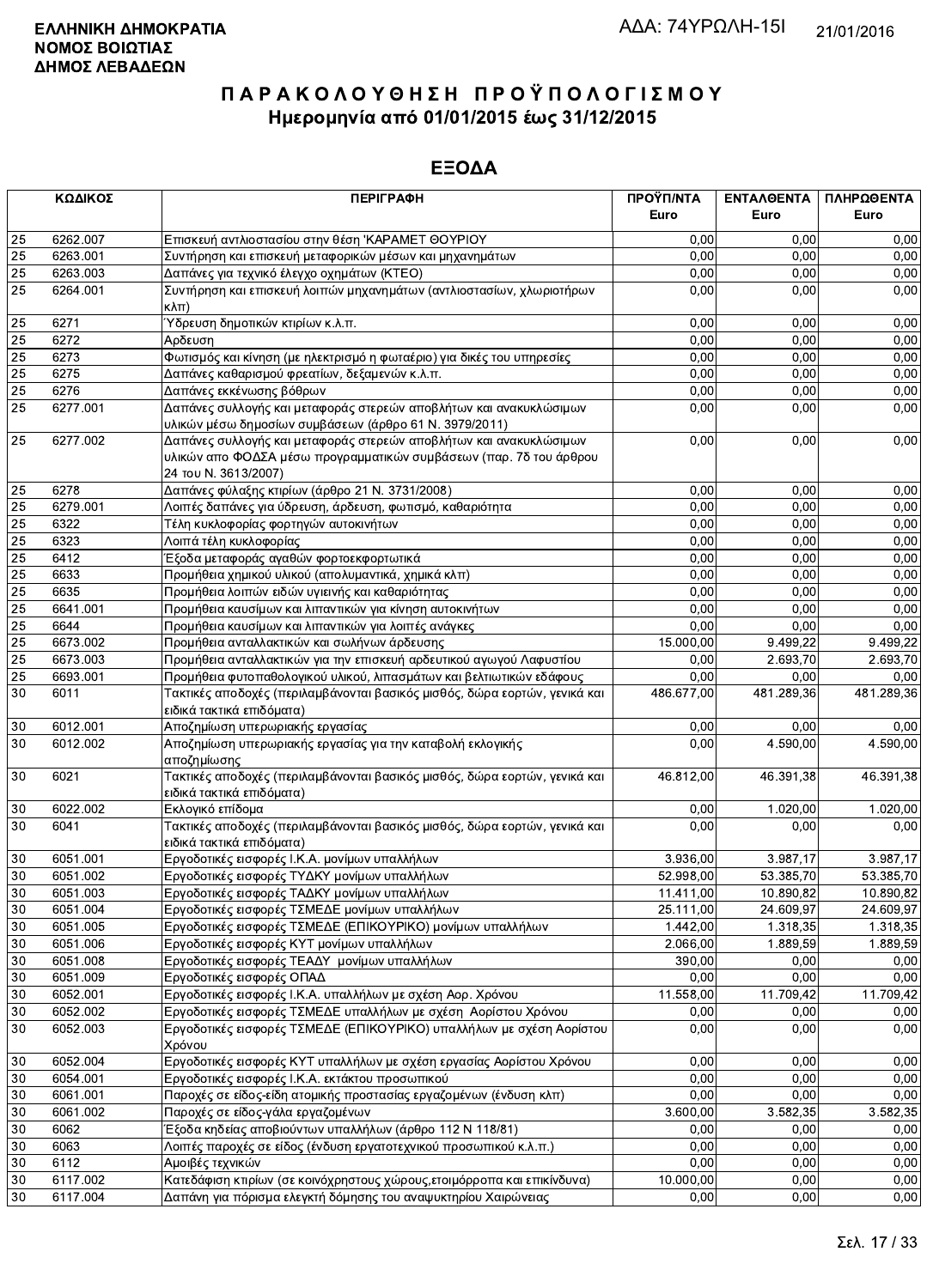|        | ΚΩΔΙΚΟΣ  | <b>ПЕРІГРАФН</b>                                                                                | ΠΡΟΫΠ/ΝΤΑ<br>Euro | ΕΝΤΑΛΘΕΝΤΑ<br>Euro | ΠΛΗΡΩΘΕΝΤΑ<br>Euro |
|--------|----------|-------------------------------------------------------------------------------------------------|-------------------|--------------------|--------------------|
| 30     | 6142.001 | Αμοιβή για ανάθεση διαμόρφωσης-κατασκευής των παραγκών της<br>εμποροπανήγυρης                   | 35.000,00         | 23.720,55          | 23.720,55          |
| 30     | 6142.002 | Παροχή υπηρεσιών για πιστοποίηση-καταχώρηση ανελκυστήρων                                        | 650,00            | 615,00             | 615,00             |
| 30     | 6142.003 | Αμοιβή αξιολόγησης συμμόρφωσης απαιτήσεων ασφαλείας παιδικών χαρών                              | 8.000,00          | 0.00               | 0,00               |
| 30     | 6142.005 | Αμοιβή για εργαστηριακές δοκιμές αντοχής υλικών                                                 | 1.000,00          | 150,00             | 150,00             |
| 30     | 6142.006 | Αμοιβή για έλεγχο πιστοποίησης για αλεξικέραυνα                                                 | 2.000,00          | 0,00               | 0,00               |
| 30     | 6142.401 | Αποκατάσταση ΧΑΔΑ πλησίον της Τ.Κ. Αγίας Αννας                                                  | 80.000,00         | 0,00               | 0,00               |
| 30     | 6211.001 | Ηλεκτροδότηση προσωρινών τριφασικών παροχών Εμποροπανήγυρης<br>Λιβαδειάς                        | 2.200,00          | 1.206,07           | 1.206,07           |
| $30\,$ | 6232     | Μισθώματα κτιρίων - Τεχνικών έργων ακινήτων                                                     | 3.000,00          | 3.000,00           | 3.000,00           |
| 30     | 6253.001 | Ασφάλιστρα μεταφορικών μέσων                                                                    | 7.000,00          | 5.215,30           | 5.215,30           |
| 30     | 6262.001 | Συντήρηση παιδικών χαρών                                                                        | 5.000,00          | 0,00               | 0,00               |
| 30     | 6262.002 | Συντήρηση-επισκευή φωτεινών σηματοδοτών ρύθμισης κυκλοφορίας                                    | 8.000,00          | 1.917,39           | 1.917,39           |
| 30     | 6262.101 | Επείγουσες εργασίες επισκευής και γενικά εγκαταστάσεων κοινοχρήστων<br>χώρων Δ.Κ. Λιβαδειάς     | 3.000,00          | 0,00               | 0,00               |
| 30     | 6262.102 | Επείγουσες εργασίες επισκευής και γενικά εγκαταστάσεων κοινοχρήστων<br>χώρων Τ.Κ.Λαφυστίου      | 1.000,00          | 0,00               | 0,00               |
| 30     | 6262.103 | Επείγουσες εργασίες επισκευής και γενικά εγκαταστάσεων κοινοχρήστων<br>χώρων Τ.Κ. Ρωμαίικου     | 1.000,00          | 0,00               | 0,00               |
| 30     | 6262.201 | Επείγουσες εργασίες επισκευής και γενικά εγκαταστάσεων κοινοχρήστων<br>χώρων Τ.Κ. Χαιρώνειας    | 1.000,00          | 0,00               | 0,00               |
| 30     | 6262.202 | Επείγουσες εργασίες επισκευής και γενικά εγκαταστάσεων κοινοχρήστων<br>χώρων Τ.Κ. Προφήτη Ηλία  | 1.000,00          | 0,00               | 0,00               |
| 30     | 6262.203 | Επείγουσες εργασίες επισκευής και γενικά εγκαταστάσεων κοινοχρήστων<br>χώρων Τ.Κ. Προσηλίου     | 1.000,00          | 0,00               | 0,00               |
| 30     | 6262.204 | Επείγουσες εργασίες επισκευής και γενικά εγκαταστάσεων κοινοχρήστων<br>χώρων Τ.Κ.Θουρίου        | 1.000,00          | 0,00               | 0,00               |
| 30     | 6262.205 | Επείγουσες εργασίες επισκευής και γενικά εγκαταστάσεων κοινοχρήστων<br>χώρων Τ.Κ.Βασιλικών      | 1.000,00          | 0,00               | 0,00               |
| 30     | 6262.206 | Επείγουσες εργασίες επισκευής και γενικά εγκαταστάσεων κοινοχρήστων<br>χώρων Τ.Κ.Ανθοχωρίου     | 1.000,00          | 0,00               | 0,00               |
| 30     | 6262.207 | Επείγουσες εργασίες επισκευής και γενικά εγκαταστάσεων κοινοχρήστων<br>χώρων Τ.Κ.Ακοντίου       | 1.000,00          | 0,00               | 0,00               |
| 30     | 6262.208 | Επείγουσες εργασίες επισκευής και γενικά εγκαταστάσεων κοινοχρήστων<br>χώρων Τ.Κ.Αγίου Βλασίου  | 1.000,00          | 0,00               | 0,00               |
| 30     | 6262.301 | Επείγουσες εργασίες επισκευής και γενικά εγκαταστάσεων κοινοχρήστων<br>χώρων Τ.Κ.Δαυλείας       | 1.000,00          | 393,60             | 393,60             |
| 30     | 6262.302 | Επείγουσες εργασίες επισκευής και γενικά εγκαταστάσεων κοινοχρήστων<br>χώρων Τ.Κ.Μαυρονερίου    | 1.000,00          | 0,00               | 0,00               |
| 30     | 6262.303 | Επείγουσες εργασίες επισκευής και γενικά εγκαταστάσεων κοινοχρήστων<br>χώρων Τ.Κ.Παρορίου       | 1.000,00          | 0,00               | 0,00               |
| 30     | 6262.401 | Επείγουσες εργασίες επισκευής και γενικά εγκαταστάσεων κοινοχρήστων<br>χώρων Τ.Κ.Αγίας Αννας    | 1.000,00          | 0,00               | 0,00               |
| 30     | 6262.402 | Επείγουσες εργασίες επισκευής και γενικά εγκαταστάσεων κοινοχρήστων<br>χώρων Τ.Κ Αγίας Τριάδας  | 1.000,00          | 0,00               | 0,00               |
| 30     | 6262.403 | Επείγουσες εργασίες επισκευής και γενικά εγκαταστάσεων κοινοχρήστων<br>χώρων Τ.Κ.Αγίου Γεωργίου | 1.000,00          | 0,00               | 0,00               |
| 30     | 6262.404 | Επείγουσες εργασίες επισκευής και γενικά εγκαταστάσεων κοινοχρήστων<br>χώρων Τ.Κ.Αλαλκομενών    | 1.000,00          | 0,00               | 0,00               |
| 30     | 6262.405 | Επείγουσες εργασίες επισκευής και γενικά εγκαταστάσεων κοινοχρήστων<br>χώρων Τ.Κ.Κορώνειας      | 1.000,00          | 0,00               | 0,00               |
| 30     | 6262.501 | Επείγουσες εργασίες επισκευής και γενικά εγκαταστάσεων κοινοχρήστων<br>χώρων Δ.Κ. Κυριακίου     | 2.000,00          | 0,00               | 0,00               |
| 30     | 6263.001 | Συντήρηση και επισκευή μεταφορικών μέσων και μηχανημάτων                                        | 36.000,00         | 37.920,36          | 37.920,36          |
| 30     | 6263.002 | Δαπάνες για τεχνικό έλεγχο οχημάτων (ΚΤΕΟ)                                                      | 600,00            | 336,00             | 336,00             |
| 30     | 6263.003 | Τοποθέτηση υγραεριοκίνησης σε υπάρχοντα αυτοκίνητα του Δήμου                                    | 0,00              | 0,00               | 0,00               |
| 30     | 6266     | Συντήρηση Εφαρμογών λογισμικού                                                                  | 2.000,00          | 0,00               | 0,00               |
| 30     | 6271     | Ύδρευση δημοτικών κτιρίων κ.λ.π.                                                                | 0,00              | 0,00               | 0,00               |
| 30     | 6273     | Φωτισμός και κίνηση (με ηλεκτρισμό η φωταέριο) για δικές του υπηρεσίες                          | 0,00              | 0,00               | 0,00               |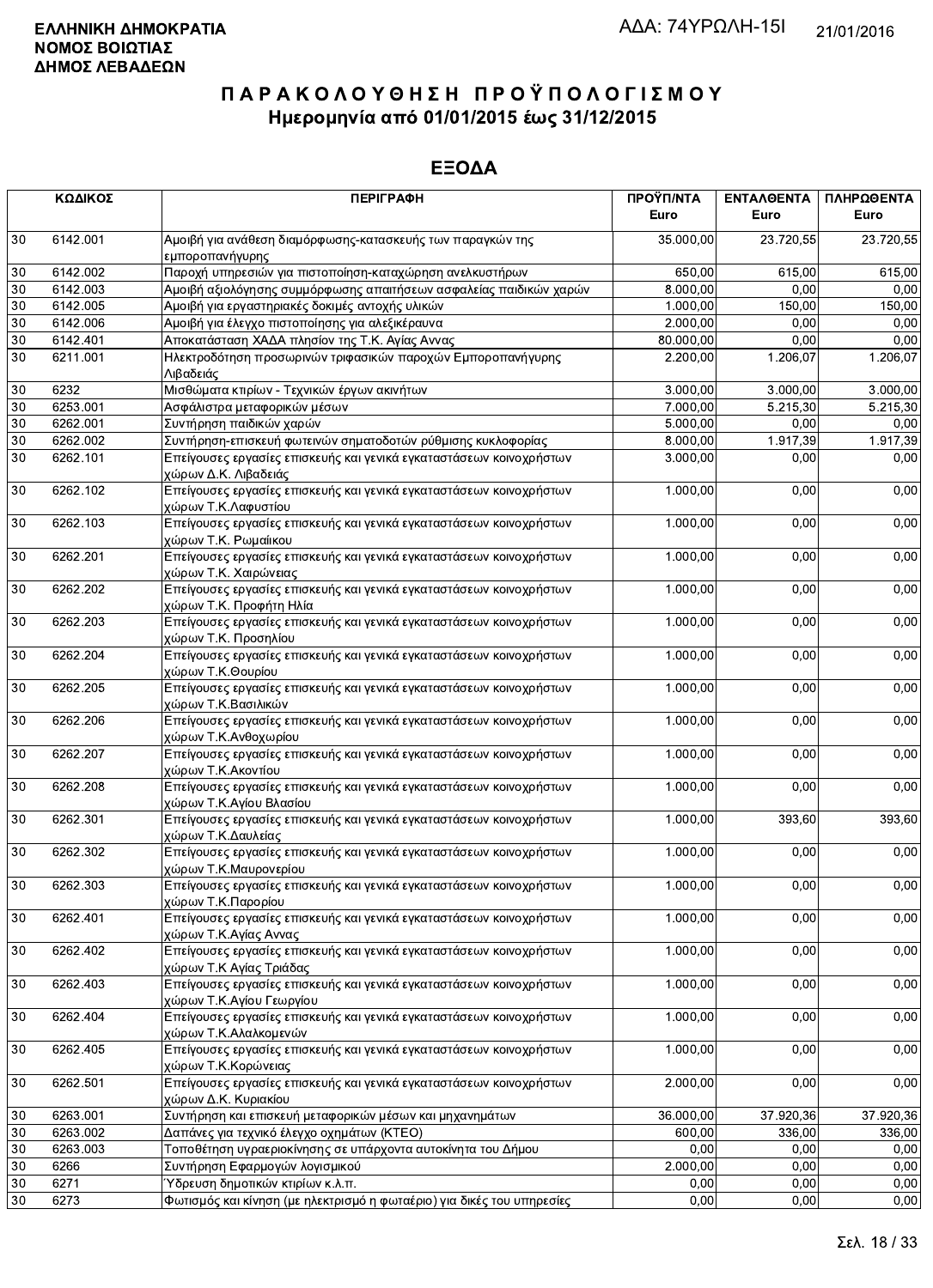|          | ΚΩΔΙΚΟΣ              | <b>ПЕРІГРАФН</b>                                                                                       | ΠΡΟΫΠ/ΝΤΑ  | ΕΝΤΑΛΘΕΝΤΑ       | ΠΛΗΡΩΘΕΝΤΑ   |
|----------|----------------------|--------------------------------------------------------------------------------------------------------|------------|------------------|--------------|
|          |                      |                                                                                                        | Euro       | Euro             | Euro         |
| 30       | 6274                 | Δαπάνες καθαρισμού γραφείων                                                                            | 0,00       | 0.00             | 0,00         |
| 30       | 6275                 | Δαπάνες καθαρισμού φρεατίων, δεξαμενών κ.λ.π.                                                          | 0,00       | 0,00             | 0,00         |
| 30       | 6276                 | Δαπάνες εκκένωσης βόθρων                                                                               | 0,00       | 0,00             | 0,00         |
| 30       | 6277.002             | Δαπάνες προγραμματικής σύμβασης με ΔΕΠΟΔΑΛ Α.Ε (ΦΟΔΣΑ) συλλογής                                        | 108.000,00 | 0,00             | 0,00         |
|          |                      | και υγειονομικής ταφής απορριμάτων σπηλαιοβάραθρου πλησίον Τ.Κ. Αγίας                                  |            |                  |              |
|          |                      | Αννας                                                                                                  |            |                  |              |
| 30       | 6278                 | Δαπάνες φύλαξης κτιρίων (άρθρο 21 Ν. 3731/2008)                                                        | 0,00       | 0,00             | 0,00         |
| 30       | 6279.001             | Λοιπές δαπάνες για ύδρευση, άρδευση, φωτισμό, καθαριότητα                                              | 0.00       | 0,00             | 0,00         |
| 30       | 6279.002             | Δαπάνη για νέα κτιριακή τριφασική παροχή στο αναψυκτήριο Χαιρώνειας                                    | 300.00     | 0,00             | 0,00         |
| 30       | 6322                 | Τέλη κυκλοφορίας φορτηγών αυτοκινήτων                                                                  | 1.255,00   | 0,00             | 0,00         |
| 30       | 6323                 | Λοιπά τέλη κυκλοφορίας                                                                                 | 2.045,00   | 1.416,79         | 1.416,79     |
| 30       | 6412                 | Έξοδα μεταφοράς αγαθών φορτοεκφορτωτικά                                                                | 0,00       | 0,00             | 0,00         |
| 30       | 6422                 | Οδοιπορικά έξοδα και αποζημίωση μετακινούμενων υπαλλήλων                                               | 1.300,00   | 0,00             | 0,00         |
| 30       | 6462                 | Δημοσίευση προκηρύξεων                                                                                 | 1.500,00   | 1.075,38         | 1.075,38     |
| 30       | 6611.001             | Προμήθεια βιβλίων, περιοδικών και λοιπών εκδόσεων                                                      | 500,00     | 0,00             | 0,00         |
| 30       | 6615.001             | Εργασίες εκτύπωσης φωτοτυπιών                                                                          | 3.000,00   | 1.894,23         | 1.894,23     |
| 30       | 6635                 | Προμήθεια λοιπών ειδών υγιεινής και καθαριότητας                                                       | 150,00     | 0,00             | 0,00         |
| 30       | 6641.001             | Προμήθεια καυσίμων και λιπαντικών για κίνηση μεταφορικών μέσων και                                     | 42.000,00  | 41.934,20        | 41.934,20    |
|          |                      | μηχανημάτων                                                                                            |            |                  |              |
| 30       | 6644                 | Προμήθεια καυσίμων και λιπαντικών για λοιπές ανάγκες                                                   | 0,00       | 0.00             | 0,00         |
| 30       | 6651                 | Προμήθεια υλικού τοπογραφήσεων και σχεδιάσεων                                                          | 1.000,00   | 0,00             | 0,00         |
| 30       | 6654                 | Προμήθεια λοιπού υλικού                                                                                | 0,00       | 0,00             | 0,00         |
| 30       | 6661.001             | Υλικά συντήρησης και επισκευής κτιρίων                                                                 | 0,00       | 0,00             | 0,00         |
| 30       | 6661.002             | Προμήθεια χρωμάτων για συντήρηση δημοτικών κτιρίων                                                     | 5.000,00   | 2.937,24         | 2.937,24     |
| 30       | 6661.003             | Προμήθεια γυψοσανίδων για δημοτικά κτίρια                                                              | 0.00       | 0.00             | 0.00         |
| 30       | 6661.004             | Προμήθεια υαλοπινάκων-κουφωμάτων                                                                       | 2.000,00   | 1.355,46         | 1.355,46     |
| 30       | 6662.001             | Προμήθεια ξυλείας                                                                                      | 2.000,00   | 2.775,26         | 2.775,26     |
| 30       | 6662.002             | Προμήεια χρωμάτων για κοινόχρηστους χώρους, διαγράμμιση οδών κλπ.                                      | 3.500,00   | 3.383,12         | 3.383,12     |
| 30       | 6662.003             | Λοιπά υλικά συντήρησης και επισκευής λοιπών εγκαταστάσεων.                                             | 1.000,00   | 0,00             | 0,00         |
| 30       | 6662.004             | Προμήθεια ειδών κιγκαλερίας                                                                            | 1.000,00   | 0,00             | 0,00         |
| 30       | 6662.005             | Προμήθεια υλικών συντήρησης μεταλλικών κατασκευών κοινόχρηστων χώρων                                   | 1.000,00   | 0,00             | 0,00         |
| 30       | 6662.006             | Προμήθεια ειδικής πάστας βελτιστοποίησης έδρασης καλυμμάτων φρεατίων                                   | 0,00       | 0,00             | 0,00         |
| 30       | 6662.007             | Προμήθεια σκυροδέματος                                                                                 | 5.000,00   | 4.537,47         | 4.537,47     |
| 30       | 6662.008             | Προμήθεια ασφαλτομίγματος και ψυχρής ασφάλτου                                                          | 20.000,00  | 14.905,74        | 14.905,74    |
| 30       | 6662.009             | Προμήθεια υδραυλικών υλικών και εξαρτημάτων                                                            | 5.000,00   | 4.945,97         | 4.945,97     |
| 30       | 6662.010             | Προμήθεια σιδηρών κιγκλιδωμάτων και φρεατίων                                                           | 3.000,00   | 2.903,05         | 2.903,05     |
| 30       | 6662.011             | Προμήθεια αδρανών υλικών λατομείου                                                                     | 15.000,00  | 12.744,16        | 12.744,16    |
| 30       | 6662.012             | Προμήθεια οικοδομικών υλικών                                                                           | 10.000,00  | 9.506,72         | 9.506,72     |
| 30       | 6662.013             | Προμήθεια μονωτικων-στεγανωτικών υλικών                                                                | 1.000,00   | 0,00             | 0,00         |
| 30       | 6662.014             | Προμήθεια χυτοσιδηρών οριοδεικτών                                                                      | 750,00     | 0,00             | 0,00         |
| 30       | 6671.001             | Ανταλλακτικά οχημάτων και μηχανημάτων                                                                  | 7.000,00   | 4.830,75         | 4.830,75     |
|          |                      |                                                                                                        | 10.000,00  |                  |              |
| 30<br>30 | 6671.002<br>6673.001 | Προμήθεια ελαστικών οχημάτων και μηχανημάτων<br>Ανταλλακτικά επίπλων και σκευών και λοιπού εξοπλισμού  | 0,00       | 4.737,96<br>0,00 | 4.737,96     |
| 30       | 6673.002             | Ανταλλακτικά φωτεινών σηματοδοτών                                                                      | 9.000,00   | 0,00             | 0,00<br>0,00 |
| 30       | 6673.003             | Ανταλλακτικά αντικεραυνικής προστασίας                                                                 | 5.000,00   | 4.615,88         | 4.615,88     |
| 30       | 6692                 | Προμήθεια σπόρων, φυτών, δενδρυλλίων και έτοιμου χλοοτάπητα                                            | 0,00       | 0,00             | 0,00         |
| 30       |                      | Προμήθεια φυτοπαθολογικού υλικού,λιπασμάτων και βελτιωτικών εδάφους                                    | 0,00       |                  | 0,00         |
| 30       | 6693                 |                                                                                                        | 500,00     | 0,00<br>0,00     | 0,00         |
| 30       | 6699.001<br>6699.007 | Προμήθεια διάφορων μικροεργαλείων<br>Προμήθεια αλατιού για αντιμετώπιση επιπτώσεων από έκτακτα καιρικά | 2.000,00   | 6.350, 15        | 6.350,15     |
|          |                      | φαινόμενα (χιονοπτώσεις κ.λ.π.)                                                                        |            |                  |              |
| 35       | 6011                 | Τακτικές αποδοχές (περιλαμβάνονται βασικός μισθός, δώρα εορτών, γενικά και                             | 128.746,00 | 129.176,77       | 129.176,77   |
|          |                      | ειδικά τακτικά επιδόματα)                                                                              |            |                  |              |
| 35       | 6012.001             | Αποζημίωση υπερωριακής εργασίας μονίμων υπαλλήλων                                                      | 0,00       | 0,00             | 0,00         |
|          |                      | Εκλογικό επίδομα                                                                                       | 0,00       | 1.140,00         | 1.140,00     |
| 35<br>35 | 6012.002<br>6021     | Τακτικές αποδοχές (περιλαμβάνονται βασικός μισθός, δώρα εορτών, γενικά και                             | 0,00       | 0,00             | 0,00         |
|          |                      | ειδικά τακτικά επιδόματα)                                                                              |            |                  |              |
| 35       | 6022.001             | Αποζημίωση υπερωριακής εργασίας για την καταβολή εκλογικής                                             | 0,00       | 0,00             | 0,00         |
|          |                      | αποζημίωσης                                                                                            |            |                  |              |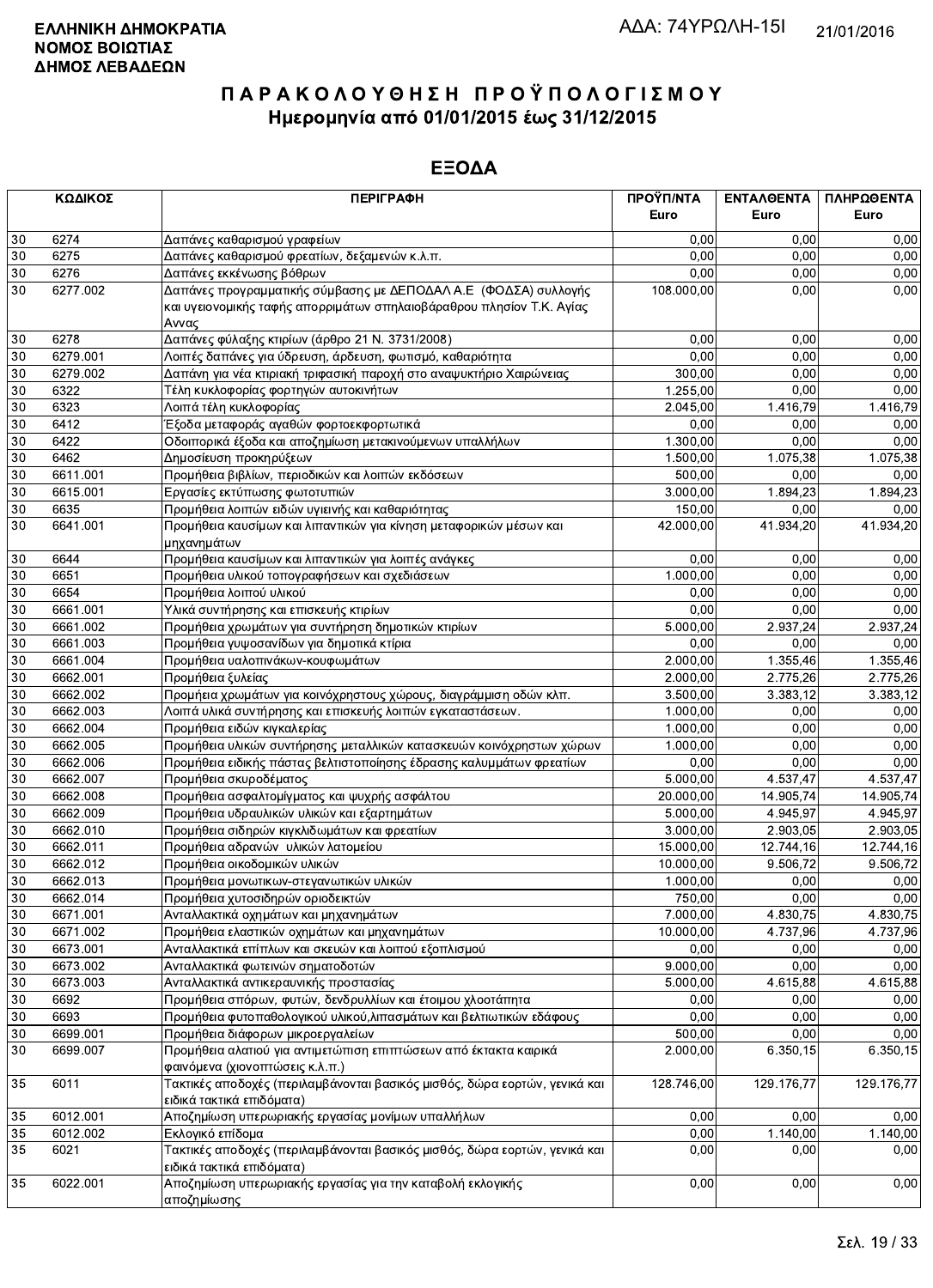|    | ΚΩΔΙΚΟΣ  | <b>ПЕРІГРАФН</b>                                                                                                                                                 | ΠΡΟΫΠ/ΝΤΑ<br>Euro | ΕΝΤΑΛΘΕΝΤΑ<br>Euro | ΠΛΗΡΩΘΕΝΤΑ<br>Euro |
|----|----------|------------------------------------------------------------------------------------------------------------------------------------------------------------------|-------------------|--------------------|--------------------|
|    |          |                                                                                                                                                                  |                   |                    |                    |
| 35 | 6041     | Τακτικές αποδοχές (περιλαμβάνονται βασικός μισθός, δώρα εορτών, γενικά και<br>ειδικά τακτικά επιδόματα)                                                          | 16.476,00         | 12.780,00          | 12.780,00          |
| 35 | 6042     | Αποζημίωση υπερωριακής εργασίας και για εξαιρέσιμες ημέρες και νυκτερινές<br>ώρες και λοιπές πρόσθετες αμοιβές                                                   | 0,00              | 0,00               | 0,00               |
| 35 | 6051.001 | Εργοδοτικές εισφορές Ι.Κ.Α. μονίμων υπαλλήλων                                                                                                                    | 5.400,00          | 5.408,90           | 5.408,90           |
| 35 | 6051.002 | Εργοδοτικές εισφορές ΤΥΔΚΥ μονίμων υπαλλήλων                                                                                                                     | 13.624,00         | 13.802,18          | 13.802,18          |
| 35 | 6051.003 | Εργοδοτικές εισφορές ΤΑΔΚΥ μονίμων υπαλλήλων                                                                                                                     | 3.183,00          | 3.159,48           | 3.159,48           |
| 35 | 6052.001 | Εργοδοτικες εισφορές Ι.Κ.Α. υπαλλήλων με σχέση Αορ.Χρόνου                                                                                                        | 0,00              | 0,00               | 0,00               |
| 35 | 6054.001 | Εργοδοτικές εισφορές Ι.Κ.Α. εκτάκτου προσωπικού                                                                                                                  | 4.250,00          | 3.298,80           | 3.298,80           |
| 35 | 6061.001 | Παροχές σε είδος-είδη ατομικής προστασίας εργαζομένων (ένδυση κλπ)                                                                                               | 500,00            | 449,74             | 449,74             |
| 35 | 6061.002 | Παροχές σε είδος- γάλα εργαζομένων                                                                                                                               | 1.300,00          | 1.268,88           | 1.268,88           |
| 35 | 6117.001 | Αμοιβές για εργασίες καθαριότητας και συντήρησης χώρων πρασίνου                                                                                                  | 0,00              | 0,00               | 0,00               |
| 35 | 6233.001 | Μίσθωση μηχανημάτων για αντιμετώπιση εκτάκτων αναγκών για δράσεις<br>πολιτικής προστασίας                                                                        | 11.846,76         | 12.024,48          | 12.024,48          |
| 35 | 6233.002 | Μίσθωση μηχανημάτων για Αποχιονισμό, αντιπλημμυρική προστασία και<br>λοιπές δράσεις πολιτικής προστασίας                                                         | 20.000,00         | 1.533,81           | 1.533,81           |
| 35 | 6233.003 | Μίσθωση γερανοφόρου οχήματος για την κοπή επικίνδυνων και ψηλών<br>δένδρων                                                                                       | 0,00              | 1.480,00           | 1.480,00           |
| 35 | 6233.010 | Μίσθωση μηχανημάτων για την αντιμετώπιση εκτάκτων αναγκών για δράσεις<br>πολιτικής προστασίας στην Δημοτική Ενότητα Λιβαδειάς                                    | 15.000,00         | 14.469,72          | 14.469,72          |
| 35 | 6233.201 | Μίσθωση μηχανημάτων για την αντιμετώπιση εκτάκτων αναγκών για δράσεις<br>πολιτικής προστασίας στην Δημοτική Ενότητα Χαιρώνειας                                   | 10.000,00         | 5.313,60           | 5.313,60           |
| 35 | 6233.302 | Μίσθωση μηχανημάτων για αντιμετώπιση εκτάκτων αναγκών για δράσεις<br>πολιτιικής προστασίας στην Δημοτική Ενότητα Δαύλειας                                        | 10.000,00         | 3.951,99           | 3.951,99           |
| 35 | 6233.402 | Μίσθωση μηχανημάτων για αντιμετώπιση εκτάκτων αναγκών για δράσεις<br>πολιτικής προστασίας στην Δημοτική Ενότητας Κορωνείας                                       | 10.000,00         | 7.730,55           | 7.730,55           |
| 35 | 6233.503 | Μίσθωση μηχανημάτων για αντιμετώπιση εκτάκτων αναγκών για δράσεις<br>πολιτικής προστασίας στην Δημοτική Ενότητα Κυριακίου                                        | 10.000,00         | 0,00               | 0,00               |
| 35 | 6262.002 | Συντήρηση και επισκευή συντριβανιών                                                                                                                              | 1.000,00          | 1.968,00           | 1.968,00           |
| 35 | 6262.003 | Συντήρηση και επισκευή μηχανημάτων.                                                                                                                              | 0,00              | 0,00               | 0,00               |
| 35 | 6264.001 | Συντήρηση και επισκευή λοιπών μηχανημάτων                                                                                                                        | 2.500,00          | 0,00               | 0,00               |
| 35 | 6265     | Συντήρηση και επισκευή επίπλων και λοιπού εξοπλισμού σκευών και λοιπού<br>εξοπλισμού                                                                             | 500,00            | 0,00               | 0,00               |
| 35 | 6272     | Αρδευση                                                                                                                                                          | 0,00              | 0.00               | 0,00               |
| 35 | 6273     | Φωτισμός και κίνηση (με ηλεκτρισμό η φωταέριο) για δικές του υπηρεσίες                                                                                           | 0,00              | 0,00               | 0,00               |
| 35 | 6275     | Δαπάνες καθαρισμού φρεατίων, δεξαμενών κ.λ.π.                                                                                                                    | 0,00              | 0,00               | 0,00               |
| 35 | 6276     | Δαπάνες εκκένωσης βόθρων                                                                                                                                         | 0,00              | 0,00               | 0,00               |
| 35 | 6277.001 | Δαπάνες συλλογής και μεταφοράς στερεών αποβλήτων και ανακυκλώσιμων<br>υλικών μέσω δημοσίων συμβάσεων (άρθρο 61 Ν. 3979/2011)                                     | 0,00              | 0,00               | 0,00               |
| 35 | 6277.002 | Δαπάνες συλλογής και μεταφοράς στερεών αποβλήτων και ανακυκλώσιμων<br>υλικών απο ΦΟΔΣΑ μέσω προγραμματικών συμβάσεων (παρ. 7δ του άρθρου<br>24 TOU N. 3613/2007) | 0,00              | 0,00               | 0,00               |
| 35 | 6278     | Δαπάνες φύλαξης κτιρίων (άρθρο 21 Ν. 3731/2008)                                                                                                                  | 0,00              | 0,00               | 0,00               |
| 35 | 6279.001 | Λοιπές δαπάνες για ύδρευση, άρδευση, φωτισμό, καθαριότητα                                                                                                        | 0,00              | 0,00               | 0,00               |
| 35 | 6411     | Έξοδα κίνησης ιδιοκτητών μεταφορικών μέσων (καύσιμα, λιπαντικά, διόδια<br>$K\lambda\pi$ )                                                                        | 0,00              | 0,00               | 0,00               |
| 35 | 6412     | Έξοδα μεταφοράς αγαθών φορτοεκφορτωτικά                                                                                                                          | 0,00              | 0,00               | 0,00               |
| 35 | 6635     | Προμήθεια λοιπών ειδών υγιεινής και καθαριότητας                                                                                                                 | 200,00            | 0,00               | 0,00               |
| 35 | 6644     | Προμήθεια καυσίμων και λιπαντικών για λοιπές ανάγκες                                                                                                             | 2.000,00          | 1.986,57           | 1.986,57           |
| 35 | 6673.001 | Προμήθεια ανταλλακτικών για αυτόματα συστήματα ποτίσματος                                                                                                        | 3.500,00          | 2.076,86           | 2.076,86           |
| 35 | 6673.002 | Προμήθεια ανταλλακτικών λοιπού εξοπλισμού                                                                                                                        | 3.000,00          | 2.623,30           | 2.623,30           |
| 35 | 6673.003 | Προμήθεια ανταλλακτικών για εγκαταστάσεις Η/Μ συντριβανιών                                                                                                       | 1.000,00          | 0,00               | 0,00               |
| 35 | 6692.001 | Προμήθεια σπόρων, φυτών, δενδρυλλίων                                                                                                                             | 250,00            | 0,00               | 0,00               |
| 35 | 6692.002 | Προμήθεια καλλωπιστικών φυτών                                                                                                                                    | 4.000,00          | 3.098,68           | 3.098,68           |
| 35 | 6692.003 | Προμήθεια δένδρων                                                                                                                                                | 1.500,00          | 861,81             | 861,81             |
| 35 | 6692.004 | Προμήθεια σπόρων                                                                                                                                                 | 0,00              | 0,00               | 0,00               |
| 35 | 6693.001 | Προμήθεια λιπασμάτων, φαρμάκων, ζιζανιοκτόνων κλπ                                                                                                                | 1.500,00          | 1.364,48           | 1.364,48           |
| 40 | 6011     | Τακτικές αποδοχές (περιλαμβάνονται βασικός μισθός, δώρα εορτών, γενικά και<br>ειδικά τακτικά επιδόματα).                                                         | 44.350,00         | 54.586,14          | 54.586,14          |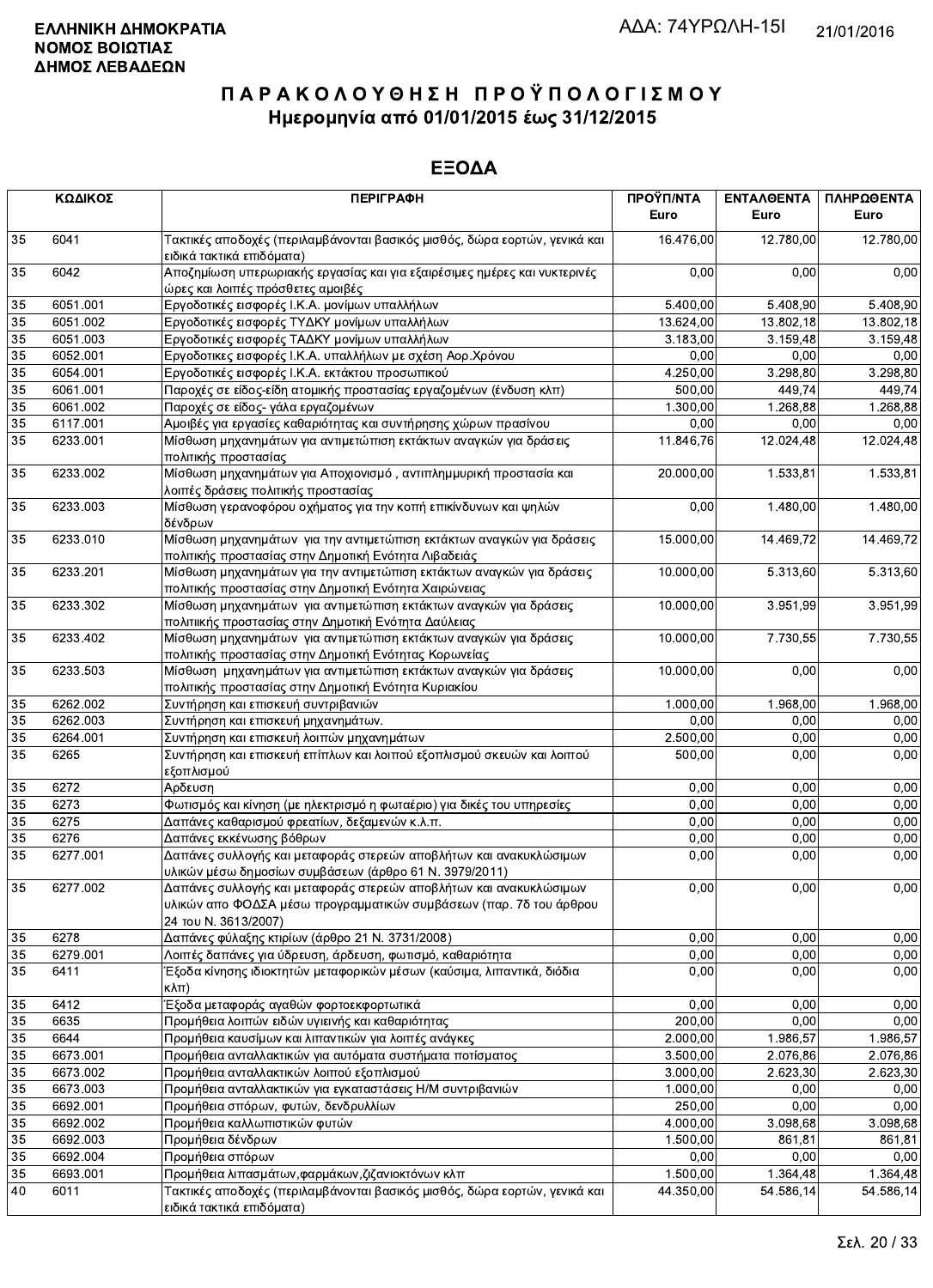|    | ΚΩΔΙΚΟΣ  | <b>ПЕРІГРАФН</b>                                                                                               | ΠΡΟΫΠ/ΝΤΑ | ΕΝΤΑΛΘΕΝΤΑ | ΠΛΗΡΩΘΕΝΤΑ |
|----|----------|----------------------------------------------------------------------------------------------------------------|-----------|------------|------------|
|    |          |                                                                                                                | Euro      | Euro       | Euro       |
| 40 | 6012     | Αποζημίωση υπερωριακής εργασίας και για εξαιρέσιμες ημέρες και νυκτερινές<br>ώρες και λοιπές πρόσθετες αμοιβές | 1.300,00  | 810,00     | 810,00     |
| 40 | 6051.001 | Εργοδοτικές εισφορές Ι.Κ.Α. μονίμων υπαλλήλων                                                                  | 0,00      | 0.00       | 0,00       |
| 40 | 6051.002 | Εργοδοτικές εισφορές ΤΥΔΚΥ μονίμων υπαλλήλων                                                                   | 2.415,00  | 3.586,79   | 3.586,79   |
| 40 | 6051.003 | Εργοδοτικές εισφορές ΤΑΔΚΥ-ΤΕΑΔΥ μονίμων υπαλλήλων                                                             | 516,00    | 783,68     | 783,68     |
| 40 | 6051.004 | Εργοδοτικές εισφορές ΤΣΜΕΔΕ μονίμων υπαλλήλων                                                                  | 3.512,00  | 3.528,77   | 3.528,77   |
| 40 | 6051.005 | Εργοδοτικές εισφορές ΤΣΜΕΔΕ (ΕΠΙΚΟΥΡΙΚΟ) μονίμων υπαλλήλων                                                     | 792,00    | 794,22     | 794,22     |
| 40 | 6051.006 | Εργοδοτικές εισφορές ΚΥΤ μονίμων υπαλλήλων                                                                     | 1.133,00  | 1.138,27   | 1.138,27   |
| 40 | 6051.007 | Εργοδοτικές εισφορες τακτικών υπαλλήλων υπέρ ΟΠΑΔ                                                              | 0,00      | 17,34      | 17,34      |
| 40 | 6051.008 | Εργοδοτικές εισφορές ΤΕΑΔΥ μονίμων υπαλλήλων                                                                   | 0,00      | 6,30       | 6,30       |
| 40 | 6271     | Ύδρευση δημοτικών κτιρίων κ.λ.π.                                                                               | 0,00      | 0,00       | 0,00       |
| 40 | 6273     | Φωτισμός και κίνηση (με ηλεκτρισμό η φωταέριο) για δικές του υπηρεσίες                                         | 0,00      | 0,00       | 0,00       |
| 40 | 6274     | Δαπάνες καθαρισμού γραφείων                                                                                    | 0,00      | 0,00       | 0,00       |
| 40 | 6278     | Δαπάνες φύλαξης κτιρίων (άρθρο 21 Ν. 3731/2008)                                                                | 0,00      | 0,00       | 0,00       |
| 40 | 6279.001 | Λοιπές δαπάνες για ύδρευση, άρδευση, φωτισμό, καθαριότητα                                                      | 0,00      | 0,00       | 0,00       |
| 40 | 6331.001 | Παράβολα για την νομιμοποίηση αυθαιρέτων                                                                       | 5.000,00  | 0,00       | 0,00       |
| 40 | 6422     | Οδοιπορικά έξοδα και αποζημίωση μετακινούμενων υπαλλήλων                                                       | 5.000,00  | 0.00       | 0,00       |
| 40 | 6462     | Δημοσίευση προκηρύξεων                                                                                         | 0,00      | 0,00       | 0,00       |
| 40 | 6463     | Έξοδα λοιπών δημοσιεύσεων                                                                                      | 0,00      | 0,00       | 0,00       |
| 40 | 6611.001 | Προμήθεια βιβλίων, περιοδικών και λοιπών εκδόσεων                                                              | 0,00      | 0,00       | 0,00       |
| 40 | 6612     | Προμήθεια γραφικής ύλης και λοιπά υλικά γραφείων                                                               | 1.000,00  | 0,00       | 0,00       |
| 40 | 6613.001 | Προμήθεια εντύπων υπηρεσιών                                                                                    | 500,00    | 0,00       | 0,00       |
| 40 | 6614     | Λοιπές προμήθειες ειδών γραφείου                                                                               | 0,00      | 0,00       | 0,00       |
| 40 | 6615.001 | Εργασίες εκτυπώσεων, εκδόσεων, βιβλιοδετήσεων                                                                  | 0,00      | 0,00       | 0,00       |
| 40 | 6615.002 | Εργασίες εκτύπωσης φωτοτυπιών                                                                                  | 1.200,00  | 0,00       | 0,00       |
| 40 | 6634     | Προμήθεια ειδών καθαριότητας και ευπρεπισμού                                                                   | 200,00    | 0,00       | 0,00       |
| 40 | 6651     | Προμήθεια υλικού τοπογραφήσεων και σχεδιάσεων                                                                  | 0,00      | 0,00       | 0,00       |
| 45 | 6011     | Τακτικές αποδοχές (περιλαμβάνονται βασικός μισθός, δώρα εορτών, γενικά και<br>ειδικά τακτικά επιδόματα)        | 44.163,00 | 44.028,00  | 44.028,00  |
| 45 | 6012.001 | Αποζημίωση υπερωριακής εργασίας μονίμων υπαλλήλων                                                              | 0,00      | 0.00       | 0,00       |
| 45 | 6012.002 | Εκλογικό επίδομα                                                                                               | 0,00      | 430,00     | 430,00     |
| 45 | 6021     | Τακτικές αποδοχές (περιλαμβάνονται βασικός μισθός, δώρα εορτών, γενικά και                                     | 0,00      | 0,00       | 0,00       |
|    |          | ειδικά τακτικά επιδόματα)                                                                                      |           |            |            |
| 45 | 6022     | Αποζημίωση υπερωριακής εργασίας και για εξαιρέσιμες ημέρες και νυκτερινές<br>ώρες και λοιπές πρόσθετες αμοιβές | 0,00      | 0.00       | 0,00       |
| 45 | 6051.001 | Εργοδοτικές εισφορές Ι.Κ.Α. μονίμων υπαλλήλων                                                                  | 0,00      | 0,00       | 0,00       |
| 45 | 6051.002 | Εργοδοτικές εισφορές ΤΥΔΚΥ μονίμων υπαλλήλων                                                                   | 5.521,00  | 5.557,19   | 5.557,19   |
| 45 | 6051.003 | Εργοδοτικές εισφορές ΤΑΔΚΥ μονίμων υπαλλήλων                                                                   | 1.274,00  | 1.232,58   | 1.232,58   |
| 45 | 6061.001 | Παροχές σε είδος-είδη ατομικής προστασίας εργαζομένων (ένδυση κλπ)                                             | 500,00    | 450,08     | 450,08     |
| 45 | 6061.002 | Παροχές σε είδος-γάλα εργαζομένων                                                                              | 600,00    | 501,68     | 501,68     |
| 45 | 6271     | Ύδρευση δημοτικών κτιρίων κ.λ.π.                                                                               | 0,00      | 0,00       | 0,00       |
| 45 | 6272     | Αρδευση                                                                                                        | 0,00      | 0.00       | 0,00       |
| 45 | 6273     | Φωτισμός και κίνηση (με ηλεκτρισμό η φωταέριο) για δικές του υπηρεσίες                                         | 0,00      | 0,00       | 0,00       |
| 45 | 6275     | Δαπάνες καθαρισμού φρεατίων, δεξαμενών κ.λ.π.                                                                  | 0,00      | 0,00       | 0,00       |
| 45 | 6276     | Δαπάνες εκκένωσης βόθρων                                                                                       | 0,00      | 0,00       | 0,00       |
| 45 | 6278     | Δαπάνες φύλαξης κτιρίων (άρθρο 21 Ν. 3731/2008)                                                                | 0,00      | 0,00       | 0,00       |
| 45 | 6279     | Λοιπές δαπάνες για ύδρευση, άρδευση, φωτισμό, καθαριότητα                                                      | 6.000,00  | 6.266,09   | 6.266,09   |
| 45 | 6635     | Προμήθεια λοιπών ειδών υγιεινής και καθαριότητας                                                               | 150,00    | 0,00       | 0,00       |
| 45 | 6692     | Προμήθεια σπόρων, φυτών, δενδρυλλίων και έτοιμου χλοοτάπητα                                                    | 0,00      | 0,00       | 0,00       |
| 45 | 6693.001 | Προμήθεια φαρμάκων, ζιζανιοκτόνων κλπ                                                                          | 500,00    | 288,15     | 288,15     |
| 45 | 6699.001 | Προμήθεια λαδιού για τις ανάγκες του Νεκροταφείου                                                              | 8.500,00  | 5.990,10   | 5.990,10   |
| 45 | 6699.002 | Προμήθεια κεριών για τις ανάγκες του Νεκροταφείου                                                              | 2.000,00  | 997,90     | 997,90     |
| 50 | 6011     | Τακτικές αποδοχές (περιλαμβάνονται βασικός μισθός, δώρα εορτών, γενικά και                                     | 0,00      | 0,00       | 0,00       |
|    |          | ειδικά τακτικά επιδόματα)                                                                                      |           |            |            |
| 50 | 6012.001 | Αποζημίωση υπερωριακής εργασίας μονίμων υπαλλήλων                                                              | 0,00      | 0,00       | 0,00       |
| 50 | 6012.002 | Εκλογικό επίδομα                                                                                               | 0,00      | 0,00       | 0,00       |
| 50 | 6021.001 | Τακτικές αποδοχές υπαλλήλων με σύμβαση αορίστου χρόνου                                                         | 0,00      | 0,00       | 0,00       |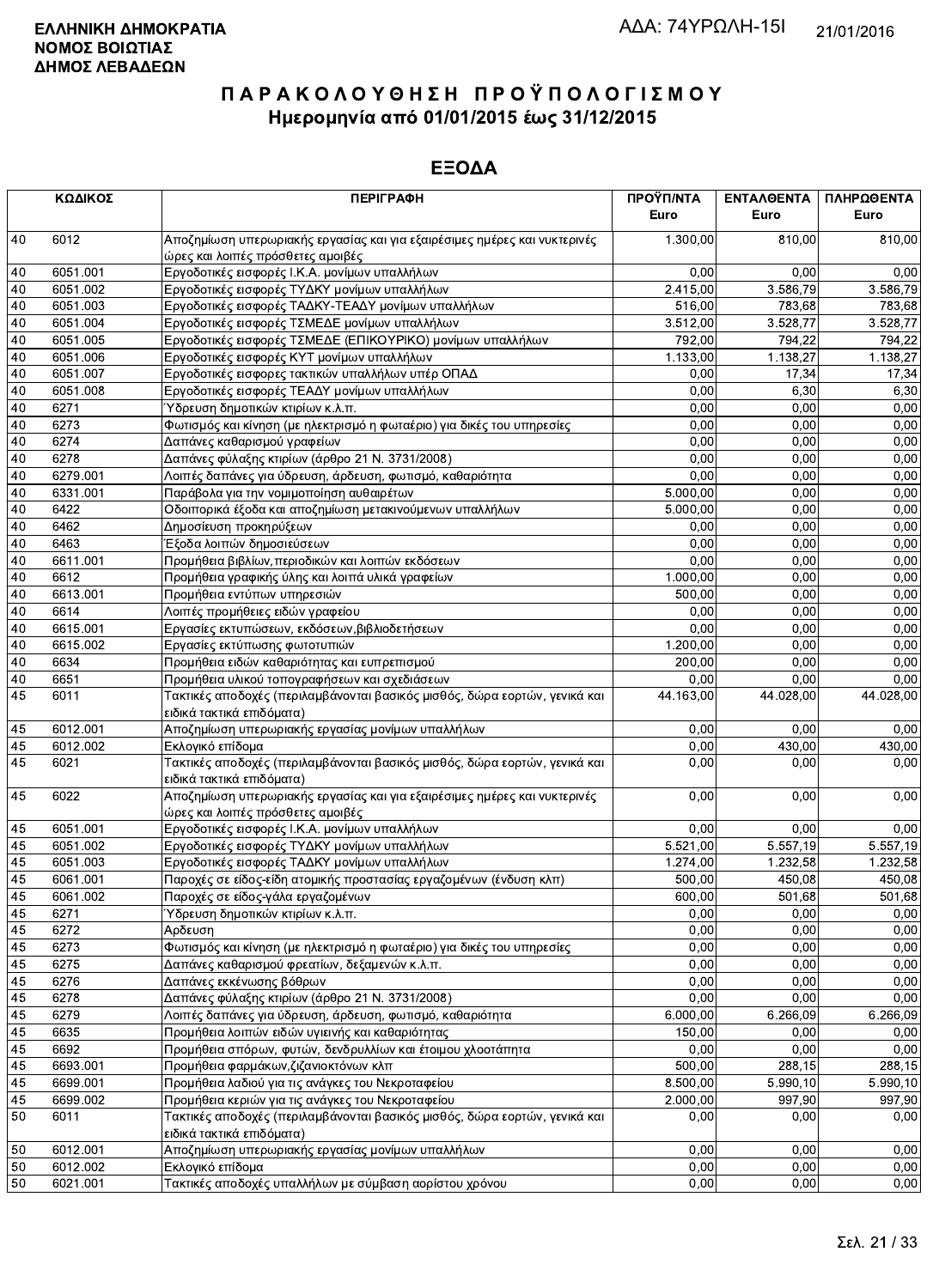|                 | ΚΩΔΙΚΟΣ  | <b>ПЕРІГРАФН</b>                                                                                                  | ΠΡΟΫΠ/ΝΤΑ<br>Euro | ΕΝΤΑΛΘΕΝΤΑ<br>Euro | ΠΛΗΡΩΘΕΝΤΑ<br>Euro |
|-----------------|----------|-------------------------------------------------------------------------------------------------------------------|-------------------|--------------------|--------------------|
| 50              | 6022     | Αποζημίωση υπερωριακής εργασίας και για εξαιρέσιμες ημέρες και νυκτερινές<br>ώρες και λοιπές πρόσθετες αμοιβές    | 0,00              | 0,00               | 0,00               |
| 50              | 6051.001 | Εργοδοτικές εισφορές Ι.Κ.Α. μονίμων υπαλλήλων                                                                     | 0,00              | 0,00               | 0,00               |
| 50              | 6051.002 | Εργοδοτικές εισφορές ΤΥΔΚΥ μονίμων υπαλλήλων                                                                      | 0,00              | 0,00               | 0,00               |
| 50              | 6051.003 | Εργοδοτικές εισφορές ΤΑΔΚΥ μονίμων υπαλλήλων                                                                      | 0,00              | 0,00               | 0,00               |
| 50              | 6052.001 | Εργοδοτικές Εισφορές ΙΚΑ υπαλλήλων με σύμβαση αορίστου χρόνου                                                     | 0,00              | 0,00               | 0,00               |
| 50              | 6061.001 | Παροχές σε είδος-είδη ατομικής προστασίας εργαζομένων (ένδυση κλπ)                                                | 0,00              | 0,00               | 0,00               |
| 50              | 6061.002 | Παροχές σε είδος-γάλα εργαζομένων                                                                                 | 0.00              | 0,00               | 0,00               |
| 50              | 6063     | Λοιπές παροχές σε είδος (ένδυση εργατοτεχνικού προσωπικού κ.λ.π.)                                                 | 0,00              | 0,00               | 0,00               |
| 50              | 6072     | Δαπάνες εκπαίδευσης προσωπικού δημοτικής αστυνομίας (άρθρο 16 ΠΔ<br>23/2002)                                      | 0,00              | 0,00               | 0,00               |
| 50              | 6273     | Φωτισμός και κίνηση (με ηλεκτρισμό η φωταέριο) για δικές του υπηρεσίες                                            | 0,00              | 0,00               | 0,00               |
| 50              | 6274     | Δαπάνες καθαρισμού γραφείων                                                                                       | 0,00              | 0,00               | 0,00               |
| 50              | 6278     | Δαπάνες φύλαξης κτιρίων (άρθρο 21 Ν. 3731/2008)                                                                   | 0,00              | 0,00               | 0,00               |
| 50              | 6279.001 | Λοιπές δαπάνες για ύδρευση, άρδευση, φωτισμό, καθαριότητα                                                         | 0,00              | 0,00               | 0,00               |
| 50              | 6612     | Προμήθεια γραφικής ύλης και λοιπά υλικά γραφείων                                                                  | 0.00              | 0,00               | 0,00               |
| 50              | 6615.001 | Κάρτες ελεγχόμενης στάθμευσης                                                                                     | 0,00              | 0,00               | 0,00               |
| 50              | 6615.002 | Ενημερωτικό υλικό                                                                                                 | 0,00              | 0,00               | 0,00               |
| 70              | 6011     | Τακτικές αποδοχές (περιλαμβάνονται βασικός μισθός, δώρα εορτών, γενικά και<br>ειδικά τακτικά επιδόματα)           | 19.625,00         | 19.740,00          | 19.740,00          |
| 70              | 6021     | Τακτικές αποδοχές υπαλλήλων (περιλαμβάνονται βασικός μισθός, δώρα<br>εορτών, γενικά και ειδικά τακτικά επιδόματα) | 33.101,00         | 33.139,01          | 33.139,01          |
| 70              | 6022.001 | Αποζημίωση υπερωριακής εργασίας υπαλλήλων αορίστου χρόνου                                                         | 0,00              | 0,00               | 0,00               |
| 70              | 6022.002 | Εκλογική αποζημίωση υπαλλήλων αορίστου χρόνου                                                                     | 0,00              | 240,00             | 240,00             |
| 70              | 6051.001 | Εργοδοτικές εισφορές Ι.Κ.Α. μονίμων υπαλλήλων                                                                     | 0,00              | 0,00               | 0,00               |
| 70              | 6051.002 | Εργοδοτικές εισφορές ΤΥΔΚΥ μονίμων υπαλλήλων                                                                      | 2.455,00          | 2.467,56           | 2.467,56           |
| $70\,$          | 6051.003 | Εργοδοτικές εισφορές ΤΑΔΚΥ μονίμων υπαλλήλων                                                                      | 590,00            | 510,72             | 510,72             |
| 70              | 6052.001 | Εργοδοτικές εισφορές Ι.Κ.Α. εργαζομένων με σχέση Αορ. Χρόνου (υπαλλήλων<br>τοπ. οικονομ. ανάπτυξης)               | 8.170,00          | 8.243,18           | 8.243,18           |
| $70\,$          | 6061.001 | Παροχές σε είδος-είδη ατομικής προστασίας εργαζομένων (ένδυση κλπ)                                                | 0,00              | 0,00               | 0,00               |
| $70\,$          | 6061.002 | παροχές σε είδος-γάλα εργαζομένων                                                                                 | 0,00              | 0,00               | 0,00               |
| 70              | 6117.001 | Δαπάνη για στείρωση σκύλων                                                                                        | 0,00              | 4.093,06           | 4.093,06           |
| 70              | 6262.002 | Συντήρηση Δημοτικών Ρολογιών Δήμου Λεβαδέων                                                                       | 4.500,00          | 3.210,30           | 3.210,30           |
| $70\,$          | 6263     | Συντήρηση και επισκευή μεταφορικών μέσων                                                                          | 5.000,00          | 1.316,47           | 1.316,47           |
| 70              | 6271     | Ύδρευση δημοτικών κτιρίων κ.λ.π.                                                                                  | 0,00              | 0,00               | 0,00               |
| $\overline{70}$ | 6272     | Αρδευση                                                                                                           | 0,00              | 0.00               | 0,00               |
| 70              | 6274     | Δαπάνες καθαρισμού γραφείων                                                                                       | 0,00              | 0,00               | 0,00               |
| $\overline{70}$ | 6275     | Δαπάνες καθαρισμού φρεατίων, δεξαμενών κ.λ.π.                                                                     | 0,00              | 0,00               | 0,00               |
| $\overline{70}$ | 6276     | Δαπάνες εκκένωσης βόθρων                                                                                          | 0,00              | 0,00               | 0,00               |
| 70              | 6278     | Δαπάνες φύλαξης κτιρίων (άρθρο 21 Ν. 3731/2008)                                                                   | 0,00              | 0,00               | 0,00               |
| $70\,$          | 6279.001 | Λοιπές δαπάνες για ύδρευση, άρδευση, φωτισμό, καθαριότητα                                                         | 87.000,00         | 107.095,55         | 107.095.55         |
| 70              | 6613     | Προμήθεια εντύπων και υλικών μηχανογράφησης και πολλαπλών<br>εκτυπώσεων                                           | 500,00            | 0,00               | 0,00               |
| $70\,$          | 6641     | Προμήθεια καυσίμων και λιπαντικών για κίνηση μεταφορικών μέσων                                                    | 7.000,00          | 4.605,76           | 4.605,76           |
| $70\,$          | 6671.001 | Προμήθεια ανταλλακτικών μεταφορικών μέσων                                                                         | 1.000,00          | 478,47             | 478,47             |
| 70              | 6671.002 | Προμήθεια ελαστικών μεταφορικών μέσων                                                                             | 1.500,00          | 836,40             | 836,40             |
| 70              | 6692     | Προμήθεια σπόρων, φυτών, δενδρυλλίων και έτοιμου χλοοτάπητα                                                       | 0,00              | 0,00               | 0,00               |
| 70              | 6693     | Προμήθεια φυτοπαθολογικού υλικού, λιπασμάτων και βελτιωτικών εδάφους                                              | 0,00              | 0,00               | 0,00               |
| 70              | 6699.001 | Προμήθεια ζωοτροφών σκύλων                                                                                        | 1.500,00          | 1.671,59           | 1.671,59           |
| $70\,$          | 6699.002 | Προμήθεια διαφόρων μικροεργαλείων                                                                                 | 0,00              | 0,00               | 0,00               |
| $\overline{70}$ | 6699.003 | Προμήθεια λοιπών αναλωσίμων (αδεσποτοι σκύλοι κλπ)                                                                | 0,00              | 0,00               | 0,00               |
| 10              | 7133     | Έπιπλα σκεύη                                                                                                      | 6.000,00          | 1.377,60           | 1.377,60           |
| $10$            | 7134.001 | Μηχανογραφικός εξοπλισμός                                                                                         | 10.000,00         | 9.397,20           | 9.397,20           |
| 10              | 7134.002 | Προμήθεια λογισμικού ηλεκτρονικών υπολογιστών                                                                     | 12.000,00         | 0,00               | 0,00               |
| 10              | 7134.011 | Προμήθεια άδειας χρησης λογισμικού                                                                                | 0,00              | 0,00               | 0,00               |
| 10              | 7134.012 | Προμήθεια εξοπλισμού για τη συνεδρίαση των συνεδριάσεων του Δ.Σ. και των<br>επιτροπών                             | 2.000,00          | 0,00               | 0,00               |
| 10              | 7134.013 | Κάμερα ασφαλείας εισόδου Δημαρχείου                                                                               | 2.000,00          | 0,00               | 0,00               |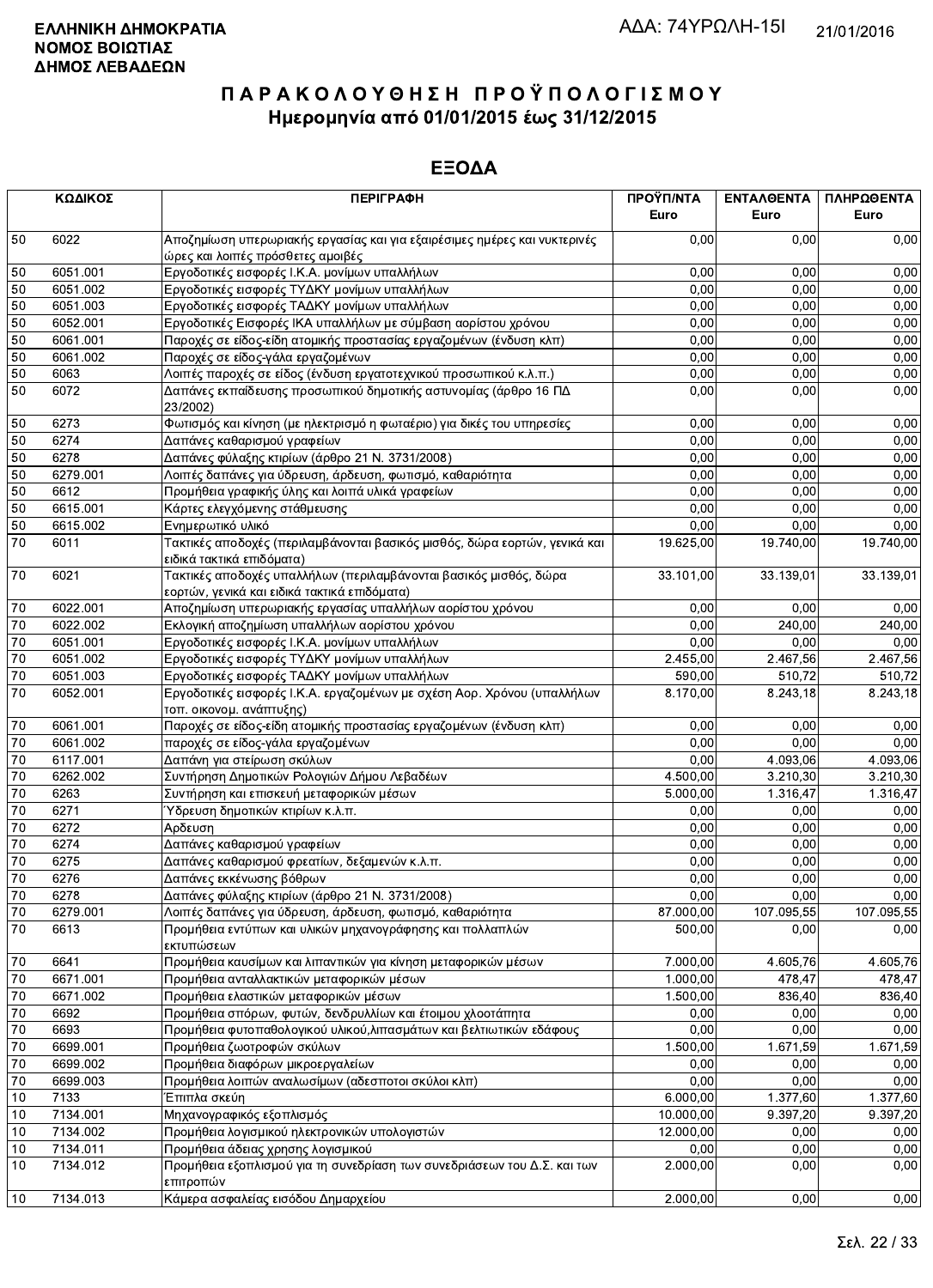|                 | ΚΩΔΙΚΟΣ  | <b>ПЕРІГРАФН</b>                                                                                                                                                                 | ΠΡΟΫΠ/ΝΤΑ<br>Euro | ΕΝΤΑΛΘΕΝΤΑ<br>Euro    | ΠΛΗΡΩΘΕΝΤΑ<br>Euro |
|-----------------|----------|----------------------------------------------------------------------------------------------------------------------------------------------------------------------------------|-------------------|-----------------------|--------------------|
|                 |          |                                                                                                                                                                                  |                   |                       |                    |
| 10              | 7134.014 | Προμήθεια χρονομέτρου για τις συνεδριάσεις του Δ.Σ. και κονσόλας ελέγχου                                                                                                         | 0,00              | 0.00                  | 0,00               |
| 10              | 7135.003 | Προμήθεια κλιματιστικών DATA ROOM                                                                                                                                                | 2.000,00          | 0,00                  | 0,00               |
| 10              | 7135.004 | Προμήθεια και εγκατάσταση συστημάτων πυρασφάλειας                                                                                                                                | 0,00              | 0,00                  | 0,00               |
| 10              | 7135.005 | Προμήθεια FAX                                                                                                                                                                    | 0,00              | 0,00                  | 0,00               |
| $10$            | 7135.007 | Προμήθεια ρολογιού παρουσίας προσωπικού                                                                                                                                          | 0,00              | 0,00                  | 0,00               |
| $10$            | 7135.008 | Προμήθεια τηλεόρασης (smart) για ενημέρωση, πολιτική προστασία κ.λ.π.                                                                                                            | 1.000,00          | 400,00                | 400,00             |
| 10              | 7135.009 | Προμήθεια μεταλλικών ραφιών για ταξιονόμηση του αρχειου του Δήμου                                                                                                                | 0,00              | 0,00                  | 0,00               |
| 10              | 7514.001 | Συμμετοχή στο μετοχικό κεφάλαιο της Διαδημοτικής Επιχείρησης<br>Περιβάλλοντος και Οργάνωσης Διαχείρισης Απορριμμάτων Λιβαδειάς<br>$(\Delta E \Pi. O. \Delta A. \Lambda. - A.E.)$ | 261.708,00        | 0,00                  | 0,00               |
| 10              | 7518.001 | Δαπάνες για την συμμετοχη στην ίδρυση της Αργοδιατροφικής Σύμπραξης<br>Περιφέρειας Στερεάς Ελλαδας                                                                               | 0,00              | 0,00                  | 0,00               |
| 10              | 7521.001 | Συμμετοχή στην αύξηση του μετοχικού κεφαλαίου της αναπτυξιακής εταιρείας<br>Ελικώνας-Παρνασσός                                                                                   | 0,00              | 0,00                  | 0,00               |
| 15              | 7122.001 | Αγορά ακινήτου-μνημείου "Τζαμί Γαζή Ομέρ"                                                                                                                                        | 0,00              | 0,00                  | 0,00               |
| 15              | 7131.001 | Προμήθεια πλυντηρίου πιάτων                                                                                                                                                      | 1.000,00          | 615,00                | 615,00             |
| 15              | 7131.002 | Προμήθεια ηλεκτρικής κουζίνας για παιδικούς σταθμούς                                                                                                                             | 4.000,00          | 522,75                | 522,75             |
| 15              | 7131.003 | Προμήθεια μηχανημάτων φυσιοθεραπείας                                                                                                                                             | 3.000,00          | 0,00                  | 0,00               |
| 15              | 7131.004 | Προμήθεια κλιματιστικού για υπηρεσία Κοινωνικής Προστασίας                                                                                                                       | 1.000,00          | 0,00                  | 0,00               |
| 15              | 7131.005 | Προμήθεια κλιματιστικού για Κοινωνικό Παντοπωλείο                                                                                                                                | 1.000,00          | 0,00                  | 0,00               |
| 15              | 7131.006 | Προμήθεια αλεξικέραυνου για την αντικεραυνική προστασια του<br>Κατασκηνωτικού Κέντρου                                                                                            | 0,00              | 0,00                  | 0,00               |
| 15              | 7133.001 | Προμήθεια επίπλων και σκευών για την Κατασκήνωση                                                                                                                                 | 0,00              | 0,00                  | 0,00               |
| 15              | 7133.002 | Προμήθεια επίπλων και σκευών για Παιδικούς Σταθμούς και ΚΑΠΗ                                                                                                                     | 3.000,00          | 0,00                  | 0,00               |
| 15              | 7134.001 | Ηλεκτρονικοί υπολογιστές και ηλεκτρονικά συγκροτήματα και λογισμικά                                                                                                              | 0,00              | 0,00                  | 0,00               |
| 15              | 7134.002 | Προμήθεια ταμειακής μηχανής για ΚΑΠΗ                                                                                                                                             | 0,00              | 0,00                  | 0,00               |
| 15              | 7134.003 | Προμήθεια λογισμικού για το γραφείο υποστήριξης απασχόλησης                                                                                                                      | 2.000,00          | 0,00                  | 0,00               |
| 15              | 7134.004 | Προμήθεια πολυμηχανήματος (φωτοτυπικό-fax) για την υπηρεσία Κοινωνικής<br>προστασίας                                                                                             | 600,00            | 0,00                  | 0,00               |
| 15              | 7135.002 | Προμήθεια σκευών μαγειρικής                                                                                                                                                      | 1.000,00          | 0,00                  | 0,00               |
| $\overline{15}$ | 7135.008 | Προμηθεια προβολικού μηχανήματος (projektor) για το Μουσειο Εικονικής<br>Πραγματικότητας                                                                                         | 0,00              | 0,00                  | 0,00               |
| 15              | 7135.009 | Προμήθεια προβολικών μηχανημάτων (projektor) για ΚΑΠΗ                                                                                                                            | 3.000,00          | 0,00                  | 0,00               |
| 15              | 7135.010 | Προμήθεια μηχανημάτων μέτρησης χοληστερίνης και σακχάρου                                                                                                                         | 200,00            | 0,00                  | 0,00               |
| 15              | 7135.011 | Προμήθεια και κατασκευή περίφραξης χώρου Κολυμβητηρίου                                                                                                                           | 5.000,00          | 0,00                  | 0,00               |
| 15              | 7135.012 | Προμήθεια μουσικών οργάνων Φιλαρμονικής                                                                                                                                          | 0,00              | 0,00                  | 0,00               |
| 15              | 7135.014 | Προμήθεια boiler ζεστού νερού χρήσης για το Κλειστό Γυμναστήριο                                                                                                                  | 0,00              | 1.380,00              | 1.380,00           |
| 15              | 7311.103 | Βελτιωση Σχολικών Συγκροτημάτων                                                                                                                                                  | 14.951,80         | 0,00                  | 0,00               |
| 15              | 7311.104 | Ενεργειακή Αναβάθμιση Σχολικής Μονάδας 3ου Δημοτικού Σχολείου Λιβαδειάς                                                                                                          | 0,00              | 102.714,36            | 0,00               |
| $\overline{15}$ | 7326.001 | Αναβάθμιση αθλητικών εγκαταστάσεων                                                                                                                                               | 150.000,00        | 0,00                  | 0,00               |
| 15              | 7326.002 | Αναβάθμιση Ενεργητικής Πυροπροστασίας Κλειστού Γυμναστηρίου Λιβαδειάς                                                                                                            | 0,00              | 0,00                  | 0,00               |
| 15              | 7326.404 | Βελτίωση γηπέδου ποδοσφαίρου Αγίας Τριάδας                                                                                                                                       | 13.739,72         | 0,00                  | 0,00               |
| 15              | 7331.102 | Συντήρηση Κατασκηνωτικού Κέντρου                                                                                                                                                 | 0,00              | 0,00                  | 0,00               |
| 15              | 7331.103 | Επισκευή στέγης σχολικών κτιρίων                                                                                                                                                 | 3.228.20          | 3.228,20              | 3.228,20           |
| 15              | 7331.104 | Επισκευή 7ου Δημοτικού Σχολείου                                                                                                                                                  | 0,00              | 14.498,51             | 14.498,51          |
| 15              | 7336.001 | Συντήρηση Ανοικτού Θεάτρου Κρύας.                                                                                                                                                | 29.674,56         | 21.902,29             | 21.902,29          |
| 15              | 7336.002 | Συντήρηση Αθλητικών Εγκαταστάσεων Δήμου Λεβαδέων                                                                                                                                 | 0,00              | 0,00                  | 0,00               |
| 15              | 7341.201 | Ανάδειξη και Αξιοποίηση Ιστορικών Χώρων Οικισμού Χαιρώνειας                                                                                                                      | 24.235,44         | 6.214,55              | 6.214,55           |
| 15              | 7413.001 | Μελέτη αποκατάστασης ρηγματώσεων πέτρινου θεάτρου Λιβαδειάς                                                                                                                      | 5.500,00          | 0,00                  | 0,00               |
| $20\,$          | 7135.001 | Προμήθεια κάδων απορριμμάτων για κομποστοποίηση                                                                                                                                  | 0,00              | 0,00                  | 0,00               |
| 20              | 7135.002 | Προμήθεια κάδων απορριμμάτων διαφόρων τύπων                                                                                                                                      | 15.000,00         | 14.655,45             | 14.655,45          |
| 20              | 7135.003 | Προμήθεια διαφόρων εργαλείων                                                                                                                                                     | 2.000,00          | $\overline{1.828,05}$ | 1.828,05           |
| $20\,$          | 7135.005 | Προμήθεια επιστήλιων καλαθιών απορριμμάτων                                                                                                                                       | 3.500,00          | 3.007,35              | 3.007,35           |
| $20\,$          | 7135.007 | Προμήθεια συστήματος τηλεματικής διαχείρησης στόλου οχημάτων                                                                                                                     | 11.000,00         | 0,00                  | 0,00               |
| $20\,$          | 7325.001 | Επεκτάσεις Ηλεκτροφωτισμού                                                                                                                                                       | 10.000,00         | 0,00                  | 0,00               |
| 20              | 7325.003 | Κατασκευή νέων ηλεκτρικών διανομών                                                                                                                                               | 3.000,00          | 0,00                  | 0,00               |
| 20              | 7326.001 | Κατασκευή προστατευτικών κιγκλιδωμάτων κάδων                                                                                                                                     | 2.000,00          | 0,00                  | 0,00               |
| 20              | 7341.001 | Προμήθεια ενός (1) Θρυμματιστή                                                                                                                                                   | 340.000,00        | 299.000,00            | 299.000,00         |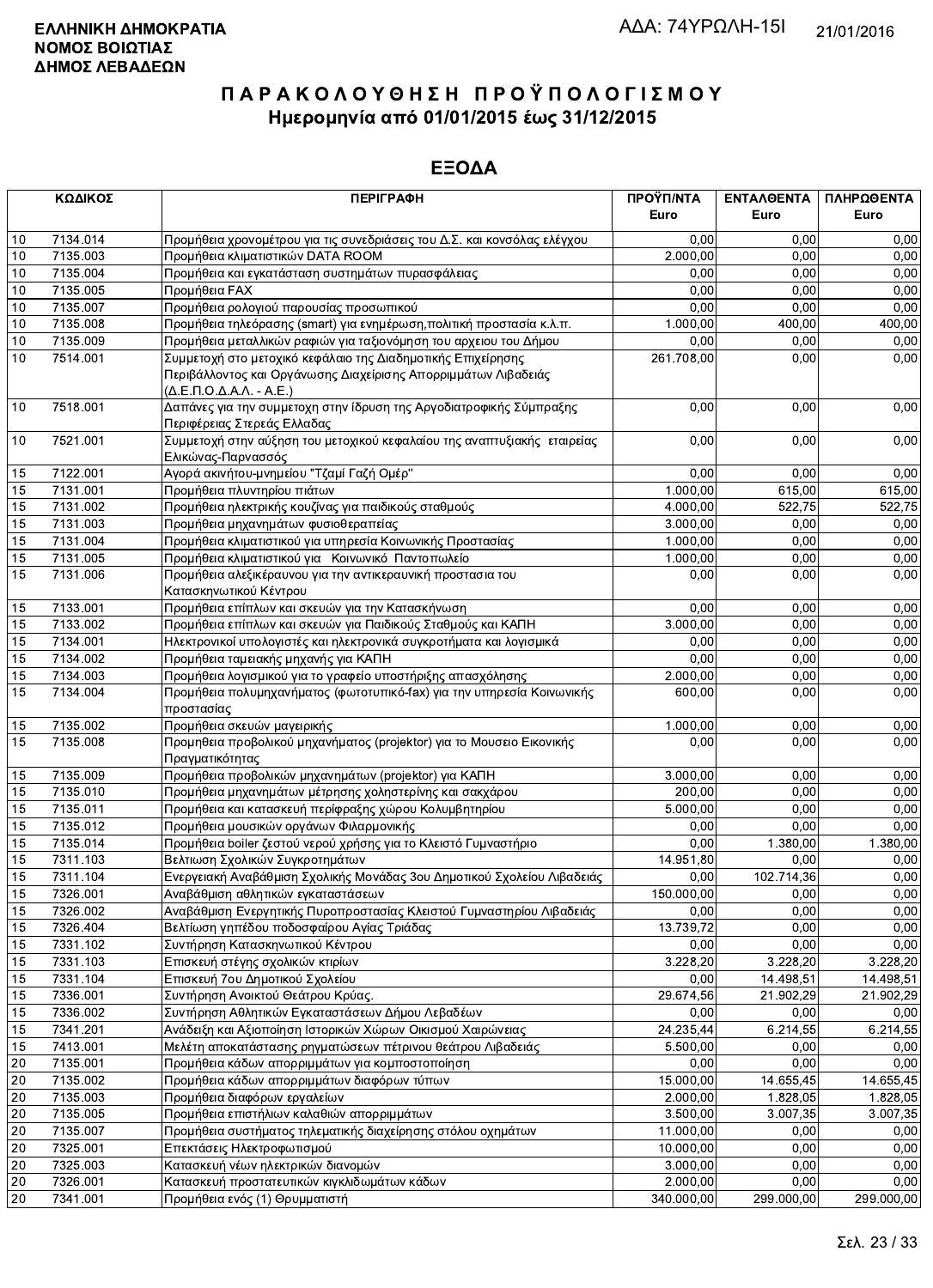|                 | ΚΩΔΙΚΟΣ<br><b>ПЕРІГРАФН</b> |                                                                                                                                               | ΠΡΟΫΠ/ΝΤΑ<br>Euro         | <b>ENTAAGENTA</b><br>Euro | ΠΛΗΡΩΘΕΝΤΑ<br>Euro |
|-----------------|-----------------------------|-----------------------------------------------------------------------------------------------------------------------------------------------|---------------------------|---------------------------|--------------------|
| 20              | 7341.002                    | Προμήθεια ενός (1) ερπυστριοφόρου προωθητή                                                                                                    | 0,00                      | 0.00                      | 0,00               |
| 20              | 7341.003                    | Προμήθεια ενός (1) εκσκαφέα φορτωτή                                                                                                           | 105.780,00                | 92.988,00                 | 92.988,00          |
| 20              | 7341.004                    | Προμήθεια ενός (1) ερπυστριοφόρου εκσκαφέα 21 τόνων                                                                                           | 0.00                      | 0,00                      | 0,00               |
| 20              | 7341.005                    | Προμήθεια ενός (1) τετραξονικού φορτηγού                                                                                                      | 0,00                      | 0,00                      | 0,00               |
| 20              | 7341.006                    | Προμήθεια ενός (1) υδροφόρου οχήματος                                                                                                         | 0,00                      | 0,00                      | 0,00               |
| $\overline{20}$ | 7341.007                    | Προμήθεια ενός (1) οχήματος ανοικτού τύπου 4χ4                                                                                                | 0,00                      | 27.982,00                 | 27.982,00          |
| $20\,$          | 7341.008                    | Προμήθεια ενός (1) απορριμματοφόρου τύπου πρέσσας 22 κ.μ.                                                                                     | 0.00                      | 0,00                      | 0.00               |
| $\overline{20}$ | 7341.009                    | Προμήθεια τεσσάρων (4) απορριμματοφόρων τύπου πρέσσας 16 κ.μ.                                                                                 | 0,00                      | 0.00                      | 0,00               |
| $\overline{20}$ | 7341.010                    | Προμήθεια δύο (2) απορριμματοφόρων τύπου πρέσσας 12 κ.μ.                                                                                      | 0,00                      | 0,00                      | 0,00               |
| 20              | 7341.011                    | Προμήθεια ενός (1) απορριμματοφόρου τύπου πρεσσας 6 κ.μ.                                                                                      | 0,00                      | 0,00                      | 0,00               |
| 20              | 7341.012                    | Προμήθεια δύο (2) διαξονικών φορτηγών με γερανό                                                                                               | 0,00                      | 0,00                      | 0,00               |
| $20\,$          | 7341.013                    | Προμήθεια ενός (1) βυτιοφόρου οχήματος 14 κ.μ.                                                                                                | 0,00                      | 0,00                      | 0,00               |
| 20              | 7341.014                    | Αποκατάσταση Χ.Α.Δ.Α. στις θέσεις Τουρμπάκι κοινότητας Κυριακίου και Δ.Δ.<br>Παρορίου                                                         | 2.566,29                  | 288,88                    | 288,88             |
| 20              | 7341.015                    | Λειτουργική και Περιβαλλοντική Αναβάθμιση ΧΥΤΑ Λιβαδειάς                                                                                      | $\overline{1.754.209,43}$ | 1.695.354,17              | 1.695.354,17       |
| 20              | 7341.016                    | Αποκατάσταση ζημιών που προκλήθηκαν απο θεομηνία (πυρκαγιά) στο<br>ΧΥΤΑ 1ης Διαχειριστικής Ενότητας Νομού Βοιωτίας                            | 0.00                      | 45.662,02                 | 45.662,02          |
| 20              | 7413.401                    | Μελέτη περιβαλλοντικής αποκατάστασης χωματερής (ΧΑΔΑ) εντός<br>σπηλαιοβαράθρου Τ.Κ. Αγίας Άννας                                               | 0,00                      | 0,00                      | 0,00               |
| 25              | 7312.307                    | Σύνδεση παροχών αποχέτευσης δ.δ. Δαύλειας                                                                                                     | 0,00                      | 0.00                      | 0,00               |
| 25              | 7312.309                    | Κατασκευή δεξαμενής ύδρευσης στη Δαύλεια                                                                                                      | 0,00                      | 0,00                      | 0,00               |
| $\overline{25}$ | 7336.203                    | Επισκευή αντλιοστασίων στην Δημοτική Ενότητα Χαιρώνειας                                                                                       | 0,00                      | 0,00                      | 0,00               |
| 25              | 7341.001                    | Βελτίωση υφιστάμενου αρδευτικού έργου του Δ.Δ. Λαφυστίου Δήμου<br>Λεβαδέων                                                                    | 103.202,00                | 95.258,69                 | 95.258,69          |
| 25              | 7341.401                    | Αγορά εδαφικών εκτάσεων στον Αγιο Γεώργιο                                                                                                     | 0,00                      | 0,00                      | 0,00               |
| 25              | 7341.402                    | Ανακατασκευή έργων αποχέτευσης ακαθάρτων Αγίου Γεωργίου                                                                                       | 0,00                      | 0,00                      | 0,00               |
| 25              | 7341.403                    | Κατασκευή Έργων Προσαγωγής Ακαθάρτων & Εγκατάστασης Επεξεργασίας<br>Λυμάτων (Ε.Ε.Λ.) Αγίου Γεωργίου                                           | 0,00                      | 0,00                      | 0,00               |
| 25              | 7341.404                    | Μελέτη Έργων Ανακατασκευής Εσωτερικού Δικτύου, Έργων Ποσαγωγής<br>Ακαθάρτων και Εγκατάστασαης Επεξεργασιας Λυμάτων (Ε.Ε.Λ.) Αγίου<br>Γεωργίου | 76.157,81                 | 93.674,09                 | 93.674,09          |
| 25              | 7341.501                    | Αγορά εδαφικών εκτάσεων Οικισμού Κυριακίου                                                                                                    | 5.000,00                  | 0,00                      | 0,00               |
| $\overline{25}$ | 7341.502                    | Κατασκευή Αποχέτευσης-Προσαγωγής Ακαθάρτων & Εγκατάστασης<br>Επεξεργασίας Λυμάτων (Ε.Ε.Λ.) Κυριακίου                                          | 0,00                      | 0,00                      | 0,00               |
| 25              | 7341.503                    | Μελέτη Αποχέτευσης - Προσαγωγής Ακαθάρτων και εγκατάσταση<br>επεξεργασίας λυμάτων (Ε.Ε.Λ.) Οικισμού Κυριακίου                                 | 16.056,38                 | 17.600,20                 | 17.600,20          |
| 25              | 7412.304                    | Αποτύπωση & μελέτη κατασκευής αποχετευτικού αγωγού δ.δ. Παρορίου                                                                              | 0,00                      | 0,00                      | 0,00               |
| 25              | 7412.401                    | Μελέτη μονάδας επεξεργασίας λυμάτων και μελέτη δικτύου αποχέτευσης<br>οικισμών Δήμου Κορώνειας                                                | 0,00                      | 0,00                      | 0,00               |
| $\overline{25}$ | 7413.001                    | Μελέτη και περιβαλλοντική αδειοδότηση χρήσης νερού άρδευσης                                                                                   | 8.744,92                  | 0,00                      | 0,00               |
| 30              | 7131.001                    | Ανακαίνιση Παιδικών Χαρών                                                                                                                     | 0,00                      | 0,00                      | 0,00               |
| 30              | 7133                        | Έπιπλα σκεύη                                                                                                                                  | 0,00                      | 0,00                      | 0,00               |
| 30              | 7134.001                    | Προμήθεια λογισμικού ηλεκτρονικών υπολογιστών                                                                                                 | 2.000,00                  | 0,00                      | 0,00               |
| $30\,$          | 7135.002                    | Προμήθεια αναλυτή καυσαερίων                                                                                                                  | 4.000,00                  | 0,00                      | 0,00               |
| 30              | 7135.003                    | Προμήθεια διαφόρων εργαλείων                                                                                                                  | 1.500,00                  | 1.483,87                  | 1.483,87           |
| 30              | 7135.007                    | Προμήθεια πληροφοριακών πινακίδων και κυκλοφοριακών ρυθμίσεων και<br>ιστών                                                                    | 8.000,00                  | 4.739,19                  | 4.739,19           |
| $30\,$          | 7135.008                    | Προμήθεια κατόπτρων ρύθμισης κυκλοφορίας                                                                                                      | 5.000,00                  | 0,00                      | 0,00               |
| 30              | 7135.009                    | Προμήθεια πληροφοριακών πινακίδων σήμανσης, ονοματοθεσίας και<br>αρίθμησης                                                                    | 0,00                      | 0,00                      | 0,00               |
| $30\,$          | 7135.010                    | Προμήθεια πινακίδων ελεγχόμενης στάθμευσης                                                                                                    | 0,00                      | 0,00                      | 0,00               |
| 30              | 7135.011                    | Ανάπτυξη Δικτύου Στάσεων (Αστικών Λεοφωρειων) του Δήμου Λεβαδέων                                                                              | 0,00                      | 0,00                      | 0,00               |
| $30\,$          | 7322.003                    | Βελτίωση παιδικών χαρών (Δημ. Κοιν. Λιβαδειάς)                                                                                                | 30.000,00                 | 0,00                      | 0,00               |
| 30              | 7322.006                    | Ανακατασκευή Παιδικών Χαρών                                                                                                                   | 264.306,80                | 0,00                      | 0,00               |
| 30              | 7322.401                    | Ανάπλαση Πλατείας Τ.Κ. Αγίου Γεωργίου                                                                                                         | 0,00                      | 0,00                      | 0,00               |
| 30              | 7322.404                    | Αναπλάσεις στο Δ.Δ. Αγίας Τριάδας (ΘΗΣΕΑΣ)                                                                                                    | 0,00                      | 0,00                      | 0,00               |
| 30              | 7323.020                    | Βελτίωση Δημοτικής Οδοποιίας Δήμου Λεβαδέων                                                                                                   | 169.931,62                | 164.012,97                | 164.012,97         |
| 30              | 7323.021                    | Βελτίωση Δημοτικής Οδοποιίας (2015)                                                                                                           | 330.330,92                | 0,00                      | 0,00               |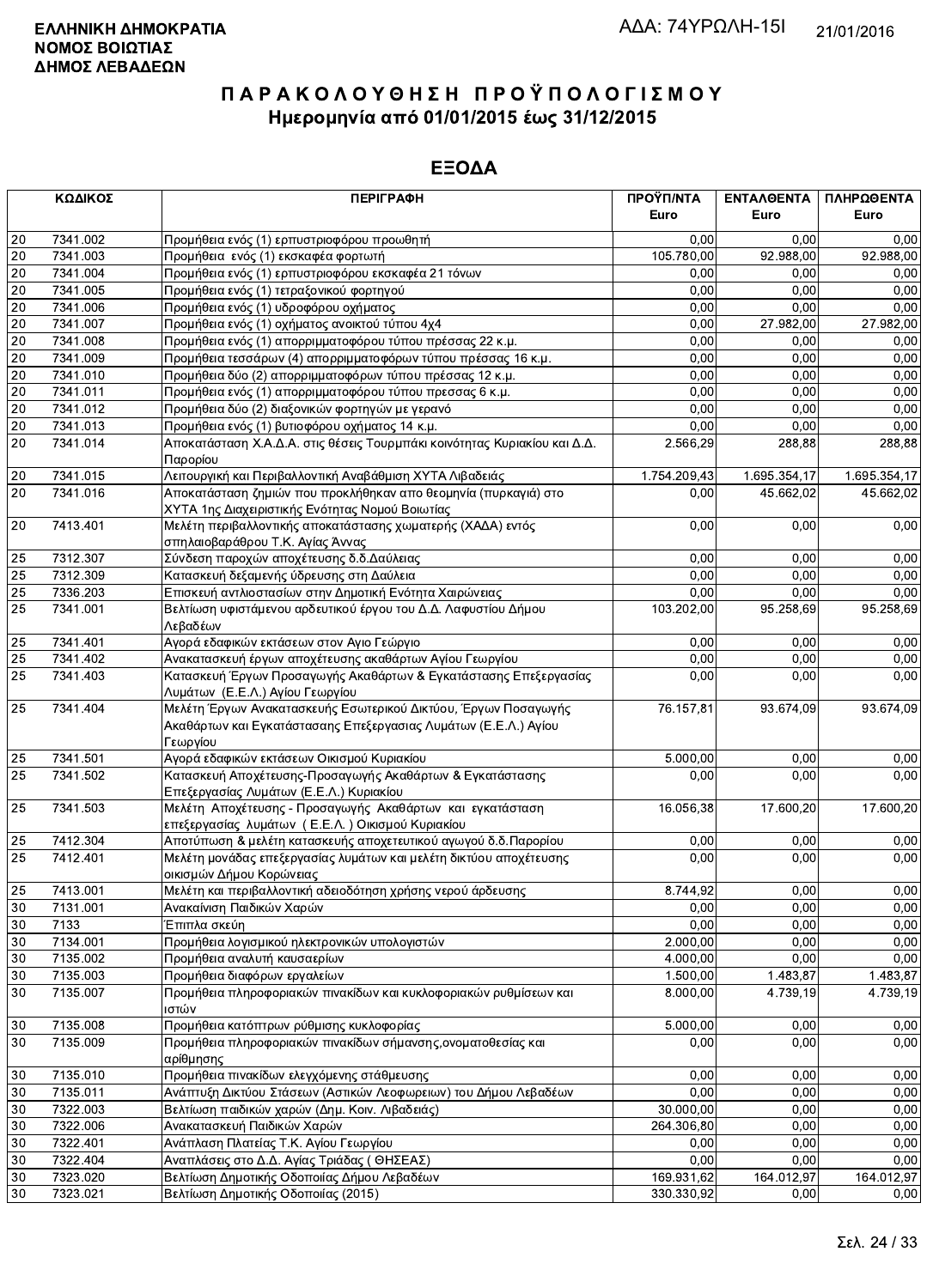|          | ΚΩΔΙΚΟΣ<br><b>ПЕРІГРАФН</b> |                                                                                                                                                                                                                                       | ΠΡΟΫΠ/ΝΤΑ<br>Euro       | ΕΝΤΑΛΘΕΝΤΑ<br>Euro | ΠΛΗΡΩΘΕΝΤΑ<br>Euro |
|----------|-----------------------------|---------------------------------------------------------------------------------------------------------------------------------------------------------------------------------------------------------------------------------------|-------------------------|--------------------|--------------------|
| 30       | 7323.416                    | Ανάπλαση ορεινού οικισμού και βελτίωσης εσωτ. οδοποιΐας και κατασκευής<br>περιφεριακής οδού και άλλες παρεμβάσεις                                                                                                                     | 0,00                    | 0,00               | 0,00               |
| 30       | 7323.417                    | Βελτιωση δασικού δρόμου από οικισμό Κορώνειας έως στροφή Νταούμη                                                                                                                                                                      | 0,00                    | 0,00               | 0,00               |
| 30       | 7325.001                    | Κατασκευή υποδομών δημοτικού φωτισμού (πλην Δημοτικής Ενότητας<br>Κυριακίου)                                                                                                                                                          | 0,00                    | 0.00               | 0,00               |
| 30       | 7325.002                    | Κατασκευή Δικτύου Ηλεκτροφωτισμού οδού 28ης Οκτωβρίου Λιβαδειάς                                                                                                                                                                       | 5.200,00                | 0.00               | 0,00               |
| 30       | 7325.003                    | Κατασκευή φωτισμού επί της οδού Γεωργαντά                                                                                                                                                                                             | 116.985,33              | 0,00               | 0,00               |
| 30       | 7325.501                    | Βελτίωση υποδομών δικτύου ηλεκτροφωτισμού Δημοτικής Ενότητας Κυριακίου                                                                                                                                                                | 0,00                    | 0,00               | 0,00               |
| 30       | 7326.013                    | Προστασία Υφιστάμενου Αγωγού Καυσίμων                                                                                                                                                                                                 | 21.879,69               | 16.069,86          | 16.069,86          |
| 30       | 7326.401                    | Κατασκευή τοίχου αντιστηριξης στην Τ.Κ. Κορώνειας                                                                                                                                                                                     | 0,00                    | 32.783,77          | 32.783,77          |
| 30       | 7326.501                    | Κατασκευή τοίχων αντιστήριξης στη Δημοτική Κοινότητα Κυριακίου                                                                                                                                                                        | 0,00                    | 0,00               | 0,00               |
| 30       | 7331.001                    | Συντήρηση Δημοτικών κτιρίων Δήμου Λεβαδέων                                                                                                                                                                                            | 60.000,00               | 0.00               | 0,00               |
| 30       | 7332.002                    | Συντήρηση Παιδικών Χαρών Δήμου Λεβαδέων                                                                                                                                                                                               | 0,00                    | 0,00               | 0,00               |
| 30       | 7332.004                    | Συντήρηση Κοινόχρηστων Χώρων Δήμου Λεβαδέων                                                                                                                                                                                           | 0,00                    | 0,00               | 0,00               |
| 30       | 7333.001                    | Συντήρηση οδών-πεζοδρόμων και κοινόχρηστων χώρων                                                                                                                                                                                      | 97.251,83               | 28.517,74          | 28.517,74          |
| 30       | 7333.005                    | Συντήρηση Αγροτικής Οδοποιίας                                                                                                                                                                                                         | 0,00                    | 0,00               | 0,00               |
| 30       | 7333.009                    | Αποκατάσταση ζημιών και καταστροφών που προκλήθηκαν από θεομηνίες                                                                                                                                                                     | 0.00                    | 0.00               | 0,00               |
| 30       | 7333.010                    | Αποκατάσταση βλαβών οδοστρωμάτων                                                                                                                                                                                                      | 0,00                    | 0,00<br>39.778,62  | 0,00               |
| 30<br>30 | 7333.014<br>7333.408        | Αποκατάσταση ζημιών που προκλήθηκαν από θεομηνία στο Δήμο Λεβαδέων<br>Βελτίωση δασικού δρόμου από οικισμό Κορώνειας έως στροφη Νταούμη                                                                                                | 74.655,68<br>186.949,70 | 0,00               | 39.778,62<br>0,00  |
| 30       | 7341.002                    | Βελτίωση και ανάπλαση κοινόχρηστων χωρων οικισμού Ελικώνα                                                                                                                                                                             | 550.000,00              | 113.044,22         | 113.044,22         |
| 30       | 7341.003                    | Κατασκευή οδού Αισχύλου από ποταμό Ερκυνα έως οδό Φίλωνος (Δημ. Κοιν.<br>Λιβαδειάς)                                                                                                                                                   | 0,00                    | 0,00               | 0,00               |
| 30       | 7341.004                    | Κατασκευή οδού Ρούμελης (από οδο Χαιρωνείας έως οδό Αγ. Αθανασίου)                                                                                                                                                                    | 0,00                    | 0,00               | 0,00               |
| 30       | 7341.005                    | Διαπλατύνσεις πεζοδρομίων (οδού Πεσόντων Μαχητών, Αθηνών,<br>Καραγιαννοπούλου, Φίλωνος)                                                                                                                                               | 0,00                    | 9.877,73           | 9.877,73           |
| 30       | 7341.006                    | Ανάπλαση-Ενοποίηση Δικτύου Πεζόδρομων (Πεζόδρομος οδού Καλιαγκάκη,<br>οδού Μπουφίδου, χώρος πρώην ΚΤΕΛ και πεζοδρόμια οδού Σπυρίδωνος)                                                                                                | 392.477,72              | 332.271,22         | 332.271,22         |
| 30       | 7341.007                    | Διαμόρφωση μονοπατιού και αποκατάσταση-στερέωση τρίχινου γεφυριού                                                                                                                                                                     | 71.017,07               | 32.228,76          | 32.228,76          |
| 30       | 7341.008                    | Διατήρηση και επανάχρηση αξιόλογου Βιομηχανικού Κτιριακού Αποθέματος<br>Μύλου Παπαϊωάννου-Εκπόνηση Αρχιτεκτονικής Μελέτης                                                                                                             | 9.287,00                | 9.280,00           | 9.280,00           |
| 30       | 7341.009                    | Διατήρηση και επανάχρηση αξιόλογου Βιομηχανικού Κτιριακού Αποθέματος<br>Μύλου Παπαιωάννου - Εκπόνηση Ηλεκτρομηχανολογικής Μελέτης                                                                                                     | 4.645,00                | 4.645,00           | 4.645,00           |
| 30       | 7341.010                    | Διατήρηση και επανάχρηση αξιόλογου Βιομηχανικού Κτιριακού Αποθέματος<br>Μύλου Παπαιωάννου - Εκπόνηση Στατικής Μελέτης                                                                                                                 | 4.645,00                | 4.645,00           | 4.645,00           |
| 30       | 7341.011                    | Διατήρηση και επανάχρηση αξιόλογου Βιομηχανικού Κτιριακού Αποθέματος<br>Μύλου Παπαιωάννου - Εκπόνηση Ειδικής Αρχιτεκτονικής Μελέτης                                                                                                   | 4.645,00                | 4.645,00           | 4.645,00           |
| 30       | 7341.012                    | Υποστήριξη προετοιμασία φακέλλου του έργου ΄΄Διατήρηση και επανάχρηση<br>αξιόλογου Βιομηχανικού Κτιριακού Αποθέματος Μύλου Παπαιωάννου''                                                                                              | 0,00                    | 0,00               | 0,00               |
| 30       | 7341.013                    | Υποστήριξη προετοιμασία φακέλλου του έργου Διατήρηση και επανάχρηση<br>αξιόλογου Βιομηχανικού Κτιριακού Αποθέματος Μύλου Παπαιώννου                                                                                                   | 10.568,00               | 3.163,40           | 3.163,40           |
| 30       | 7341.014                    | Υπηρεσία αποτύπωσης εξοπλισμού και προτάσεις για την εξοικονόμηση<br>ενέργειας με την χρήση νέων τεχνολογιών για την βελτίωση του δημοτικού<br>φωτισμού                                                                               | 0,00                    | 0,00               | 0,00               |
| 30       | 7341.015                    | Υπογειοποίηση εναερίου δικτύου πεζοδρόμου επί της οδού Μπουφίδου (3ο<br>υποέργο της πραξης Ανάπλαση-Ενοποίηση Δικτύου Πεζοδρομων<br>(Πεζοδρομος οδού Καλλιαγκάκη, οδού Μπουφιδου, χωρος πρωην ΚΤΕΛ και<br>πεζοδρομια οδού Σπυρίδωνος) | 42.733,10               | 34.534,32          | 34.534,32          |
| 30       | 7341.016                    | Σωστικές Ανασκαφές (2ο υποέργο της πραξης Ανάπλαση-Ενοποίηση<br>Δικτύου Πεζοδρομων (Πεζοδρομος οδού Καλλιαγκάκη, οδού Μπουφιδου,<br>χωρος πρωην ΚΤΕΛ και πεζοδρομια οδού Σπυρίδωνος)                                                  | 1,00                    | 0,00               | 0,00               |
| 30       | 7341.201                    | Βελτίωση και ανάπλαση κοινοχρήστων χώρων Τ.Κ. Ανθοχωρίου                                                                                                                                                                              | 0,00                    | 0,00               | 0,00               |
| 30       | 7341.401                    | Βελτίωση και Ανάπλαση Κοινόχρηστων χώρων ΤΚ Κορώνειας                                                                                                                                                                                 | 358.598,58              | 349.605,25         | 349.605,25         |
| 30       | 7341.402                    | Ανάπλαση Πλατείας Τ.Κ. Αγίου Γεωργίου                                                                                                                                                                                                 | 0,00                    | 50.360,30          | 50.360,30          |
| 30       | 7411.001                    | Αρχιτεκτονικός Διαγωνισμός-Μελέτες Νέου Δημαρχείου (Δημοτικής Κοινότητας<br>Λιβαδειάς)                                                                                                                                                | 100.000,00              | 0,00               | 0,00               |
| 30       | 7412.402                    | Μελέτη Στατικής επάρκειας του φορέα στήριξης της Πλατείας της Δημοτικής<br>Κοινότητας Ανίου Γεωρνίου.                                                                                                                                 | 5.473,50                | 5.473,50           | 5.473,50           |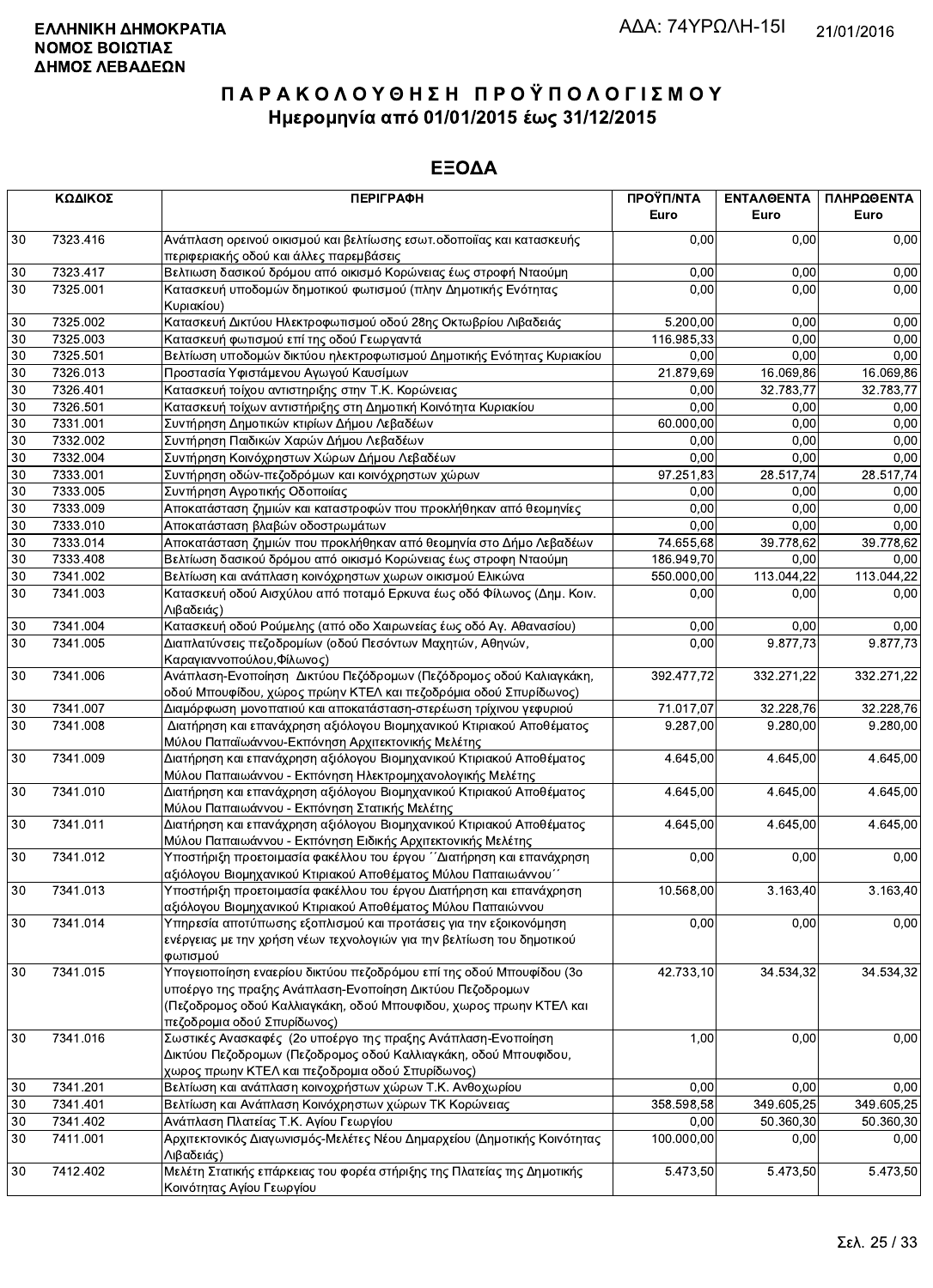|    | ΚΩΔΙΚΟΣ  | <b>ПЕРІГРАФН</b>                                                                                                                                      | ΠΡΟΫΠ/ΝΤΑ<br>Euro | ΕΝΤΑΛΘΕΝΤΑ<br>Euro | ΠΛΗΡΩΘΕΝΤΑ<br>Euro |
|----|----------|-------------------------------------------------------------------------------------------------------------------------------------------------------|-------------------|--------------------|--------------------|
| 30 | 7413.005 | Μελέτη Αποκατάστασης Ιστορικού Μηχανολογικού Εξοπλισμού Μύλων<br>Παπαιωάννου                                                                          | 6.150,00          | 5.477,19           | 5.477,19           |
| 30 | 7413.301 | Συγκοινωνιακή προκαταρκτική μελέτη για το έργο πρόσβασης του νέου<br>Χιονοδρομικού Κέντρου Παρνασσού στην ευρύτερη περιοχή της θέσης<br><b>AKPINO</b> | 13.306,36         | 0,00               | 0,00               |
| 30 | 7413.302 | Γεωλογική μελέτη για το έργο πρόσβασης του νέου Χιονοδρομικού<br>Κέντρου Παρνασσού στην ευρύτερη περιοχή της θέσης ΑΚΡΙΝΟ                             | 7.862,85          | 0,00               | 0,00               |
| 30 | 7413.303 | Προμελέτη Περιβαλλοντικών Επιπτώσεων για το έργο πρόσβασης του<br>νέου Χιονοδρομικού Κέντρου Παρνασσού στην ευρύτερη περιοχή της<br>θέσης AKPINO      | 7.862,85          | 0.00               | 0,00               |
| 30 | 7413.307 | Έργα δασικής αναψυχής προστασίας και ανάδειξης του φυσικού<br>περιβάλλοντος στη θέση Λαπαθιά του Δήμου Δαύλειας                                       | 3.750,99          | 0,00               | 0,00               |
| 35 | 7135.001 | Προμήθεια λοιπού κεφαλαιακού εξοπλισμού (εργαλείων κλπ συναφών ειδών)                                                                                 | 3.000,00          | 2.746,14           | 2.746,14           |
| 35 | 7135.002 | Προμήθεια εξοπλισμού (χλοοκοπτικών μηχανημάτων κλπ) για την<br>αντιμετώπιση δράσεων πολιτικής προστασίας                                              | 2.000,00          | 0,00               | 0,00               |
| 40 | 7111.003 | Αποζημίωση ιδιοκτησίων για την διάνοιξη της οδού Ρούμελης από την οδό<br>Χαιρωνείας εως την οδό Ορχομενού (1/2012 πράξη αναλογισμού)                  | 50.114,38         | 12.799,19          | 12.799,19          |
| 40 | 7111.004 | Αποζημίωση ιδιοκτησιών στο πάρκο της Έρκυνας από την οδό Θουκιδίδου<br>έως την οδό Ξενοφώντος                                                         | 90.752,00         | 0,00               | 0,00               |
| 40 | 7135.001 | Προμήθεια γεωδαιτικού σταθμού                                                                                                                         | 7.000,00          | 0,00               | 0,00               |
| 40 | 7341.201 | Μελέτη Σχεδιου Χωροταξικής και Οικιστικής Οργανωσης Ανοικτής Πόλης<br>Δήμου Χαιρώνειας                                                                | 16.751,67         | 16.751,67          | 16.751,67          |
| 40 | 7341.501 | Μελέτη Γενικού Πολεοδομικού Σχεδίου Κοινότητας Κυριακίου                                                                                              | 16.705,75         | 16.705,75          | 16.705,75          |
| 40 | 7413.301 | ΣΧΟΟΑΠ Δ. Δαύλειας -Συμπληρωματική Σύμβαση Γεωλογικών Μελετών της<br>Μελέτης ΣΧΟΟΑΠ                                                                   | 0.00              | 0,00               | 0,00               |
| 40 | 7413.302 | Μελέτη γεωλογικής καταλληλότητας (Β1 σταδίου) του ΣΧΟΟΑΠ Δαύλειας                                                                                     | 0,00              | 0,00               | 0,00               |
| 45 | 7135.001 | Προμήθεια λοιπού κεφαλαιακού εξοπλισμού (εργαλείων κλπ. συναφών<br> ειδών)                                                                            | 1.000,00          | 912, 13            | 912,13             |
| 45 | 7326.001 | Κατασκευή περίφραξης νέου Νεκροταφείου                                                                                                                | 63.738,00         | 48.216,48          | 48.216,48          |
| 45 | 7413.001 | Τεχνικές μελέτες επέκτασης Κοιμητηρίου Δ.Κ. Λιβαδειάς                                                                                                 | 0,00              | 0,00               | 0,00               |
| 45 | 7413.401 | Τεχνικές μελέτες ίδρυσης Νέου Κοιμητηρίου Αγίου Γεωργίου                                                                                              | 0,00              | 0,00               | 0,00               |
| 70 | 7326.001 | Δημιουργια ενδιαιτήματος αδέσποτων σκύλων                                                                                                             | 0,00              | 0,00               | 0,00               |
| 80 | 8111.001 | Αμοιβές και έξοδα προσωπικού                                                                                                                          | 4.250,00          | 7.823,50           | 7.823,50           |
| 80 | 8111.002 | Αποζημίωση και έξοδα προσωπικού (Φιλαρμονικής, γυμναστές ΠΑγΟ,<br>αποζημίωση λόγω συνταξιοδότησης κλπ)                                                | 0,00              | 26.100,92          | 4.835,42           |
| 80 | 8111.003 | Οικογενειακό επίδομα-αναδρομικά                                                                                                                       | 0.00              | 0,00               | 0,00               |
| 80 | 8112     | Αμοιβές αιρετών αρχόντων και τρίτων                                                                                                                   | 11.500,00         | 6.004,00           | 6.004,00           |
| 80 | 8113     | Αμοιβές και έξοδα τρίτων Παροχές τρίτων                                                                                                               | 125.000,00        | 105.312,60         | 105.312,60         |
| 80 | 8114     | Φόροι - Τέλη                                                                                                                                          | 0,00              | 0,00               | 0,00               |
| 80 | 8115     | Διάφορα έξοδα                                                                                                                                         | 25.000,00         | 24.558,76          | 24.529,49          |
| 80 | 8116     | Δαπάνες προμήθειας αναλωσίμων                                                                                                                         | 40.000,00         | 64.922,92          | 64.922,92          |
| 80 | 8117     | Λοιπά έξοδα                                                                                                                                           | 220.000,00        | 182.256,69         | 182.256,69         |
| 80 | 8121     | Αγορές κτιρίων τεχνικών έργων και προμήθειες παγίων                                                                                                   | 449.136,00        | 371.368,52         | 364.073,22         |
| 80 | 8122     | Έργα                                                                                                                                                  | 139.432,73        | 282.042,62         | 282.042,62         |
| 80 | 8123     | Μελέτες Έρευνες πειραματικές εργασίες και ειδικές δαπάνες                                                                                             | 28.853,55         | 7.380,00           | 7.380,00           |
| 80 | 8131     | Φορολογικά πρόστιμα και προσαυξήσεις (ΠΟΕ)                                                                                                            | 8.000,00          | 561,33             | 561,33             |
| 80 | 8132     | Προσαυξήσεις εισφορών Ασφαλιστικών Ταμείων (ΠΟΕ)                                                                                                      | 0,00              | 0,00               | 0,00               |
| 80 | 8211     | Απόδοση εισφοράς υπέρ του Δημοσίου στις αποδοχές και τα έξοδα<br>παράστασης                                                                           | 200.360,00        | 174.653,94         | 174.653,94         |
| 80 | 8212     | Απόδοση εξαγορά συντάξιμης υπηρεσίας                                                                                                                  | 0,00              | 0,00               | 0,00               |
| 80 | 8221     | Απόδοση φόρων μισθωτών υπηρεσιών                                                                                                                      | 259.350,00        | 228.648,28         | 228.648,28         |
| 80 | 8222     | Απόδοση φόρων και χαρτόσημο Δημάρχων Αντιδημάρχων, μελών Δημοτικών<br>Συμβουλίων και λοιπών συλλογικών οργάνων                                        | 7.386,00          | 3.530,66           | 3.530.66           |
| 80 | 8223     | Απόδοση φόρων προμηθευτών εργολάβων ελ. επαγγελματιών κ.λ.π.                                                                                          | 141.500,00        | 297.625,60         | 297.625,60         |
| 80 | 8224     | Λοιπές αποδόσεις κρατήσεων υπέρ του Δημοσίου                                                                                                          | 90.302,17         | 4.094,20           | 4.094,20           |
| 80 | 8231     | Εισφορές σε ασφαλιστικούς οργανισμούς και ταμεία                                                                                                      | 1.393.100,00      | 1.218.603,78       | 1.218.603,78       |
| 80 | 8232     | Εισφορά για το εφάπαξ βοήθημα του Ν 103/75                                                                                                            | 3.989,00          | 1.966,54           | 1.966,54           |
| 80 | 8241     | Κρατήσεις στις αποδοχές για την εξόφληση δανείων του ΤΠ & Δ                                                                                           | 91.400,00         | 71.630,88          | 71.630,88          |
| 80 | 8242     | Λοιπές κρατήσεις υπέρ τρίτων                                                                                                                          | 275.000,00        | 262.290,43         | 262.290,43         |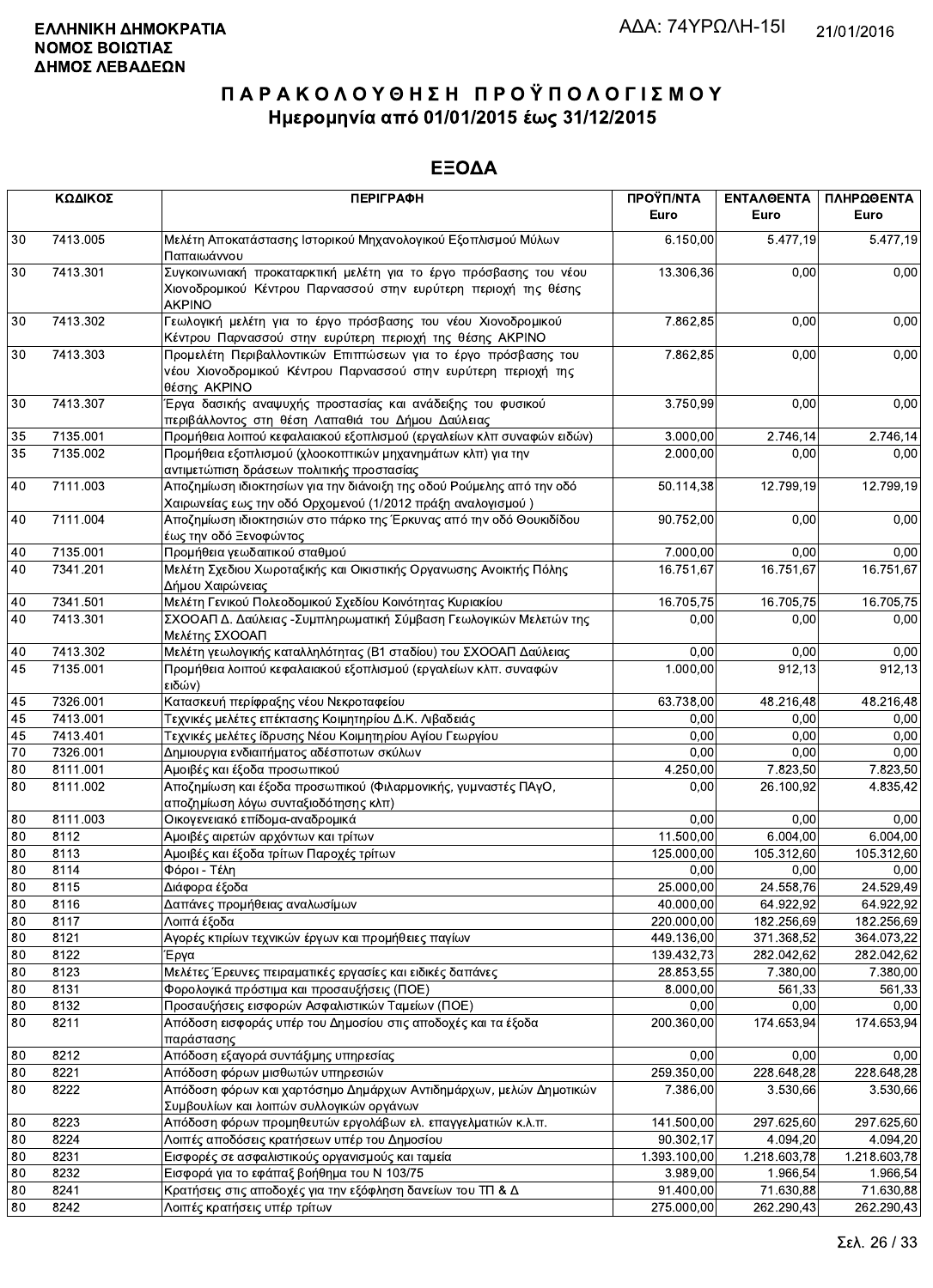|    | ΚΩΔΙΚΟΣ  | <b>ПЕРІГРАФН</b>                                              | ΠΡΟΫΠ/ΝΤΑ<br>Euro | <b>ENTAAOENTA</b><br>Euro | ΠΛΗΡΩΘΕΝΤΑ<br>Euro |
|----|----------|---------------------------------------------------------------|-------------------|---------------------------|--------------------|
| 80 | 8251     | Πάγια προκαταβολή                                             | 29.000,00         | 29.000,00                 | 17.000,00          |
| 80 | 8261.001 | Επιστροφές αχρεωστήτως εισπραχθέντων εσόδων                   | 32.233,04         | 12.961,19                 | 12.961,19          |
| 80 | 8261.002 | Λοιπές επιστροφές εισπραχθέντων εσόδων                        | 74.713,79         | 28.369.71                 | 28.369,71          |
| 80 | 8261.003 | Επιστροφές χρημάτων για επιχορηγούμενες ληξιπρόθεσμες οφειλές | 0,00              | 9.009,12                  | 9.009,12           |
| 80 | 8311     | Αμοιβές και έξοδα προσωπικού                                  | 0,00              | 0,00                      | 0,00               |
| 80 | 8312     | Αμοιβές αιρετών αρχόντων και τρίτων                           | 0,00              | 0,00                      | 0.00               |
| 80 | 8313     | Αμοιβές και έξοδα τρίτων, Παροχές τρίτων                      | 0,00              | 0,00                      | 0,00               |
| 80 | 8314     | Φόροι-Τέλη                                                    | 0,00              | 0,00                      | 0,00               |
| 80 | 8315     | Διάφορα έξοδα                                                 | 0,00              | 0.00                      | 0,00               |
| 80 | 8316     | Δαπάνες προμήθειας αναλωσίμων                                 | 0,00              | 0,00                      | 0,00               |
| 80 | 8317     | Λοιπά έξοδα                                                   | 0,00              | 0,00                      | 0,00               |
| 80 | 8321     | Αγορές κτιρίων τεχνικών έργων και προμήθειες παγίων           | 0,00              | 0,00                      | 0.00               |
| 80 | 8322     | Έργα                                                          | 0,00              | 0,00                      | 0.00               |
| 80 | 8323     | Μελέτες Έρευνες πειραματικές εργασίες και ειδικές δαπάνες     | 0,00              | 0,00                      | 0,00               |
| 80 | 8331     | Φορολογικά πρόστιμα και προσαύξησεις (ΠΟΕ)                    | 0,00              | 0,00                      | 0,00               |
| 80 | 8511     | Προβλέψεις μη είσπραξης εισπρακτέων υπολοίπων                 | 2.958.064,27      | 0,00                      | 0,00               |
| 90 | 9111     | Αποθεματικό                                                   | 449.825,66        | 0,00                      | 0,00               |
|    |          | ΣΥΝΟΛΑ                                                        | 29.507.030.53     | 22.063.721.27             | 21.920.416.84      |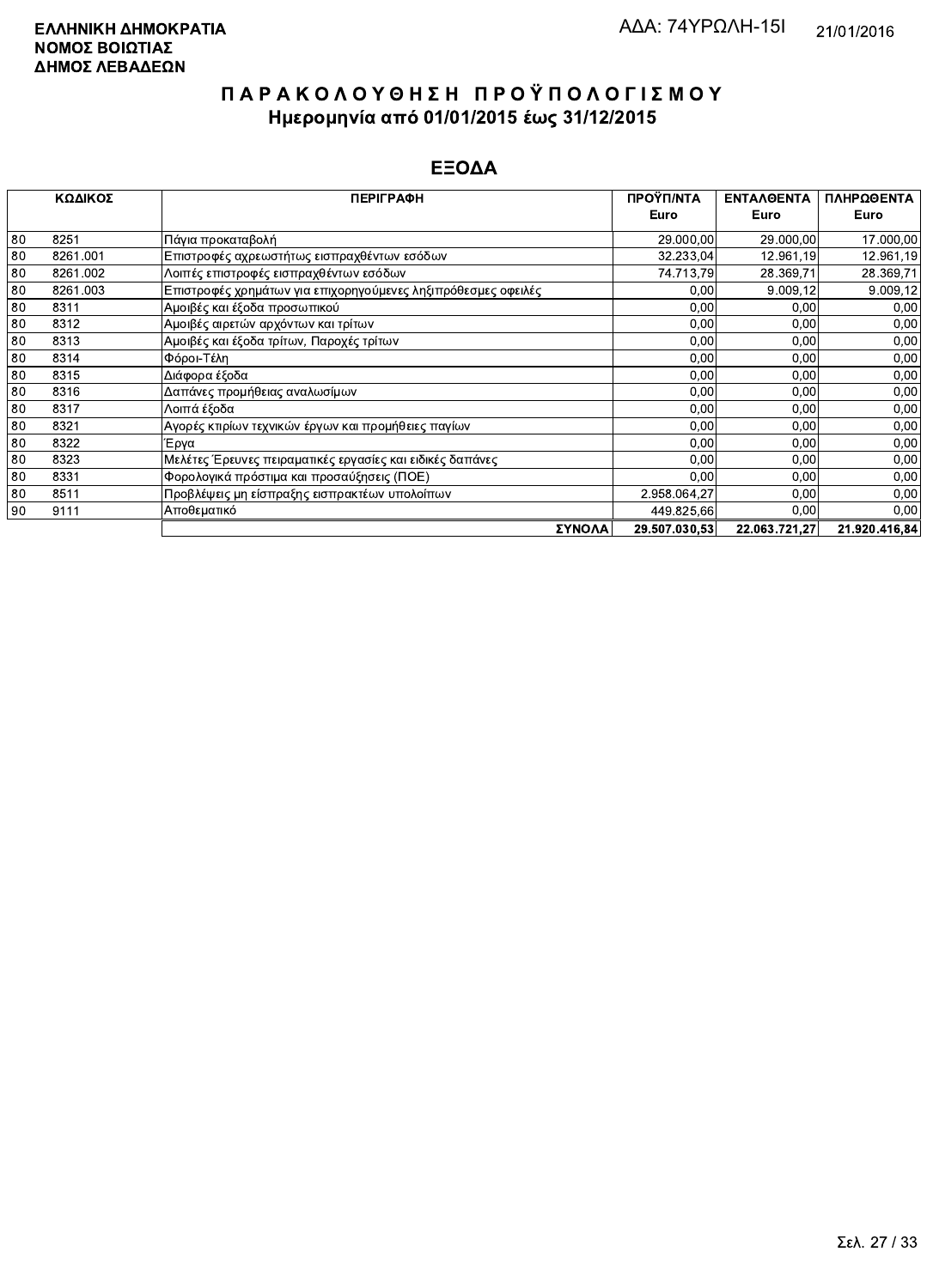#### ΓΕΝΙΚΗ ΑΝΑΚΕΦΑΛΑΙΩΣΗ

|                                         | ΠΡΟΫΠΟΛΟΓΙΣΘΕΝΤΑ<br>Euro | <b>ΒΕΒΑΙΩΘΕΝΤΑ</b><br>Euro | ΕΙΣΠΡΑΧΘΕΝΤΑ<br>Euro |
|-----------------------------------------|--------------------------|----------------------------|----------------------|
| ΕΣΟΔΑ                                   | 27.376.998,87            | 27.376.998.87              | 22.773.808,50        |
| <b>XPHMATIKO</b><br>ΥΠΟΛΟΙΠΟ<br>(K.A.3) | 2.130.031,66             | 2.653.412.97               | 2.653.412.97         |
| ΣΥΝΟΛΟ                                  | 29.507.030,53            | 30.270.959,08              | 25.427.221.47        |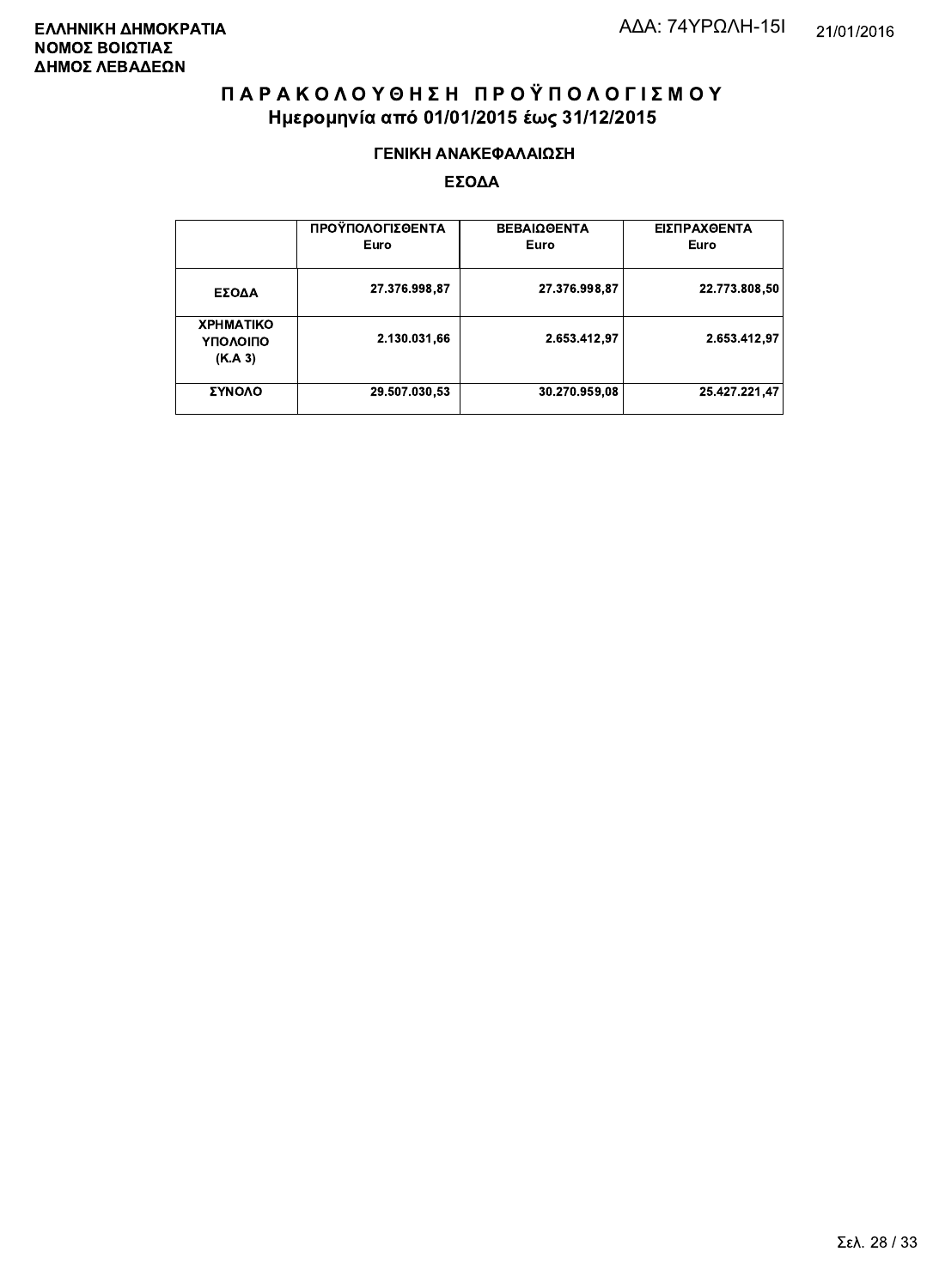#### ΕΞΟΔΑ

|             | ΠΡΟΫΠ/ΝΤΑ     | <b>ENTAAGENTA</b> | ΠΛΗΡΩΘΕΝΤΑ    |
|-------------|---------------|-------------------|---------------|
|             | Euro          | Euro              | Euro          |
| ΕΞΟΔΑ       | 29.057.204,87 | 22.063.721.27     | 21.920.416.84 |
| ΑΠΟΘΕΜΑΤΙΚΟ | 449.825,66    | 0,00              | 0,00          |
| ΣΥΝΟΛΟ      | 29.507.030,53 | 22.063.721,27     | 21.920.416.84 |
|             |               |                   |               |

#### ΑΝΑΚΕΦΑΛΑΙΩΣΗ 1ου ΕΠΙΠΕΔΟΥ

|  | . | <b>TINTA</b> | ົ° PENTA | ΗΡΩΘΕΝΤΔ |
|--|---|--------------|----------|----------|
|--|---|--------------|----------|----------|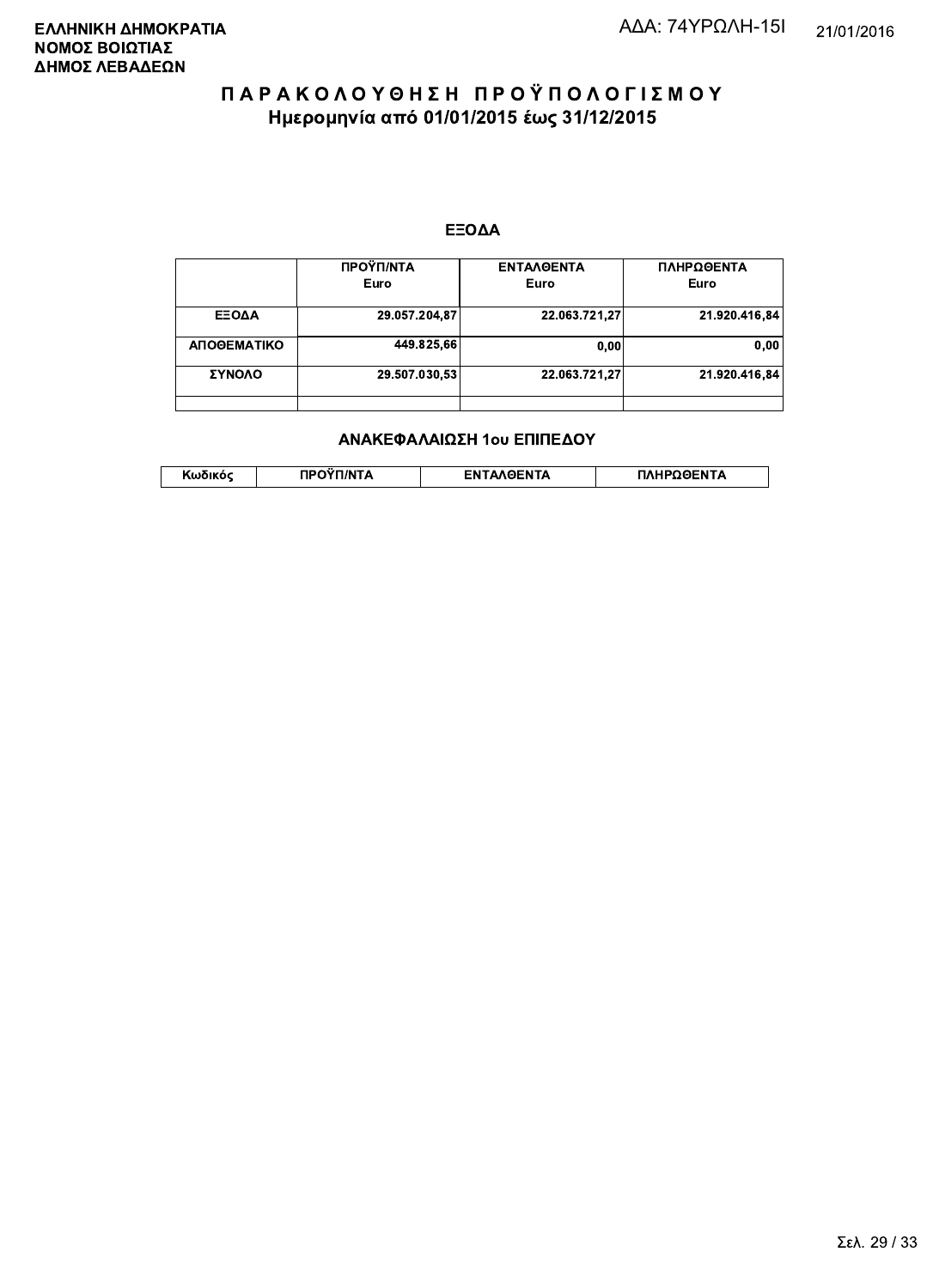ΑΝΑΚΕΦΑΛΑΙΩΣΗ ΕΣΟΔΩΝ ΑΠΟ 01/01/2015 ΕΩΣ 31/12/2015

|                | TAKTIKA EZOAA                                                               |                       |               |
|----------------|-----------------------------------------------------------------------------|-----------------------|---------------|
|                |                                                                             | <i>EYNOAO:</i>        | 13.687.061,74 |
|                | EKTAKTA EZOAA                                                               |                       |               |
|                |                                                                             | <i>EYNOAO:</i>        | 4.857.896,73  |
| 2              | EΣΟΔΑ ΠΑΡΕΛΘΟΝΤΩΝ ΟΙΚΟΝΟΜΙΚΩΝ ΕΤΩΝ (Π.Ο.Ε.) ΠΟΥ ΒΕΒΑΙΩΝΟΝΤΑΙ ΓΙΑ ΠΡΩΤΗ ΦΟΡΑ |                       |               |
|                |                                                                             | ΣΥΝΟΛΟ:               | 564.141,42    |
| 3              | EIZNPASEIZ ANO AANEIA KAI ANAITHZEIZ ANO N.O.E.                             |                       |               |
|                |                                                                             | ΣΥΝΟΛΟ:               | 1.292.434,44  |
| $\overline{A}$ | ΕΙΣΠΡΑΞΕΙΣ ΥΠΕΡ ΤΟΥ ΔΗΜΟΣΙΟΥ ΚΑΙ ΤΡΙΤΩΝ ΚΑΙ ΕΠΙΣΤΡΟΦΕΣ ΧΡΗΜΑΤΩΝ             |                       |               |
|                |                                                                             | ΣΥΝΟΛΟ:               | 2.372.274,17  |
| 5              | ΧΡΗΜΑΤΙΚΟ ΥΠΟΛΟΙΠΟ                                                          |                       |               |
|                |                                                                             | ΣΥΝΟΛΟ:               | 2.653.412,97  |
|                |                                                                             | ΓΕΝΙΚΟ ΣΥΝΟΛΟ ΕΣΟΔΩΝ: | 25.427.221,47 |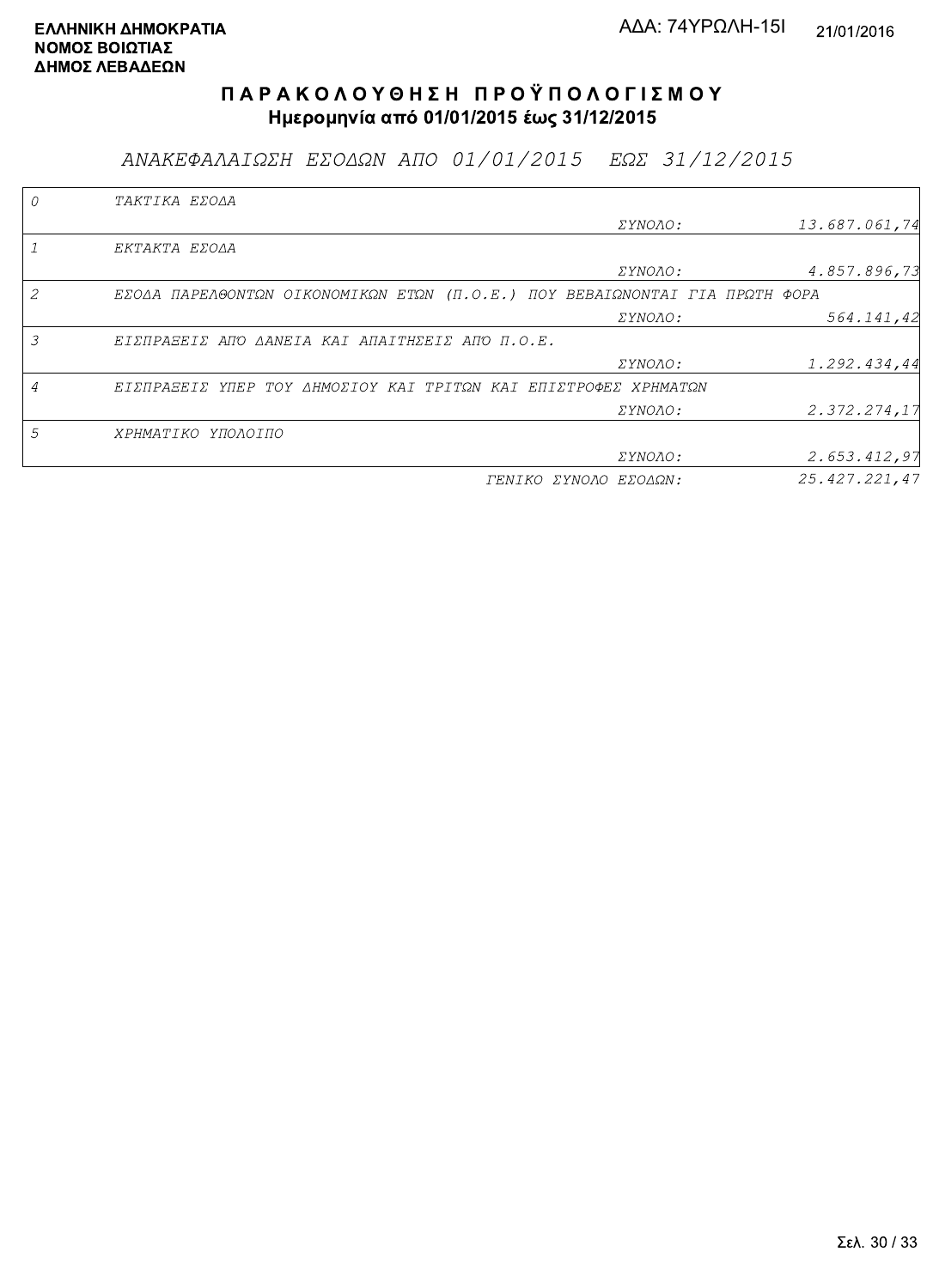### ANAΚΕΦΑΛΑΙΩΣΗ ΕΞΟΔΩΝ ΑΠΟ 01/01/2015 ΕΩΣ 31/12/2015

| 6              | Έξοδα χρήσης                                                  |               |
|----------------|---------------------------------------------------------------|---------------|
| 61             | Αμοιβές αιρετών και τρίτων                                    | 338.826,41    |
| 66             | Δαπάνες προμήθειας αναλωσίμων                                 | 550.127,47    |
| 67             | Πληρωμές για μεταβιβάσεις εισοδημάτων σε τρίτους Παραχωρήσεις | 6.935.384,38  |
|                | - Παροχές - Επιχορηγήσεις - Επιδοτήσεις - Δωρεές              |               |
| 63             | $\Phi$ όροι - Τέλη                                            | 68.298,56     |
| 60             | Αμοιβές και έξοδα προσωπικού                                  | 4.793.017,08  |
| 64             | Λοιπά γενικά έξοδα                                            | 166.987,07    |
| 65             | Πληρωμές για την εξυπηρέτηση της δημόσιας πίστης              | 297.331,18    |
| 62             | Παροχές τρίτων                                                | 1.567.578,32  |
| 68             | Λοιπά έξοδα                                                   | 31.136,98     |
|                | ΣΥΝΟΛΟ:                                                       | 14.748.687,45 |
| $\overline{7}$ | Επενδύσεις                                                    |               |
| 73             | Έργα                                                          | 3.724.788,66  |
| 71             | Αγορές κτιρίων τεχνικών έργων και προμήθειες παγίων           | 55.863,92     |
| 75             | Τίτλοι πάγιας επένδυσης (συμμετοχές σε επιχειρήσεις)          | 0,00          |
| 74             | Μελέτες, έρευνες, πειραματικές εργασίες και ειδικές δαπάνες   | 10.950,69     |
|                | ΣΥΝΟΛΟ:                                                       | 3.791.603,27  |
| $\mathcal S$   | ΠΛΗΡΩΜΕΣ Π.Ο.Ε & ΛΟΙΠΕΣ ΑΠΟΔΟΣΕΙΣ ΚΑΙ ΠΡΟΒΛΕΨΕΙΣ              |               |
| 81             | Πληρωμές υποχρεώσεων (Π.Ο.Ε.)                                 | 1.049.741,79  |
| 82             | Λοιπές αποδόσεις                                              | 2.330.384,33  |
| 83             | Επιχορηγούμενες Πληρωμές Υποχρεώσεων Π.Ο.Ε.                   | 0,00          |
| 85             | Προβλέψεις μη είσπραξης εισπρακτέων υπολοίπων βεβαιωμένων     | 0,00          |
|                | κατά τα ΠΟΕ εντός του οικονομικού έτους                       |               |
|                | ΣΥΝΟΛΟ:                                                       | 3.380.126,12  |
| 9              | Αποθεματικό                                                   |               |
| 91             | Ποσό διαθέσιμο για αναπλήρωση των ανεπαρκών πιστώσεων για τη  | 0,00          |
|                | δημιουργία νέων μη προβλεπόμενων στον προϋπολογισμό           |               |
|                | ΣΥΝΟΛΟ:                                                       | 0,00          |
|                | FENIKO XYNOAO EROAON.                                         | 21920416.84   |

*ΓΕΝΙΚΟ ΣΥΝΟΛΟ ΕΞΟΔΩΝ:* 

21.920.416,84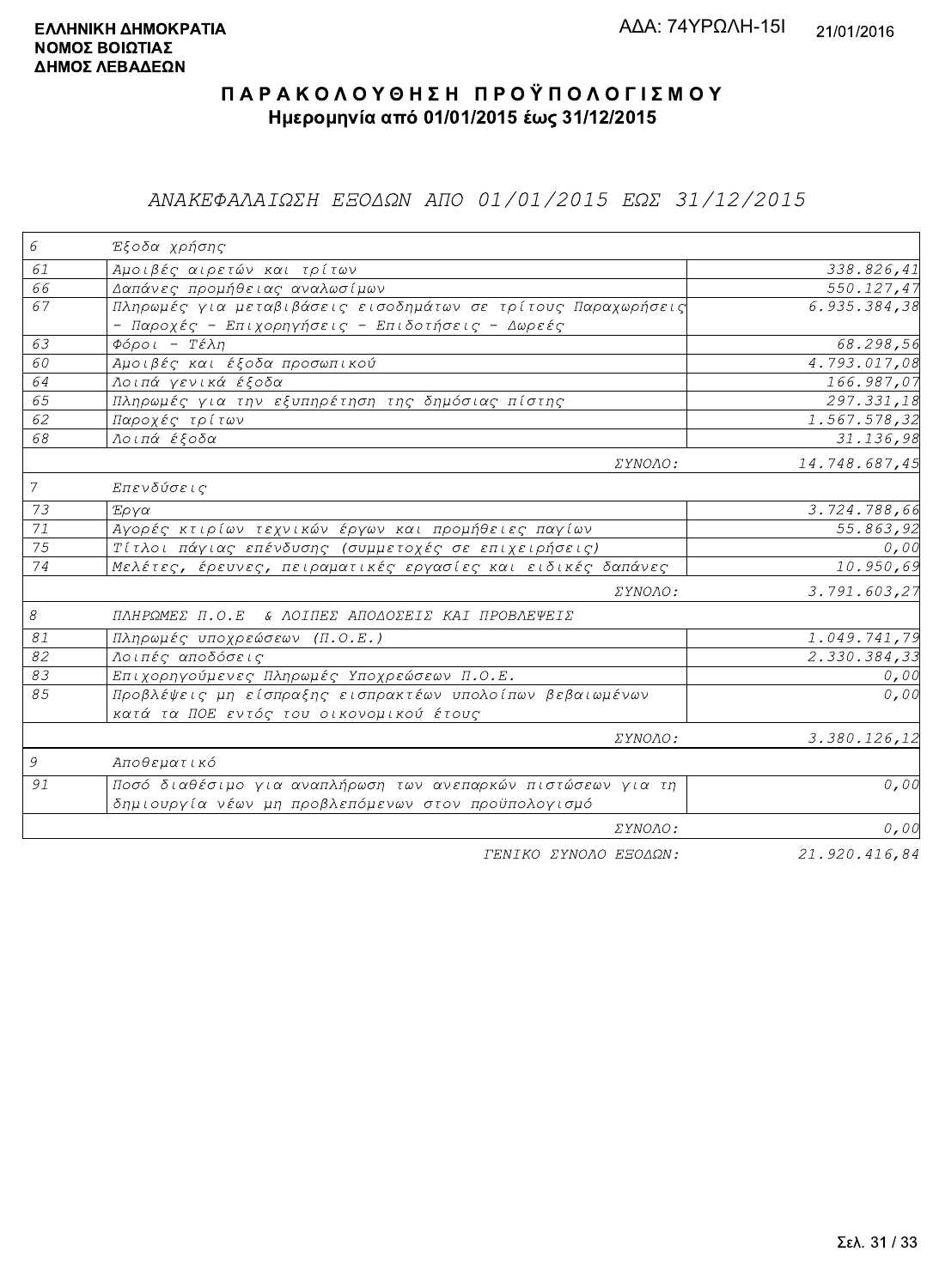ΣΥΝΟΛΑ ΑΝΑ ΥΠΗΡΕΣΙΑ ΑΠΟ 01/01/2015 ΕΩΣ 31/12/2015

| 00 | Γενικές υπηρεσίες                                         | 1.601.130,23 |
|----|-----------------------------------------------------------|--------------|
| 10 | Οικονομικές και Διοικητικές υπηρεσίες                     | 1.700.433,20 |
| 15 | Υπηρεσίες Πολιτισμού, Αθλητισμού και κοινωνικής πολιτικής | 7.622.611,69 |
| 20 | Υπηρεσία καθαριότητας και ηλεκτροφωτισμού                 | 4.327.330,46 |
| 25 | Υπηρεσίες 'Υδρευσης-άδρευσης-αποχέτευσης                  | 548.419,01   |
| 30 | Υπηρεσία Τεχνικών έργων                                   | 2.092.624,82 |
| 35 | Υπηρεσίες πρασίνου                                        | 233.714,74   |
| 40 | Υπηρεσία Πολεοδομίας                                      | 111.508,12   |
| 45 | Υπηρεσία Νεκροταφείων                                     | 114.870,38   |
| 50 | Δημοτική Αστυνομία                                        | 0,00         |
| 70 | Λοιπές υπηρεσίες                                          | 187.648,07   |
| 80 | ΠΛΗΡΩΜΕΣ Π.Ο.Ε & ΛΟΙΠΕΣ ΑΠΟΔΟΣΕΙΣ ΚΑΙ ΠΡΟΒΛΕΨΕΙΣ          | 3.380.126,12 |
| 99 |                                                           | 0,00         |

ΣΥΝΟΛΟ:

21.920.416,84